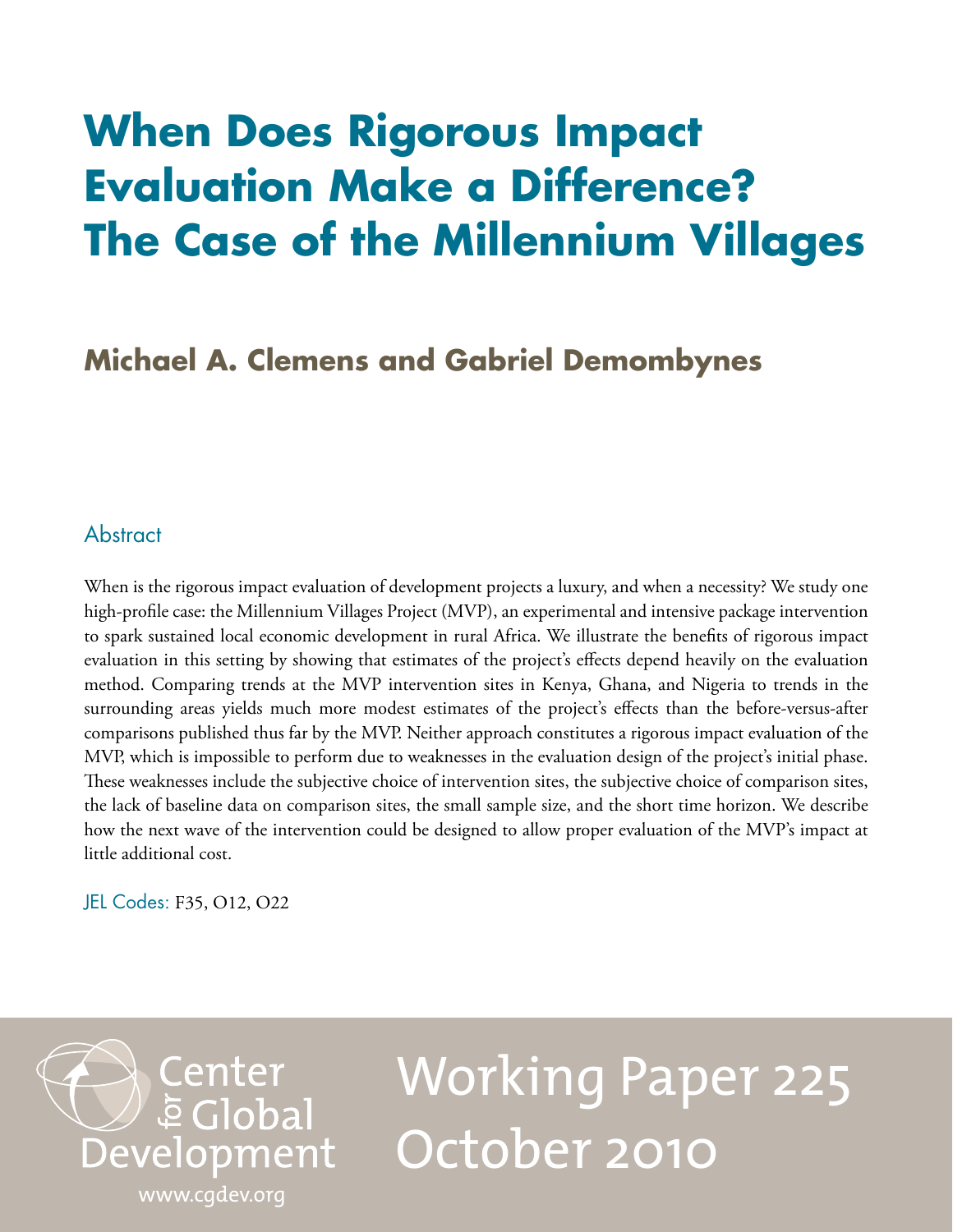#### **When Does Rigorous Impact Evaluation Make a Difference? The Case of the Millennium Villages**

Michael A. Clemens Center for Global Development

> Gabriel Demombynes World Bank

We thank Karina Trommlerova and Tejaswi Velayudhan for excellent research assistance. We received helpful comments from Kathleen Beegle, Nancy Birdsall, Christopher Blattman, Andrew Dabalen, Quy-Toan Do, Jishnu Das, Wolfgang Fengler, Louise Fox, Markus Goldstein, David Lindauer, Jonathan Rose, Jaime Saavedra, Volker Treichel, Waly Wane, Eric Werker, and Johannes Zutt. The views expressed in this paper are the authors' alone. They do not necessarily reflect the views of the World Bank or its Executive Directors, or the views of the Center for Global Development, its board, or its funders.

CGD is grateful for contributions from the William and Flora Hewlett Foundation in support of this work.

Michael A. Clemens and Gabriel Demombynes. 2010. "When Does Rigorous Impact Evaluation Make a Difference? The Case of the Millennium Villages." CGD Working Paper 174. Washington, D.C.: Center for Global Development. http://www.cgdev.org/content/ publications/detail/1424496

|                                      | publications/detail/1424496                                                 |
|--------------------------------------|-----------------------------------------------------------------------------|
| <b>Center for Global Development</b> | The Center for Global Development is an independent, nonprofit policy       |
| 1800 Massachusetts Ave., NW          | research organization dedicated to reducing global poverty and inequality   |
| Washington, DC 20036                 | and to making globalization work for the poor. Use and dissemination of     |
|                                      | this Working Paper is encouraged; however, reproduced copies may not be     |
| 202.416.4000                         | used for commercial purposes. Further usage is permitted under the terms of |
| (f) $202.416.4050$                   | the Creative Commons License.                                               |
| www.cgdev.org                        | The views expressed in this paper are those of the author and should not    |
|                                      | be attributed to the board of directors or funders of the Center for Global |
|                                      | Development.                                                                |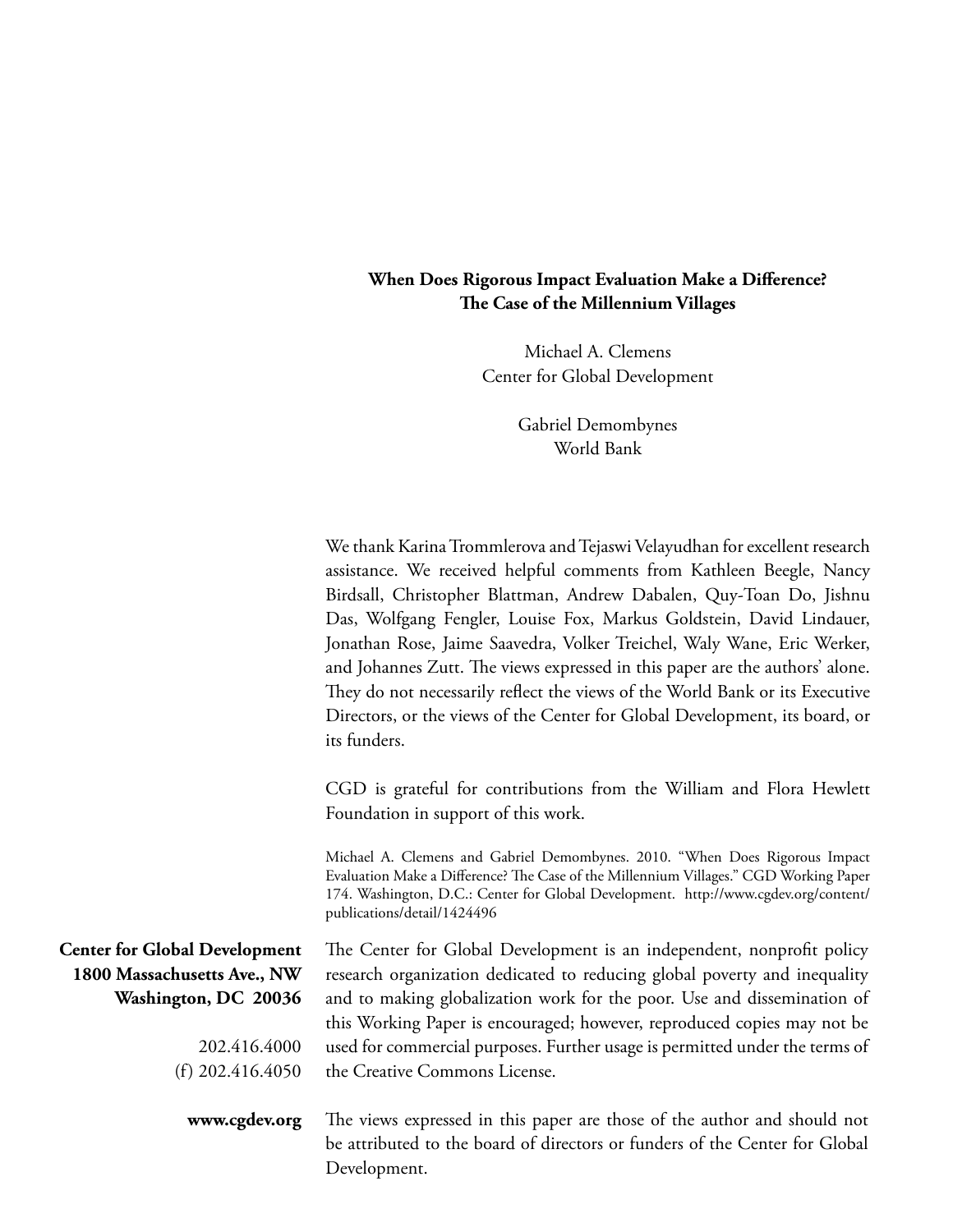#### 1 **Introduction**

An intense debate is underway among those who seek policies to improve living conditions in developing countries. This debate concerns how much evidence is necessary to demonstrate that policies to improve those living conditions have the desired effect. Advocates of more rigorous impact evaluation argue that it can improve incentives for development agencies by increasing transparency and avoid the waste of scarce resources on attractive but ineffective projects. Advocates of more indirect and heuristic impact evaluation methods argue that high demands for rigor are often better suited to academics than practitioners, focus inordinate attention on easily quantifiable outcomes, take too long to yield results, and divert scarce resources away from interventions already known to work well.

Different methods to estimate impacts are clearly suitable in different settings. But there is sharp disagreement about exactly when high standards of rigor in impact estimation are a luxury and when they are a necessity.

In this paper we dissect the case for and against rigorous impact evaluation in one concrete and high-profile setting: the Millennium Village Project (MVP), a large, experimental intervention which aims to spark local economic development in fourteen village clusters across Africa and show that "people in the poorest regions of rural Africa can lift themselves out of extreme poverty in five year's time" (MVP 2007a). First, we show how initial estimates of the project's effects change substantially if more rigorous impact evaluation methods than those used in the project's mid-term evaluation report are employed. We highlight, however, that while our estimates are superior to the before-versus-after comparisons published thus far by MVP, they do not constitute a rigorous evaluation of the project's impact; the design of the initial phase of the project makes it impossible to make definitive statements about the project's effects. Second, we describe how weaknesses in the future evaluation design also limit its prospects of producing credible estimates of the project's effects. These weaknesses include the subjective choice of treated villages, the subjective choice of comparison villages, the lack of baseline data on the comparison villages, the small sample size, and the short time horizon. Finally, we discuss how the initial phase of the project could have been designed—and future phases could be designed to permit greater accuracy and clarity in assessing its impact.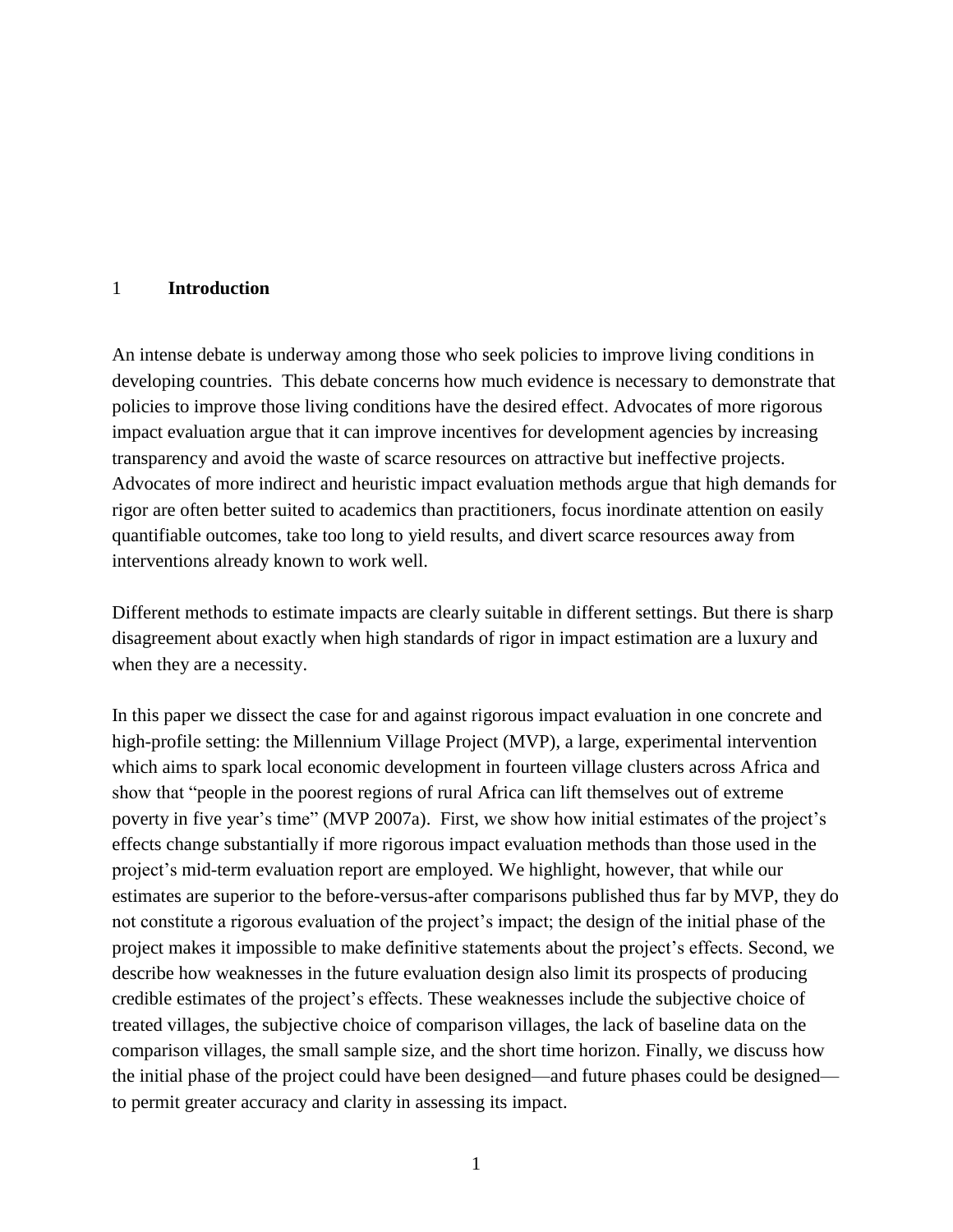Our contribution is to illustrate one important case where, although a less rigorous impact evaluation approach was chosen for practical reasons, a more careful impact evaluation method would bring important benefits at relatively low cost. We demonstrate that these benefits would be large by showing that in the absence of a rigorous impact evaluation design for the MVP the project's effects are more uncertain: we find large differences between effects estimated by a naive before-versus-after evaluation method compared to those estimated using a better but still inadequate differences-in-differences approach. We demonstrate the relatively low cost by showing that a more rigorous approach would not require a disproportionate amount of money or time in this case. We see value in an extensive consideration of this type for a high-profile case; clearly the results of a similar analysis of another project could be very different. The MVP offers an important chance to learn, and that chance should not be missed.

#### **2 The Costs and Benefits of Careful Impact Measurement**

Over the last two decades, several influential researchers in empirical economics and in development economics in particular have pressed for more rigorous evaluation of the effects of policy interventions. As we use the terms here, "rigorous" or "careful" impact evaluation is the measurement of a policy's effects with great attention to scientifically distinguishing true causal relationships from correlations that may or may not reflect causal relationships, using "wellcontrolled comparisons and/or natural quasi-experiments" (Angrist and Pischke 2009: xii). We are concerned here exclusively with *impact* evaluation and do not discuss forms of evaluation such as qualitative process evaluation, which have different exigencies and methods.

These impact evaluation methods put a heavy burden on researchers to prove that what they call the "effect," "result," or "impact" of the policy truly represents the difference between what happened with the policy and what would have happened if the policy had not been applied. Evaluating the effects of a teacher training program on students' test scores could be done, for example, simply by comparing test scores before and after the program. Such an evaluation could yield useful information to program implementers. But it could not be considered a rigorous evaluation of the effects of the program if there are good reasons to believe that scores might have changed even without the program, or if the program was applied selectively to classes likely to show improvement in scores. The more rigorous the impact evaluation design, the fewer assumptions needed to interpret the resulting estimates as credible estimates of effects. In the school example, impact evaluation by comparing to classes that did not receive the program requires the assumption that those classes are equivalent in all other ways to classes that did receive the intervention. A more rigorous impact evaluation design gives strong evidence for this equivalence rather than assuming it.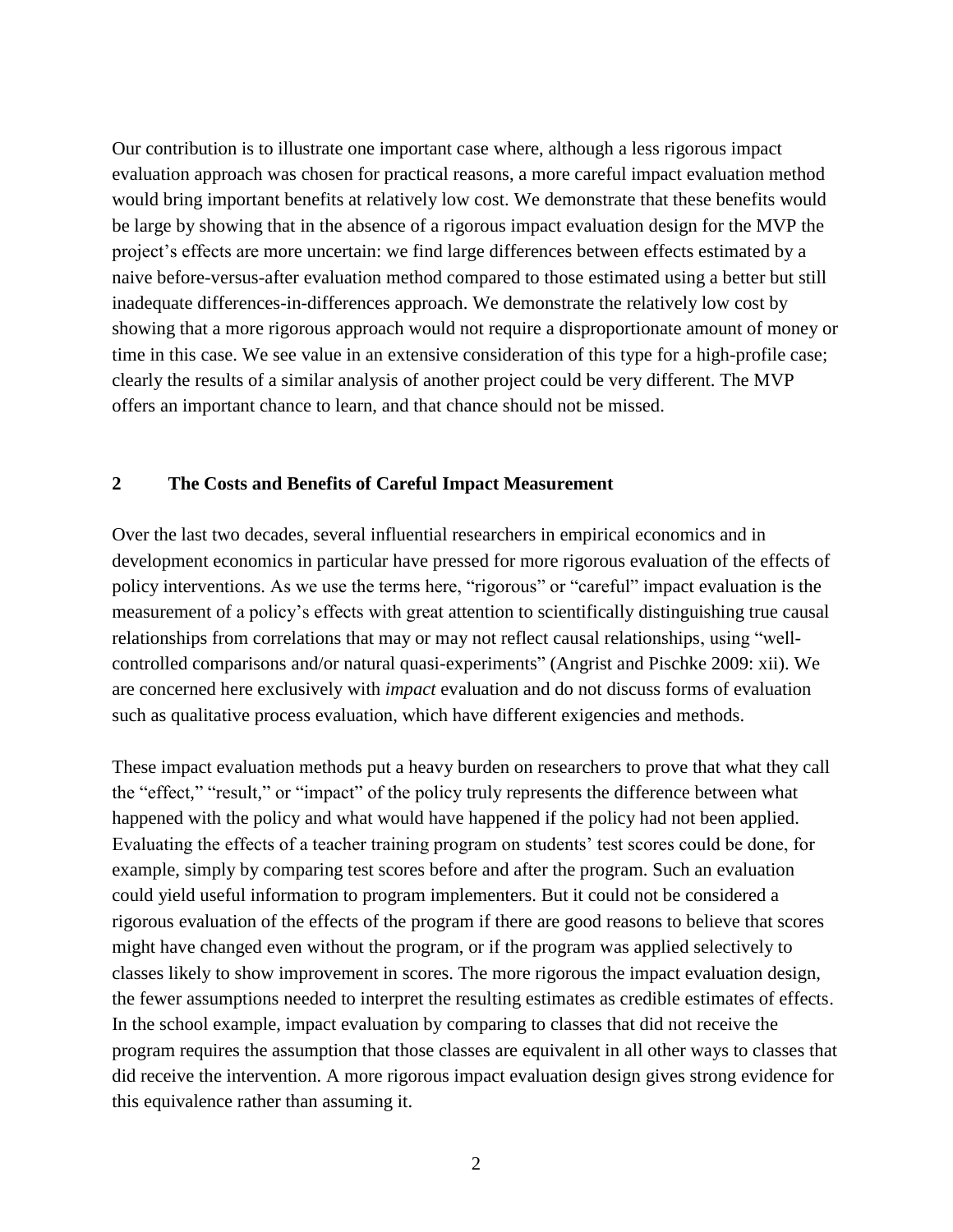Economists are now engaged in a spirited debate about the rising use of such methods, particularly in development research. Pointed exchanges on this topic fill the spring 2010 issue of the *Journal of Economic Perspectives* and the June 2010 issue of the *Journal of Economic Literature*, both of them flagship publications of the American Economic Association. Proponents of the broader use of rigorous impact evaluation methods argue that it increases the policy relevance of research and increase the transparency of conclusions about the true effects of policies, improving the incentives for development practitioners (Duflo, Glennerster, and Kremer 2008; Angrist and Pischke 2010; Imbens 2010). Advocates of less emphasis on rigorous methods argue that high demands for rigor are frequently misplaced. Some argue that rigorous methods often focus inordinate attention on easily quantifiable outcomes, miss important information about the heterogeneity of impacts, take too long to yield results, miss long-run equilibrium effects, and divert scarce resources away from interventions already known to work well (Deaton 2010; Acemoğlu 2010; Woolcock 2009).

Neither of these groups argues for or against the use of rigorous impact evaluation in all cases. Rather, they differ on how important it is to use some methods in particular settings. Most participants in the debate would likely agree that, like any other methods, the more rigorous methods in an impact evaluator's toolkit should be deployed when their net benefits are high relative to the alternatives. This is likely to happen when 1) the cost of collecting highly rigorous evidence is relatively low, 2) a policy decision is not needed more quickly than rigorous analysis can be performed, 3) the consequences of applying the wrong policy are particularly bad, 4) resource constraints make it impossible for everyone to receive the policy at once, 5) strong interests on different sides of a policy decision necessitate an objective criterion of "success," and 6) the carefully evaluated setting is similar enough to the scaled-up intervention that external validity is highly plausible.

To make this abstract discussion concrete, here we discuss the use of rigorous impact evaluation methods in one specific and important policy intervention. We argue that in this setting the benefits of additional rigor in impact evaluation substantially exceed the costs. We begin by putting that intervention in historical context.

#### **3 Past Model Villages and the Millennium Village Project**

Development agencies and governments have created numerous village-level package development interventions around the world over the last few decades. Such model village projects seek to demonstrate that a combination of intensive interventions can lastingly improve living standards in a rural area of a developing country, usually with a view toward scaling up the intervention across large areas. While the MVP differs in important respects from the most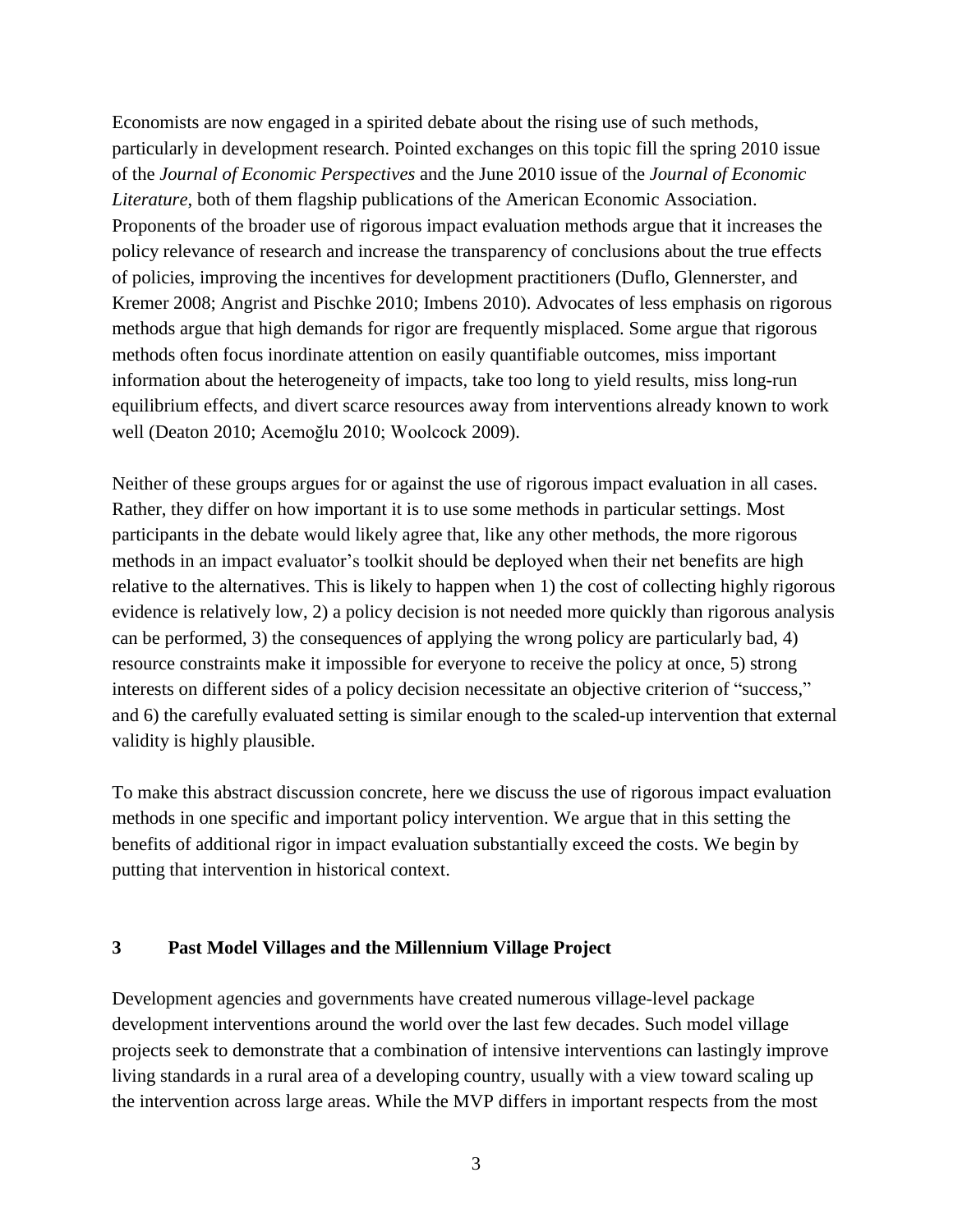prominent cases, the generally poor track record of past model village interventions makes it critical to rigorously measure the effects of new projects in this genre.

#### *Model village package interventions*

The particular package of interventions has varied across model village projects. Among the interventions applied have been improvements to local infrastructure such as roads, electricity networks, and communications; improvements to agricultural technology such as provision of fertilizer and new seed varieties; improvements to human capital such as the construction and staffing of schools; improvements to public health such as the creation of free clinics and improvements to water and sanitation facilities; and improvements to financial access such as the introduction of microloan and microsavings instruments. The trait that defines the genre is the simultaneous introduction of a broad package of intense and expensive interventions in a limited area of a poor, rural region over a few years, in order to spark lasting economic development once the interventions end.

Prominent examples of model village interventions include the following:

- The *mofan* (model) villages of rural China from the 1930s through the 1970s, in the Jiangxi-Fujian Soviet and throughout the Mao Zedong era (Heilmann 2008).
- The Ford Foundation's five-year model village package interventions in India, starting in the 1960s under the Intensive Agricultural District and Community Development Programs or IADP (Unger 2007).
- "Integrated Rural Development" programs promoted by the World Bank and other development agencies starting in the 1970s, which bundled village-level interventions in agriculture, infrastructure, human capital, health, finance, and communications.
- Various planned development packages for resettlement villages in Africa from the late 1960s to early 1980s. These included Julius Nyerere's pilot schemes for "Operation" Planned Villages" across Tanzania and Mengistu Haile Mariam's related agricultural villages in Ethiopia (Scott 1998: 229-252), as well as Houari Boumedienne's 430 "agricultural villages of the agrarian revolution" in Algeria (Sutton 1984).
- The Southwest Project in China, a five-year village-level package intervention executed in 1,800 rural villages in the late 1990s (Chen, Mu, and Ravallion 2009).
- A range of experimental model villages across rural Great Britain, colorfully reviewed by Darley (2007).

Many analysts have harshly criticized these past efforts. Diamond (1983) argues that China's *mofan* villages "show that rural development can be done, if from somewhere there are loans, new technology, and scientific information, and new marketing alternatives for what is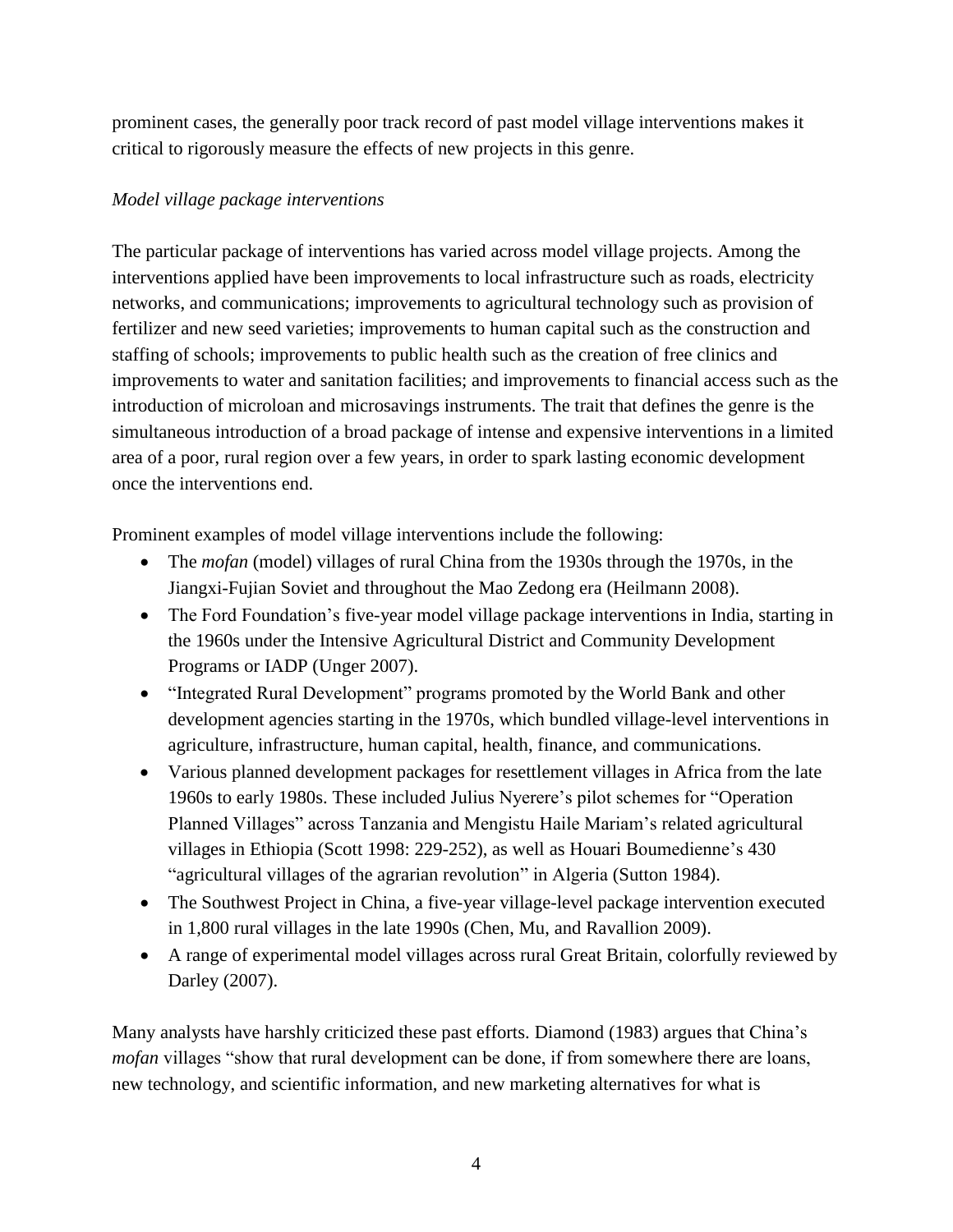produced," but do "little or nothing" to promote sustained and diversified economic development, functioning primarily as "good places to bring foreign visitors to." Barker and Herdt (1985: 244) report that dissatisfaction with India's IADP villages led the package intervention to be ended within a few years. De Janvry, Murgai, and Sadoulet (2002) find that various Integrated Rural Development package inventions were "generally not successful beyond the level of pilot projects.‖ By one account, Tanzania's and Ethiopia's model villages succeeded primarily in creating "an alienated, skeptical, demoralized, and uncooperative peasantry" (Scott 1998: 237). Sutton (1984) concludes that Algeria's agricultural villages amounted to "technocrats 'doling out' modernity" but leaving their goals of sustained economic development "unachieved."

One example of a project in this genre is Kenya's Second Integrated Agricultural Development Project (IADP II), initiated in 1979 with technical support and \$22 million from the World Bank and the International Fund for Agricultural Development. The five-year package intervention targeted 40,000 households in villages across Kenya (including in the Nyanza region, where the first Millennium Village was to begin 25 years later). The IADP II package included fertilizer provision, microcredit, transportation infrastructure, soil conservation, reforestation, domestic water supply, irrigation, livestock and dairy development, and training programs. Five years after IADP II ended, the World Bank flatly concluded, "The project had no sustained impact on farmers." The economic rate of return was "zero or negative." This failure was attributed to broader weaknesses of governance and administration in Kenya at the time, which were untouched by the intervention. The World Bank's post-mortem on the project portrays it as a relic of a bygone era: "The project was formulated at a time when the Bank was supporting integrated rural development as the key to agricultural production growth. The experience of such projects has not been good and Bank operations have since veered away from this concept" (World Bank 1990).

Cabral, Farrington, and Ludi (2006) note the "striking similarities between the MVP and past rural development initiatives, which, for various reasons, proved to be ineffective in *sustaining*  rural development" (emphasis in the original). However, in a number of respects, the circumstances and form of the MVP interventions differ from those of the model villages approaches attempted under the banner of Integrated Rural Development (IRD) and other cases outlined above. The MVP (Sanchez et al. 2007) lists several differences between the MVP and IRD: 1) that MVP targets are quantitative and time-bound, 2) that IRD projects were "based on insufficient experience with local agricultural systems", 3) that "5- to 10-year commitment of the MVP is longer than the  $2-3$  year duration of IRD projects", 4) the "decentralization and devolution of authority to local government", 5) the fact that the pool of available development aid is much larger now, and 6) the fact that there have been advances in agriculture, health, and information technology. These differences could potentially offer some basis for optimism that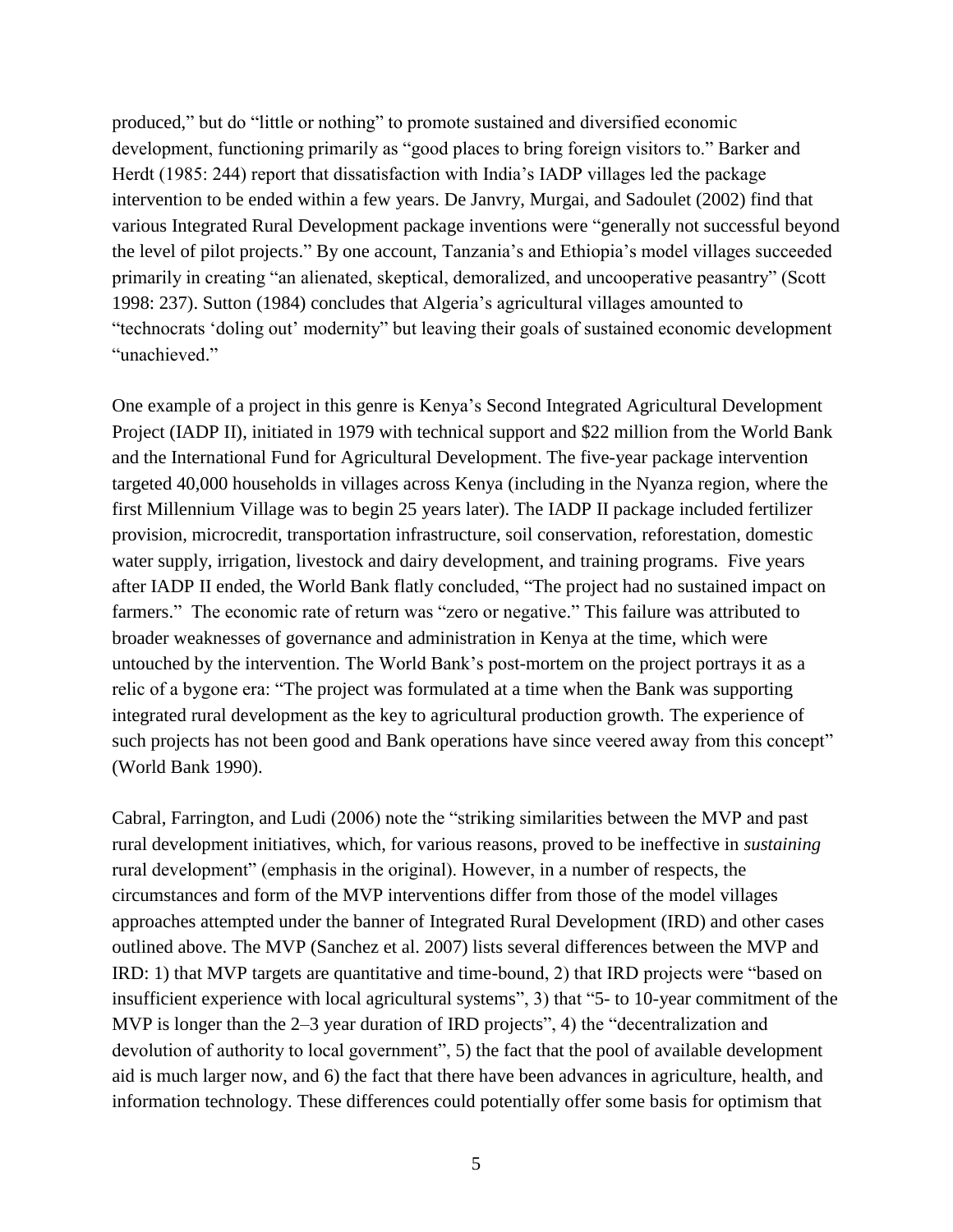the MVP may have better prospects than past model village programs, and it important to recognize that past experiences may not be a reliable guide to the expected impact of the MVP. Nonetheless, the troubled history of model village programs invites a degree of skepticism that future village-level package interventions can spark sustained development. This makes it particularly important that the impact of projects of this type be subject to rigorous evaluation.

Few model-village package interventions have had their effects rigorously measured. An exception is the Southwest Project in China, which has been carefully evaluated by Chen, Mu, and Ravallion (2009). This five-year intervention sought to permanently reverse the fortunes of poor villages with a broad-based package including roads, piped water, power lines, upgrading schools and clinics, training of teachers and health-care workers, microcredit, and initiatives for raising crop yields, animal husbandry, and horticulture. Chen et al. show that income and savings grew significantly in treated villages compared to untreated comparison villages by the end of the project. But five years after the project ended, living standards had improved just as much for the average village that had not been touched by the large, costly intervention. Ignoring the trend-since-baseline in the comparison villages would result in a large overstatement of the intervention's effects.

#### *The Millennium Village Project*

The most recent and prominent initiative in the model village tradition is the Millennium Village Project.<sup>1</sup> The origins of the MVP lie in the Millennium Summit, the largest gathering of heads of state and heads of government in modern history, in New York City in the year 2000, at which 147 presidents, prime ministers, and monarchs pledged to meet eight general development targets—the Millennium Development Goals (MDGs)—such as the halving of global poverty and achieving universal primary school completion by 2015.

In 2002, the Secretary-General of the United Nations commissioned the Millennium Project to devise a global plan of action to achieve the MDGs. From this effort, Columbia University Professor Jeffrey Sachs, one of the world's most prominent economists and the Secretary-General's Special Advisor on the MDGs, spun off the Millennium Village Project (MVP). The MVP is a large, experimental intervention to promote economic development in 14 clusters of small and very poor rural villages across Africa. It began in Sauri, Kenya in 2004. Today the MVP is a joint project of the United Nations Development Program, Columbia University's Earth Institute, and Millennium Promise, a non-governmental organization founded in 2005.

<sup>&</sup>lt;sup>1</sup> There are numerous other model village efforts now underway around the world—including hundreds in India, such as the Kuthambakkam model village in Tamil Nadu and the Pattori model village in Bihar.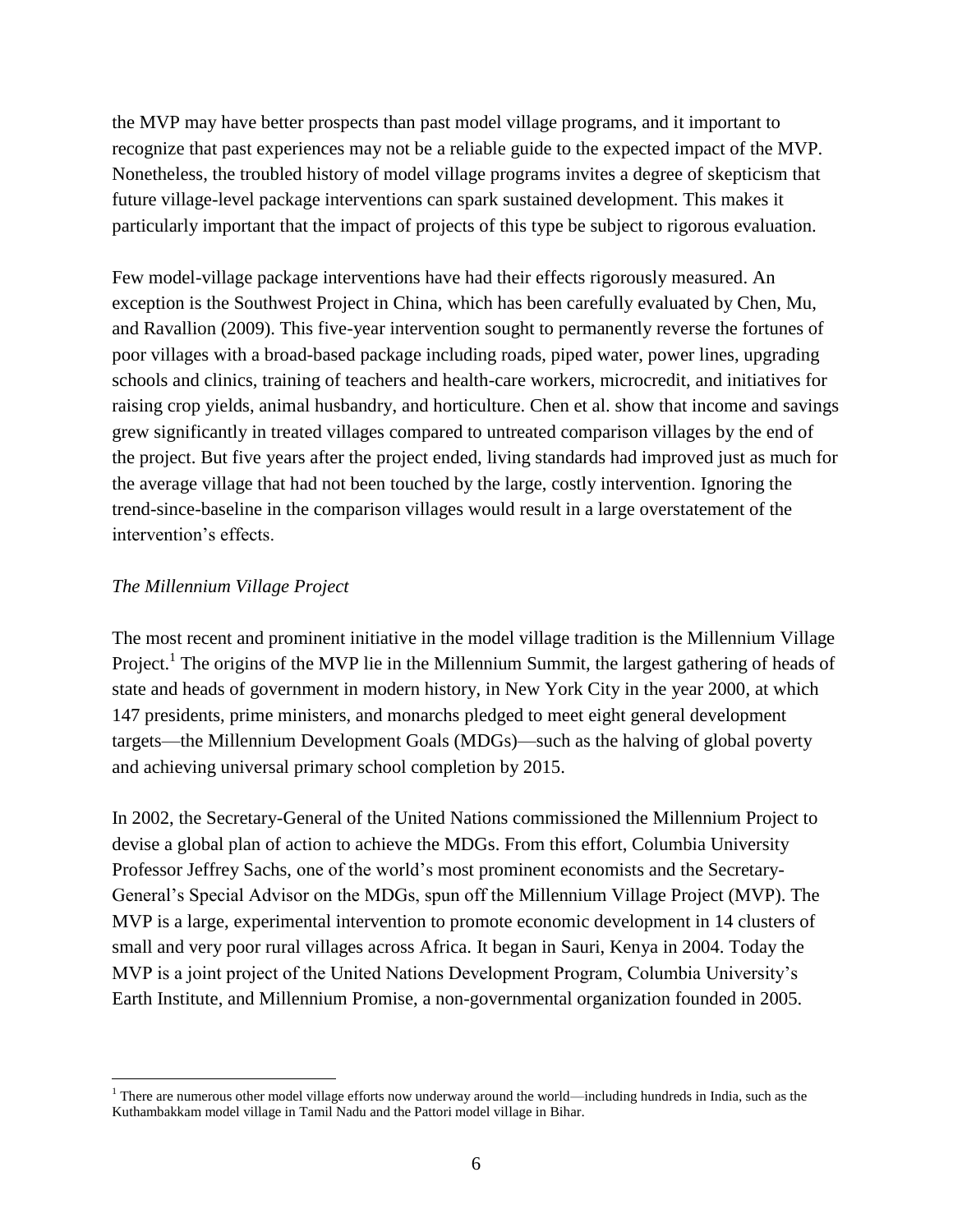The MVP deploys a broad package of interventions in each village, including distribution of fertilizer and insecticide-treated bednets, school construction, HIV testing, microfinance, electric lines, road construction, piped water and irrigation lines, and several others. The precise mix of interventions differs in each village cluster. Its goal is to break the villages out of poverty traps, and "make the investments in human capital and infrastructure required to achieve selfsustaining economic growth. … Over a 5-year period, community committees and local governments build capacity to continue these initiatives and develop a solid foundation for sustainable growth" (MVP 2010a).<sup>2</sup> The total cost of the MVP intervention is US\$150 per villager per year over five years, measured in 2009 dollars (MVP 2008a: 57). This is the same order of magnitude as income per capita in the treated areas; in other words, the MVP intervention is roughly the size of the entire local economy (see Annex 1).

The project has, prior to the results of any impact evaluation, called itself "a solution to extreme" poverty" (MVP 2007a) and recommended that its intervention be massively scaled up across Africa. For example, when the MVP was just beginning, Sachs (2005: 236) called for foreign aid to Kenya to increase fifteen-fold in order to provide \$1.5 billion per year for Millennium Village interventions in that country alone. Before any evaluation had been published, MVP(2008b) applauded plans to expand the MVP in several countries and concluded, "The MVP has therefore created a powerful pressure to expand as a result of its notable successes.‖ At the same time, the MVP has received criticism similar to that of earlier model villages: Carr (2008) decries "absence of critical thought" in the design of the short-term intervention and fears that "human" well-being in the Millennium Villages is … likely to rely on a constant flow of aid money in the foreseeable future."

#### **4 Estimated Effects Depend Critically on the Evaluation Method**

 $\overline{a}$ 

We begin by taking a critical look at the mid-term evaluation results reported by the MVP for five village clusters. The design of the project makes it impossible to carry out a truly rigorous assessment of the project's effects. Our goal here is not to perform such an assessment, but to

<sup>&</sup>lt;sup>2</sup> The project's stated objectives have focused on the 5-year time horizon: "In five years, not only will extreme poverty be wiped out, Sauri will be on a self-sustaining path to economic growth" and "These investments, tailored to meet the needs of each community, are designed to achieve the Millennium Development Goals in 5 years" (Millennium Promise 2007), "The Millennium Villages project is an integrated development initiative providing immediate evidence that, by empowering communities with basic necessities and adequate resources, people in the poorest regions of rural Africa can lift themselves out of extreme poverty in five year's time ...." (MVP 2007a.) The calendar of MVP key activities (MVP 2010b) presents a five year program showing "Outcomes" for years 3, 4, and 5 as "Achievement of Millennium Development Goals for child mortality, education, environment, health, gender equality, maternal mortality and water." The mid-term evaluation report (MVP 2010c) explains that the project is conceived of as "a ten-year initiative spanning two five-year phases" where the first phase "focuses on achieving quick wins, especially in staple crop production and disease control, and on establishing basic systems for integrated rural development that help communities escape the poverty trap and achieve the MDGs." The second phase will "focus more intensively on commercializing the gains in agriculture and continuing to improve local service delivery systems in a manner that best supports local scale-up."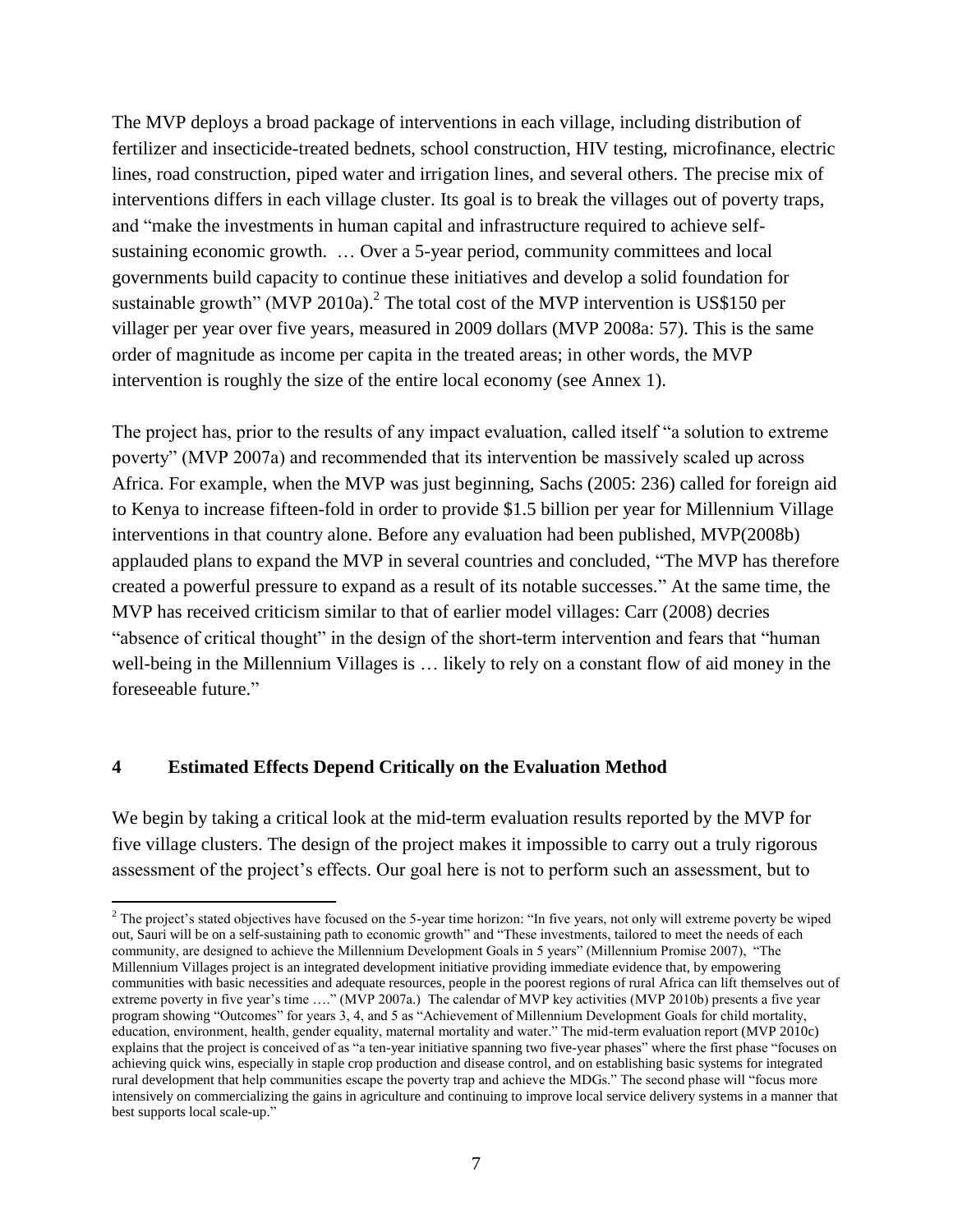demonstrate the importance of careful evaluation by showing that the estimated effects of the project depend crucially on the point of comparison for the experience of the treated village clusters.

#### *The Mid-term MVP Evaluation Report*

In June 2010, the project released its first public evaluation of the effects of the intervention on the Millennium Villages (MVP 2010c). The report describes the interventions and compares baseline values to those three years into the MVP for several indicators, using surveys from five Millennium Village sites: Sauri, Kenya; Ruhiira, Uganda; Pampaida, Nigeria; Bonsaaso, Ghana; and Mwandama, Malawi. This before-and-after comparison follows the now-outdated evaluation design described by the MVP three years earlier in the *Proceedings of the National Academy of Sciences*: "project impact is assessed by rigorous before-and-after comparisons and detailed studies by sector" (Sanchez et al. 2007). The MVP (2010d) portrays changes over time at these sites as having been caused by the project, and describes these changes as evidence that their intervention can make "villages across rural Africa ... achieve the MDGs and escape the poverty trap". The June 2010 report indicates that analysis with a set of comparison sites will be published later in 2010.

This report uses the before-and-after comparison in the Millennium Villages to attribute changes in the villages to the effects of the project. The report lists for each site a series of "biggest" impacts," such as "Proportion of households that own a mobile phone increased fourfold" in Sauri, Kenya (MVP 2010c: 75). Changes in skilled birth attendance over time are called "effects" of the project (MVP 2010c: 5). Other changes in the villages over time are labeled as "quick wins" (MVP 2010c: 3). The report states that further research, to be published later, will allow "more definitive statements" about "whether the observed changes were due to the MVP intervention package or were instead a consequence of secular change" (MVP 2010c: 102). But even this wording suggests that the mid-term evaluation report is a statement about the effects of the project.

In the mid-term MVP evaluation report the treated villages are compared to the same villages before the intervention. This has the advantage of simplicity but the major disadvantage of leaving unknown what might have happened in the villages if the project had not occurred. The before-versus-after evaluation approach requires the very strong assumption that the indicators of interest would not have changed in the absence of the MVP. It attributes any observed changes to the intervention, when in fact some or all of those changes might have occurred in the absence of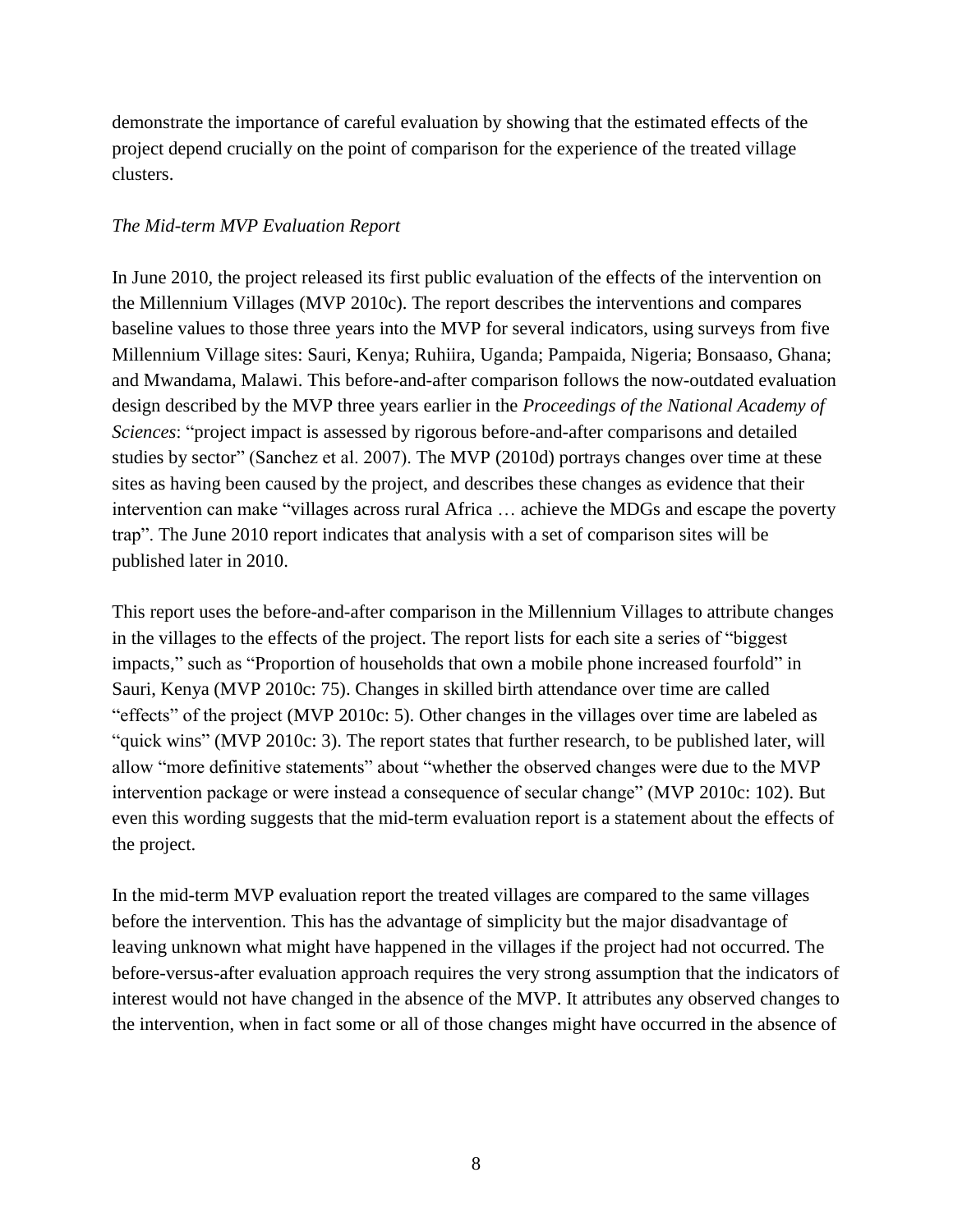the MVP<sup>3</sup>. Without both baseline and post-treatment information on a credible control group, it is impossible to know if this is true.<sup>4</sup>

The alternative method we explore here is simple: we compare trends in development indicators for each of three Millennium Villages to trends in the same indicators for the same country overall, rural regions of the same country, and rural areas of the province or region where the Millennium Village is located. We use this approach because changes in the comparison areas in particular in the rural area of an MVP site's province or region—constitute a plausible estimate of the counterfactual, i.e. what would have happened at the MVP site in the absence of the MVP. This does not constitute a rigorous measurement of the MVP's effects on the treated villages because there could be preexisting differences between the people in the treated villages and the people in the comparator regions. Nonetheless, because it contains information about people who live in places that did not receive the intervention, it is an improvement on simply comparing the treated villages before and after the treatment, as the mid-term MVP evaluation does.

We conduct this analysis for three of the initial 14 village clusters. We selected these cases with two criteria: each village cluster must be 1) covered in the MVP (2010c) mid-term evaluation of June 2010, which reports before-and-after data for five village clusters, and 2) located in a country for which publicly-available Demographic and Health Survey (DHS) data can be used to establish broad trends between two recent time points in most of the development indicators reported in the MVP mid-term evaluation. This yields three village clusters: Sauri in Kenya, Bonsaaso in Ghana, and Pampaida in Nigeria.<sup>5</sup> The other two village clusters covered by the MVP mid-term evaluation—Ruhiira in Uganda and Mwandama in Malawi—are in countries where, at the time of writing, data from only one recent DHS survey are publicly available.<sup>6</sup>

 $3$  It is worth noting that the counterfactual is not the absence of all interventions of any type, because the MVP evaluation cannot be and should not be an evaluation of all publicly-funded activity of any kind. Rather, the proper counterfactual for an impact evaluation of the MVP whatever interventions the MVP sites would have received in the absence of the MVP.

<sup>&</sup>lt;sup>4</sup> Fisman and Miguel (2008: 202-206) raise concerns about the lack of rigor in the MVP impact evaluation design, and posit that broader national trends might be responsible for some of the changes observed in the Millennium Village intervention site at Sauri, Kenya.

<sup>&</sup>lt;sup>5</sup> The period consisting of the three years of the program varies by country: 2005-2008 for Sauri, and 2006-09 for Bonsaaso and Pampaida. The DHS data is from 2003 and 2008/09 for Kenya, 2003 and 2008 for Ghana, and 2003 and 2008 for Nigeria.

<sup>&</sup>lt;sup>6</sup> Annex 2 gives the definitions of all indicators used. The Demographic and Health Surveys (DHS) are nationally-representative household surveys containing individual-level data on indicators of population, health, and nutrition, carried out by the Measure DHS Project in cooperation with local governments and non-governmental organizations in countries all over the world since 1984. Though they are often used to study maternal and child health, they are representative of all households—not just those with children. Comparable and standardized survey data are collected roughly every five years in many countries, and made publicly available at [http://www.measuredhs.com.](http://www.measuredhs.com/) The project is principally funded by the United States Agency for International Development. In July of 2010 the most recent publicly-available standard DHS microdata for Uganda covered the years 2000-1 and 2006, which do not overlap with the MV initial evaluation period of 2006-2009. The most recent data for Malawi covered the years 2000 and 2004, which also do not overlap with the MVP initial evaluation years. DHS surveys from Rwanda (2005 and 2007-08) overlap with the intervention period for the MV site in that country (2006-2009), but indicators for the Rwanda MV site were not published in MVP (2010c).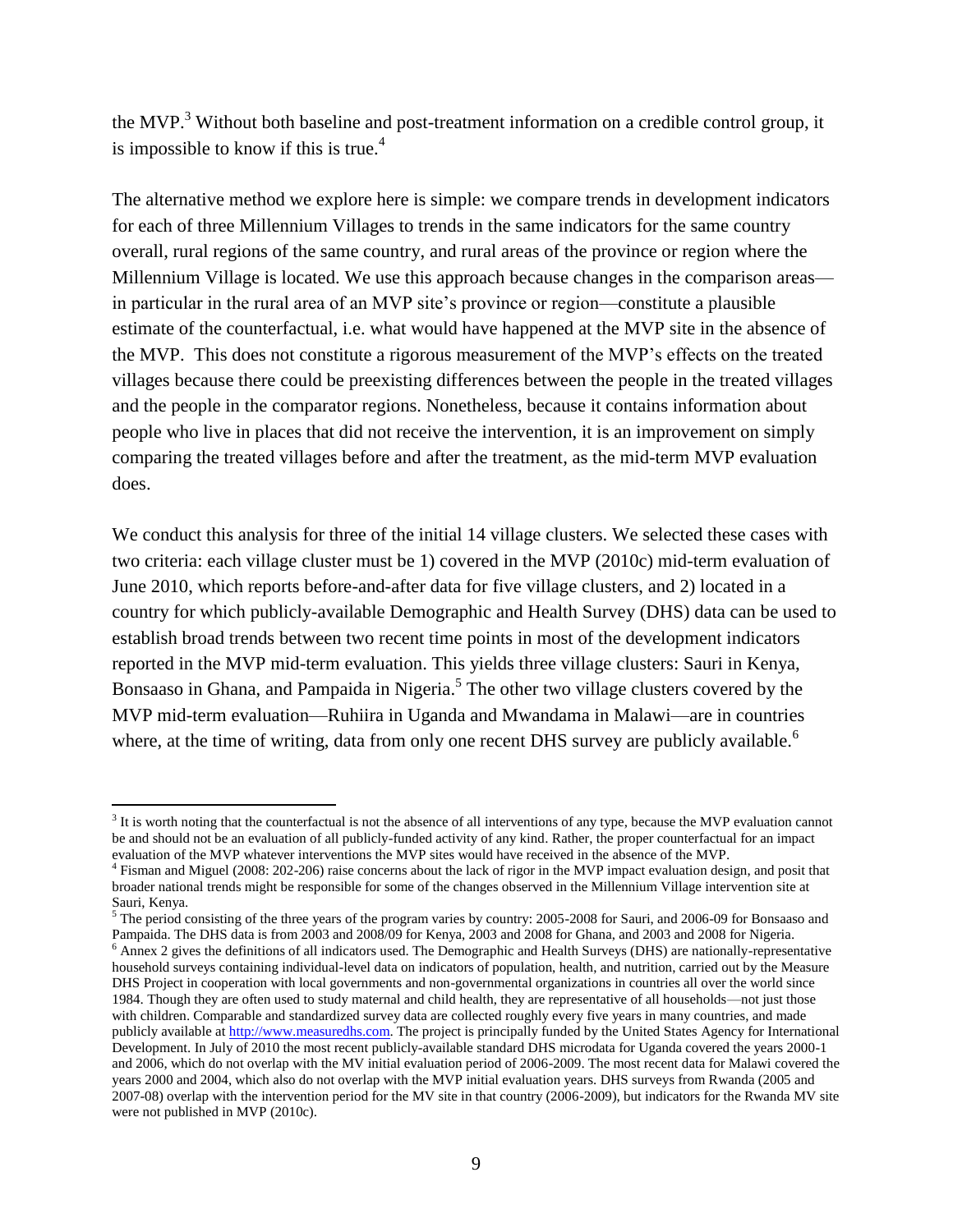We compare trends inside and outside the treated villages for two classes of the MVP's indicators, which we call "inputs" and "outputs." We make this separation because some indicators might naturally be expected to be more responsive in the short run than other indicators. As used here, an "input" is an indicator whose value could be changed overnight with sufficient effort by people who do not live in the village. For example, everyone in any village could be given access to a ventilated improved pit latrine in a matter of hours if a sufficient number of outsiders descended upon a village to install such latrines. An "output" is an indicator whose value does not depend entirely on the intensity of effort by outsiders and depends on a range of complex decisions by villagers, such as school attendance or child stunting.

The results are presented in two formats. A series of figures grouped by indicator show the trends by country for the Millennium Village, for the country overall, for rural areas of the same country, and for rural areas of the province or region where the Millennium Village is located (Figures 1–9).<sup>7</sup> For each country, we also present the complete results in a single table, showing standard errors for the DHS-based statistics. The tables also indicate the trend for each indicator in the Millennium Village, and the difference between this trend and the trend in the surrounding area (Tables  $1-3$ ).<sup>8</sup> In the figures we assume a linear trend in all indicators. This assumption is not highly problematic, given that under the most straightforward hypothetical deviation from linearity—exponential growth—the assumption of linearity provides a conservatively optimistic view of the intervention's impact.<sup>9</sup>

#### *Inputs: Relative Trends Inside and Outside Millennium Villages*

 $\overline{a}$ 

*Access to improved sanitation*. Figure 1 shows that access to improved sanitation improved markedly across all three countries, as well as in the rural areas of the regions in which the MV in each country is located. In Nigeria, access at the MV intervention site rose at approximately the same rate as access in the surrounding region. In Ghana, access at the MV intervention site rose more rapidly than in the surrounding region. (MVP 2010c does not report this statistic for the MV in Kenya.) For this and all subsequent statistics, the exact numbers and standard errors are presented in Tables 1–3.

*Access to improved drinking water sources*. Figure 2 shows that access to improved drinking water also rose notably across all three countries during this period. In Ghana and Nigeria, access at the MV intervention site rose more quickly than the surrounding area, but areas outside the

<sup>&</sup>lt;sup>7</sup> The indicators shown in the figures as "MV region, rural" are for rural households in the region in which the Millennium Village is located. This is rural Ashanti in Ghana, rural Nyanza in Kenya, and the rural Northwest Region in Nigeria. The Nigeria DHS does not provide state-level data in 2003.

<sup>&</sup>lt;sup>8</sup> Standard errors are not reported in the interim MV report, so we are not able to report standard errors for the indicators for the MV sites, the trends at the MV sites, or the differences between the trends at MV sites and the surrounding areas.

 $9$  For example, Figure 6 shows a higher linear slope at the intervention sites than in the surrounding region, but all points in the graph could hypothetically lie on roughly the same exponential growth curve.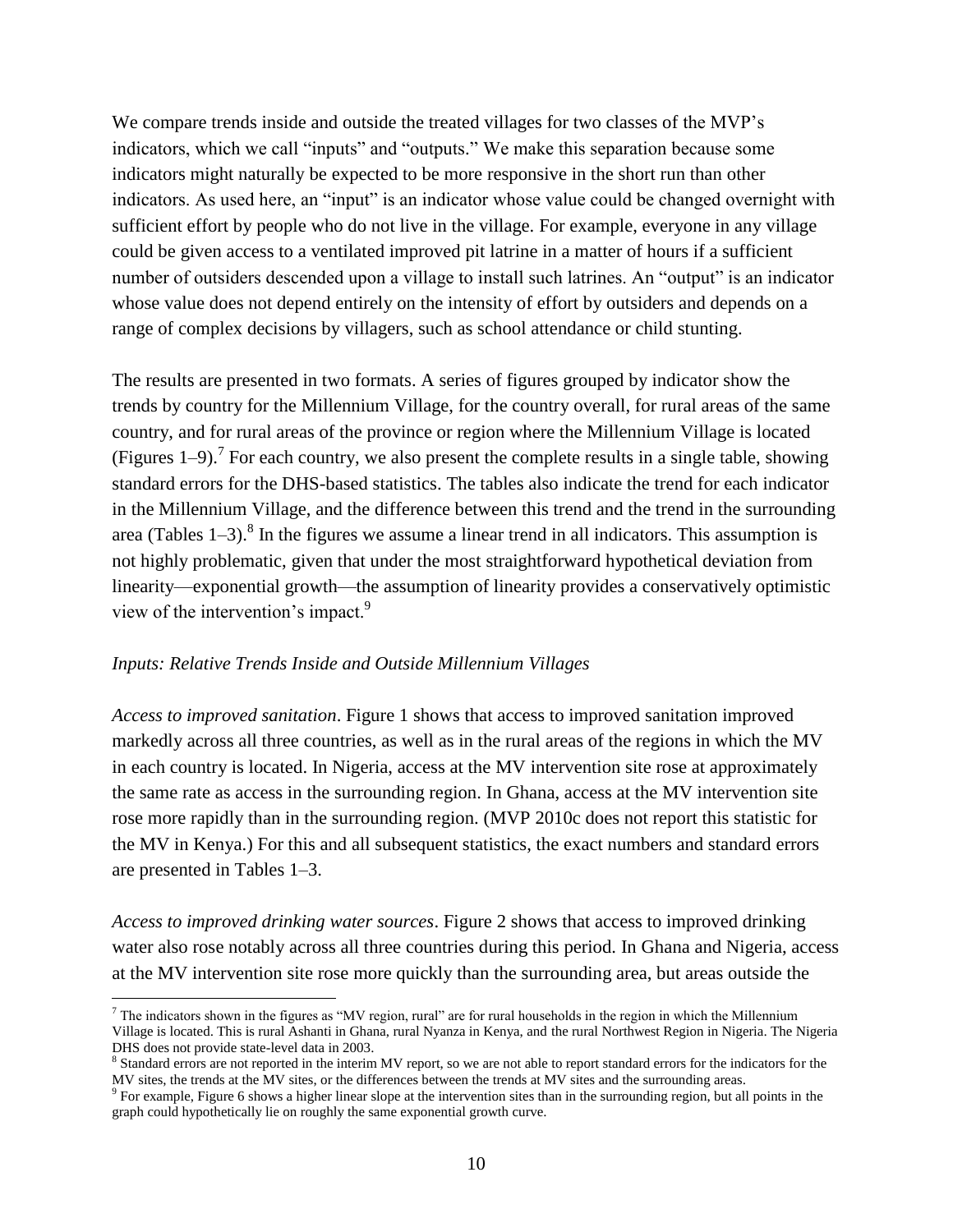intervention site also experienced substantial gains. (Again, MVP 2010c does not report this statistic for the MV in Kenya.)

*Measles immunization*. The fraction of children immunized against measles rose in all three countries during the period (Figure 3). In Ghana, vaccination rates rose at the MV intervention site less than in the surrounding area. In Kenya and Nigeria, vaccination rates rose at the MV intervention site more than they rose in the surrounding area.

*Births delivered by skilled personnel*. Figure 4 shows that the fraction of live births in the previous 2 years delivered by a doctor, nurse, or community health worker rose in Kenya and Ghana, while showing little change in Nigeria. At the MV intervention site in Kenya, skilled birth attendance fell while it was rising in the surrounding region. In Ghana, skilled birth attendance rose at the MV site more than in the surrounding region. In Nigeria, it increased only slightly at the MV intervention site relative to the surrounding area, despite the construction of a new, doctor-staffed, \$174,000 clinic within Pampaida locality (Boyd et al. 2009).

*HIV testing*. Figure 5 shows that HIV testing rates rose greatly across Kenya and Ghana during this period and fell in Nigeria. In Kenya and Ghana, HIV testing at the MV intervention sites rose more than in the surrounding areas. In Nigeria, HIV testing at the MV site rose while falling in the surrounding area. Kenya faces a major HIV epidemic while HIV is present but much less prevalent in Ghana and Nigeria.

*Bednet usage*. Figure 6 reveals that insecticide-treated bednet usage by small children increased enormously across Kenya and Ghana and by a small amount across Nigeria during the period. At the MV intervention sites in Kenya and Ghana, bednet usage also rose, somewhat more than in the surrounding area in Kenya, and notably more than in the surrounding area in Ghana. In Nigeria, it rose much more than in the surrounding area.

#### *Outputs: Relative Trends Inside and Outside Millennium Villages*

*Chronic malnutrition*. Figure 7 shows that in all three countries, stunting rates for small children fell in the rural areas of the regions in which the Millennium Villages are located. In Ghana, stunting declined at the MV intervention site at the same rate as in the surrounding region. In Kenya and Nigeria, stunting fell much more at the MV intervention site than in the surrounding region.

*Gross primary school attendance*. Figure 8 shows different trends in gross primary school attendance across the three countries. In the regions where the MVs are located, attendance increased greatly in Kenya and Ghana, while dropping in Nigeria. At the MV intervention site in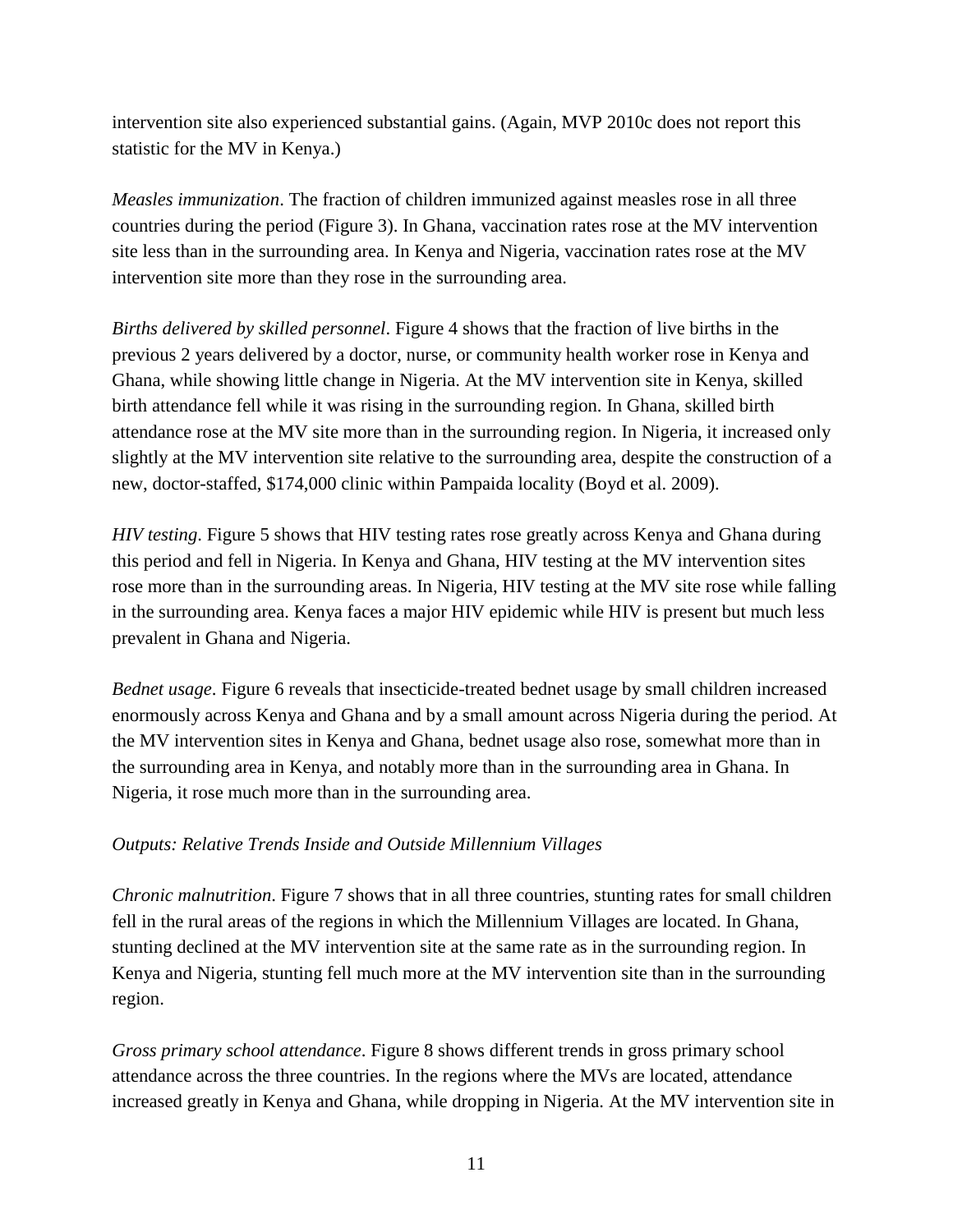Kenya, attendance rose somewhat more rapidly than in the surrounding region. At Ghana's MV site, attendance rose less than in the surrounding area. Finally, at Nigeria's MV site, attendance rose while attendance in the surrounding area was nearly flat.<sup>10</sup>

*Mobile phone ownership*. Mobile phone ownership has skyrocketed across all three countries, as Figure 9 shows. In Kenya and Ghana, mobile phone ownership rose about as much at the MV intervention sites as in the surrounding areas. In Nigeria, it rose somewhat more at the MV site than in the surrounding area.

*Malaria prevalence*. MVP (2010c) documents declines in malaria prevalence among all ages, from 50 to 8 percent in Sauri, 28 to 13 percent in Pampaida, and 15 to 6 percent in Bonsaaso. Malaria tests are not administered as part of the DHS, so definitive figures on malaria trends are not available. Thus we cannot construct a figure for malaria like the other figures. However, there is suggestive evidence that malaria rates have dropped in Kenya overall, where the MVP site decline is greatest. First, in the DHS data, the percentage of children under 5 reporting fever during the last two weeks—a very rough indicator of malaria prevalence<sup>11</sup>—dropped from 40.6 to 23.7 percent nationally and from 48.5 to 24.8 percent in rural areas of Nyanza, where Sauri is located. Additionally, studies based on surveillance data in other areas of Kenya find large drops in malaria rates. O'Meara et al. (2008) find that in Kilifi, Kenya hospital admissions for malaria decreased from 18.43 per 1000 children in 2003 to 3.42 in 2007. Okiro et al. (2007) find a similar decline across coastal Kenya.

*Maize yields*. The MV sites experienced striking increases in maize productivity, from 1.9 to 5.0 tons per hectare in Sauri, 0.8 to 3.5 tons per hectare in Pampaida, and 2.2 to 4.5 tons per hectare in Sauri. The data needed to track maize productivity trends for comparison areas is not generally available. However, the Tegemeo Institute in Kenya has an ongoing panel survey of rural agricultural households in Kenya that makes it possible to follow increases in productivity over time. Kibaara et al. (2008) report that overall maize yields in the Western Lowlands region (near Sauri) were about 1.25 tons per hectare in  $2007$ ,<sup>12</sup> which is much lower than the 2008 yield in Sauri. This suggests that Sauri started out, before the intervention, with abnormally high maize yields for its region. Kibaara et al. (2008) also show that maize yields more than doubled across the Western Lowlands region, outside the MV intervention site, between 2004 and 2007—due to roughly a doubling in fertilizer usage, high-yielding variety usage, and the number of varieties planted, all of which occurred outside the MV intervention site during the same period.

 $10$  The gross attendance ratio is difficult to interpret, and a high ratio is not unambiguously positive. Ratios above 1 (such as those for Kenya and Ghana) indicate the presence of underage and/or overage children—that is, primary school attendees outside the age range 6 to 11—and an increase in grade repetition can increase the ratio.

 $1<sup>T</sup>$  For example, Ashraf, Fink, and Weil (2010) use changes in DHS data on fever occurrence as a rough proxy for changes in malaria morbidity in Zambia.

 $12$  Kibaara et al. (2008, Table 8) shows a yield of 0.506 tons/acre in Western Lowlands in 2007 (that is, 1.25 tons/hectare). In 2004 it was 0.231 tons/acre.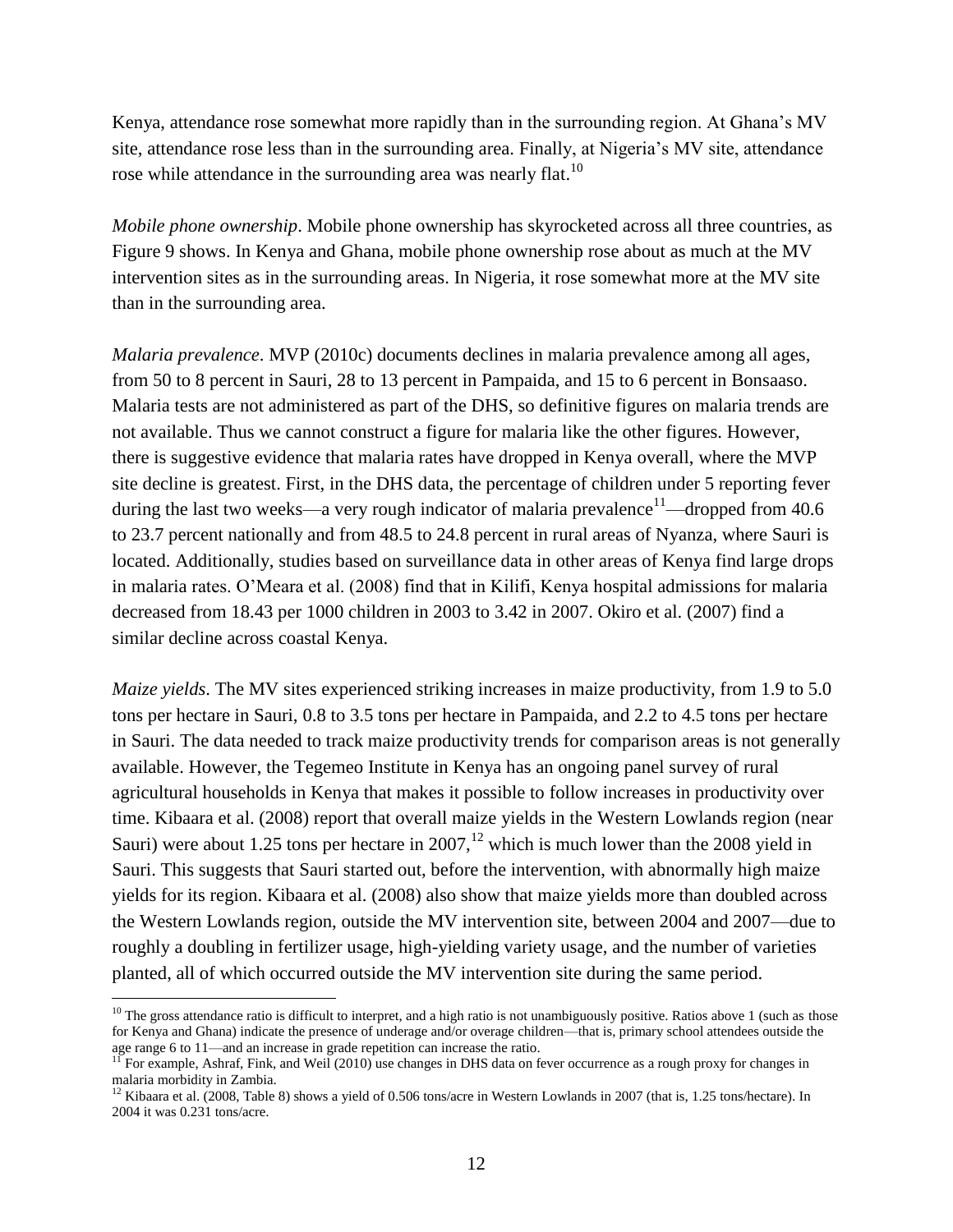*Child mortality*. Although the MVP protocol (MVP 2010) stipulates that under-five child mortality is the primary indicator for the evaluation, child mortality rates are not included in the mid-term evaluation report. Because they calculate these rates for five-year periods preceding the data of the survey, it is not yet possible to calculate these rates for a pure period of MVP interventions. The DHS data, however, can tell us the child mortality trends in the MVP countries. The most recent DHS surveys show large declines over 2003-2008/09: from 114.6 to 73.6 per 1000 in Kenya, 111.2 to 80.0 per 1000 in Ghana, and 200.7 to 156.8 per 1000 in Nigeria.<sup>13</sup> Any future rigorous impact evaluation of the MV intervention will need to take account of these large changes occurring around the intervention sites.

#### *Differences-in-differences estimates compared to simple differences*

In addition to reporting the numbers and standard errors behind the figures, Tables 1–3 juxtapose two simple estimates of the MVP's effects. The second-to-last column of each table shows the difference between the indicator values at three years and the baseline values, using the information presented in MVP (2010c). This before-versus-after estimate of the MVP's effects is shown as the "simple difference within Millennium Village." The last column of each table shows "differences-in-differences" estimates of the MVP's effects, based on the MVP data along with DHS data. These estimates show the change in each indicator between the MV evaluation years, minus the change in each indicator in rural areas of the surrounding region between the same years. The values for rural areas of the surrounding region for the MV starting year (2005 in Kenya, 2006 in Ghana and Nigeria) are linearly interpolated using the two DHS values. For Ghana and Nigeria, the 2009 values are linearly extrapolated from 2003-2008 trends. Figure 10 summarizes these results, graphically comparing the before-versus-after (or "simple difference") estimates compared to the differences-in-differences estimates for all three countries and all nine indicators (with the exception of the two indicators not reported in MVP [2010c] for Sauri, Kenya.)

There are two clear patterns in this comparison. First, in many cases the intervention sites perform somewhat better than the surrounding area. Second, the differences-in-differences estimates—which take account of trends outside the intervention sites—are frequently about half as large as the simple before-and-after differences in Kenya and Ghana. In a few cases for those two countries the simple difference shows an important improvement in the indicator while the differences-in-difference shows no relative improvement or even a relative decline. This pattern differs in Nigeria, where while in some cases the differences-in-differences are smaller than the simple differences, the reduction due to removing trends in the surrounding area is less than half

 $13$  The child mortality figures are for the five-year period preceding each survey.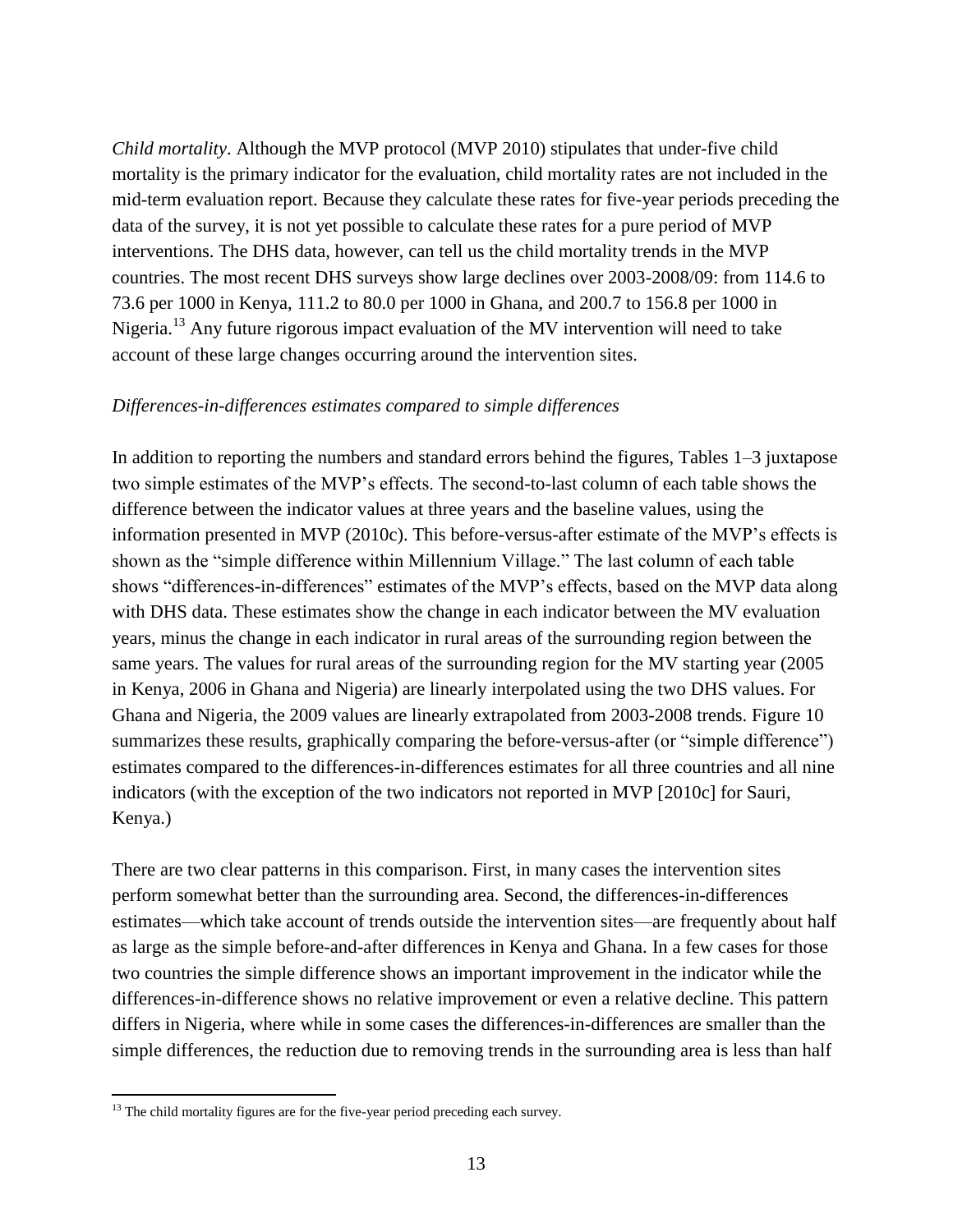of the magnitude of the simple difference. An exception to this pattern in Nigeria is access to improved sanitation, where the simple difference shows a large increase but the differences-indifference shows no relative increase. Overall, the differences-in-differences estimates show substantially less improvement than the before-versus-after estimates for 6 out of 7 cases in Kenya, 8 out of 9 cases in Ghana, and 4 out of 9 cases in Nigeria.<sup>14</sup>

We highlight this contrast to show how important it is to provide credible comparison groups. We do not claim that either set of estimates captures the true effects of the intervention, and the differences-in-differences estimates cannot be seen as rigorous measurements of the effects of the MV intervention. There are many reasons for this. First, it could be that the selection process of the MV sites made them more likely to experience different trends than the surrounding regions (we return to this issue in the next section). Second, the trends in the surrounding regions are not based on measurements in exactly the same years as the measurements at the MV sites, and we compare the two trends assuming they are both linear. Departures from linearity would change these estimates—though not greatly, because the measurements are taken in years that are not far apart, and because many of these indicators are unlikely to exhibit large departures from linearity such as volatile up-and-down jumps from year to year. (In many cases, departures from linearity such as exponential growth would further reduce the magnitude of the increase at the intervention sites relative to the surrounding region.) Third, the MV regions as shown do include the Millennium Villages themselves, and it is possible that there is some spillover effect from a Millennium Village to nearby areas.<sup>15</sup> This could potentially "contaminate" rural areas of the site's region/province as a control group. But it is highly unlikely that the MV intervention substantially affected the measurements of change for rural areas of the entire region in which they are located, because the population of the MVs is in all cases a tiny fraction of the rural population of each region.<sup>16</sup> Furthermore, the MV region trends in most cases are similar to rural trends that span each nation. Despite these weaknesses, the differences-in-differences estimates presented here are better measures of the true effects than simple differences.

<sup>&</sup>lt;sup>14</sup> We define "substantially less improvement" as an absolute difference of more than 5 percent points between the estimates by the two methods. Because MVP (2010c) does not include standard errors for the indicator estimates, we are unable to estimates confidence intervals for either the before-versus-after or the differences-in-differences estimates. As a result, we cannot determine which estimates are statistically significant. Also note that "improvement" in the indicator means a positive change, except for stunting, for which a decline is improvement.

<sup>&</sup>lt;sup>15</sup> For example, Sanchez et al. 2007 note that a health clinic in Sauri receives some patients who are non-residents.

<sup>&</sup>lt;sup>16</sup> Sauri comprises 1.32% of the rural population of Nyanza Province, Kenya. Bonsaaso comprises 1.59% of the rural population of Ashanti Region, Ghana. Pampaida comprises 0.02% of the rural population of the Northwest Region, Nigeria. This calculation assumes: 1) 65,000 residents of Sauri, 35,000 in Bonsaaso, and 6,000 in Pampaida, as reported by the MVP (2010c), 2) each national government's census-based regional population estimates: 5,442,711 for Nyanza Province, Kenya in 2009; 4,589,377 for Ashanti Region, Ghana in 2008; and 35,786,944 for Northwest Region, Nigeria in 2006, 3) the percentage of people defined as living in 'rural' areas weighted by sampling weight in the most recent DHS survey data: 90.2% for Nyanza Province, Kenya in 2008; 48.0% for Ashanti Region, Ghana in 2008; and 79.5% for Northwest Region, Nigeria in 2008.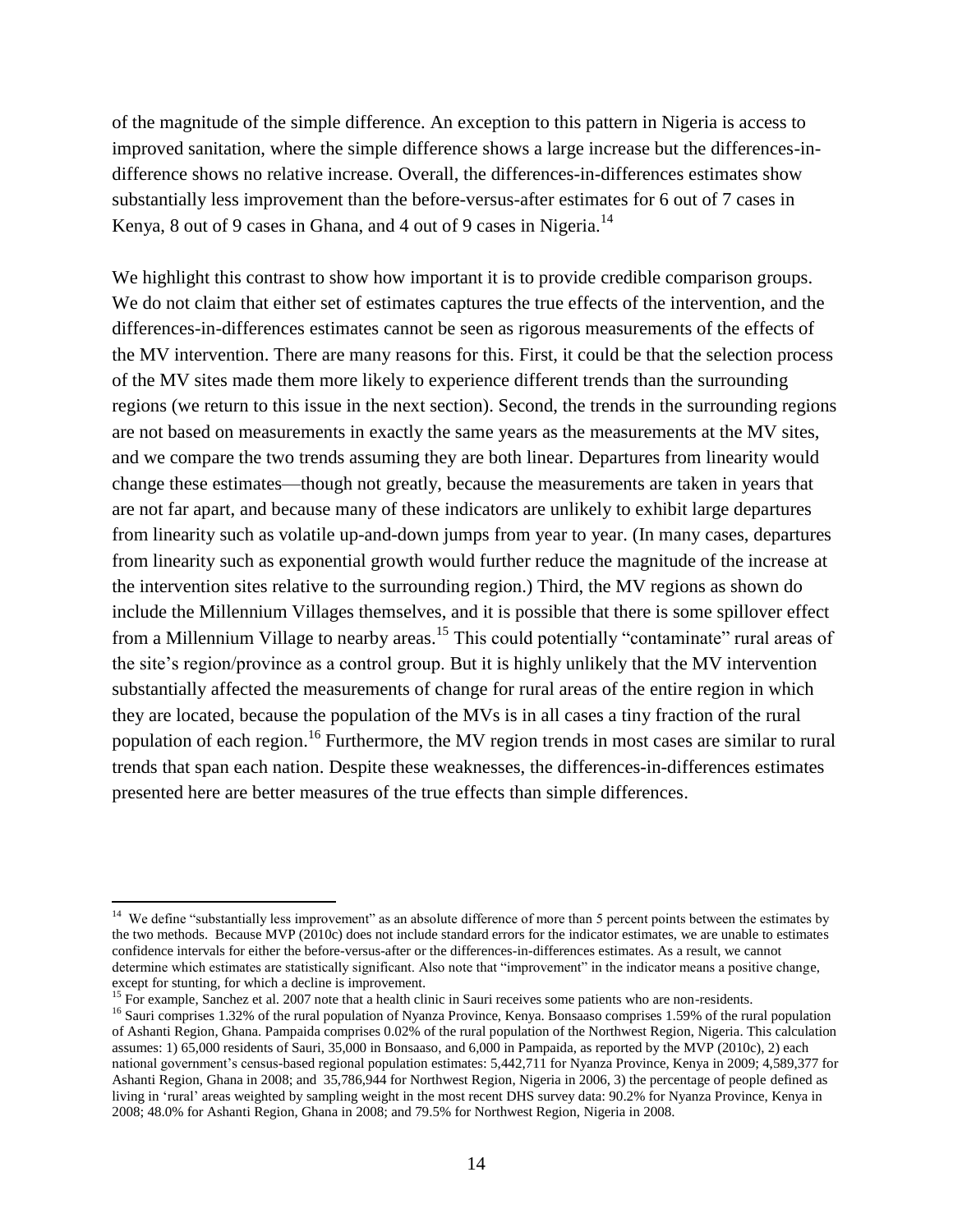#### **5 The Millennium Village Project's Currently Planned Impact Evaluation Design**

The evidence in the previous section illustrates that the mid-term MVP evaluation report cannot provide good estimates of the effects of the program's effects. In this section we consider whether the future stages of the MVP evaluation will produce rigorous impact estimates. Any impact evaluation of the project must assess the degree to which it has achieved or is likely to achieve its stated goal. The goal of the MVP is that of "providing immediate evidence that, by empowering communities with basic necessities and adequate resources, people in the poorest regions of rural Africa can lift themselves out of extreme poverty in five years' time and meet the Millennium Development Goals by 2015" (MVP 2010a).

Five years after the first Millennium Village intervention began, the project released details of its plans for evaluation of the project's effects.<sup>17</sup> The study protocol (MVP 2009) calls for assessing child mortality as the primary indicator for the program and also details a number of secondary indicators. The core of the evaluation is a program of data collection in one comparison village cluster for each of 10 MV sites (the protocol excludes the Sauri, Kenya and Koraro, Ethiopia sites from the evaluation plan). $^{18}$ 

The protocol mentions only briefly the mid-term evaluation report (MVP 2010c) described in Section 4, stating that "[i]nterim analyses post year 3 collection will be conducted to assess changes from baseline at MVP sites, as well as to compare levels of primary and secondary outcomes between matched intervention and comparison villages.‖ The mid-term report includes a subset of indicators specified in the protocol, along with additional indicators, and does not present all indicators for all sites.<sup>19,20</sup>

 $\overline{a}$ 

<sup>20</sup> Specifically, the report includes the following indicators not mentioned in the protocol: malaria prevalence among all individuals, maize yields, percentage of children in primary school receiving school meals, primary gross attendance ratio, rates of HIV testing among men and women 15-49, and mobile phone ownership. The report excludes the following indicators specified in the protocol: wasted and underweight nutrition measures, duration of breastfeeding, age at introduction of complementary feeding, proportion of children under 5 with diarrhea in past 2 weeks, proportion of children under 5 with diarrhea in past 2 weeks who received oral rehydration solution, proportion of children under 5 treated for pneumonia, prevalence of malaria among children under 5, proportion of children under 5 with fever in the past 2 weeks who receive appropriate antimalarial treatment, proportion of pregnant women who received an HIV test, proportion of newborns receiving a post-natal check in the first week of life, survival rate to last grade of primary education, an asset based wealth index, and the proportion of households reporting not enough food for 1 of past 12 months. It is unclear why some data are not given in the report for some village sites, for example why no data on access to improved sanitation are given for Sauri.

 $17$  Millennium Village interventions began in Sauri, Kenya in late 2004. The study protocol document was registered with the ClinicalTrials.gov registry site in May 2010.

<sup>&</sup>lt;sup>18</sup> What we describe here is the section of the protocol related to evaluation of program effects. Separate sections of the protocol not discussed here describe a process evaluation and measurement of the program's costs.

<sup>&</sup>lt;sup>19</sup> The protocol lists 10 sites for the evaluation and excludes the sites established in 2005: Sauri, Kenya and Koraro, Ethiopia. Sauri is, however, included in the mid-term evaluation report, along with four of the sites listed in the protocol. According to the calendar in both the protocol and the evaluation report, interim assessments for 4 other sites should have been completed by the first half of 2010.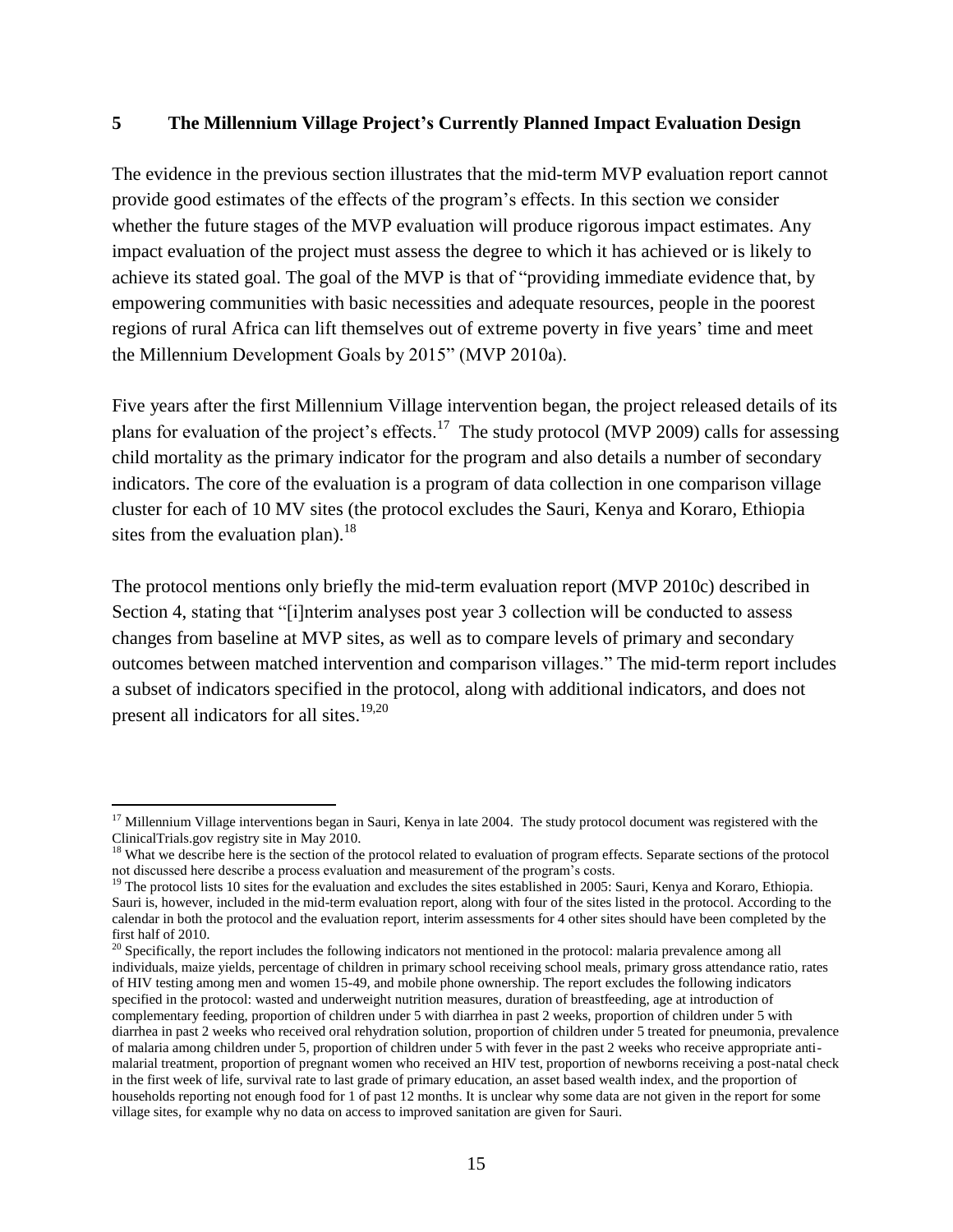Beyond the mid-term evaluation report, the protocol details the plans for a final evaluation report. Data are to be collected for both MV sites and comparison villages twice: three years and five years after the beginning of interventions at the MV sites. The protocol is based on the premise that differences in various indicators between the Millennium Villages and the comparison villages are a good indicator of the MVP's effects.

This impact evaluation protocol has a number of weaknesses. The protocol document acknowledges some of these but does not fully explore their implications.

A first weakness concerns the process of the selection of the MV intervention sites. As the MV protocol notes, the "non-random selection of intervention communities has the potential to introduce bias." Specifically, the fact that the MV sites were not selected at random generates the possibility that they differ, in terms of both observed and unobserved characteristics, from other possible sites. The protocol explains this decision as follows:

In the MVP context, purposive selection was undertaken to ensure a diversity of agro-ecological zones and range of operational settings that characterize the sub-Saharan African context. Communities were often among the most disadvantaged—with high levels of baseline mortality and nutrition deficiencies felt to be desirable characteristics in the initial site selection. Issues of feasibility, political buy-in, community ownership and ethics also featured prominently in village selection for participation in large scale development programs such as MVP. Finally, as the efficacy of various components of the MVP package have already been demonstrated, our goal is to assess the adequacy of the MVP model in a diversity of settings, while generating the best possible evidence of plausible and consistent relationships between intervention exposure and a range of pre-specified primary and secondary outcomes.

It is understandable that, in the context of launching a multi-country demonstration project, concerns other than facilitating a rigorous impact evaluation came into play in the selection of the MVP sites. But the explanation in the above paragraph heightens rather than alleviates concerns that the MVP sites differed systematically from other potential sites, in particular in that they were apparently seen to have greater levels of political buy-in and community ownership, which might well be important factors for the intervention's success. There is no indication that the project insisted on equal levels of political buy-in and community ownership in the comparison villages. This makes differences in outcomes between the treated and comparison villages harder to attribute to the effects of the intervention. It is also an important reason why even the differences-in-differences estimates we report above could greatly overstate the effects of a scaled-up version of the project.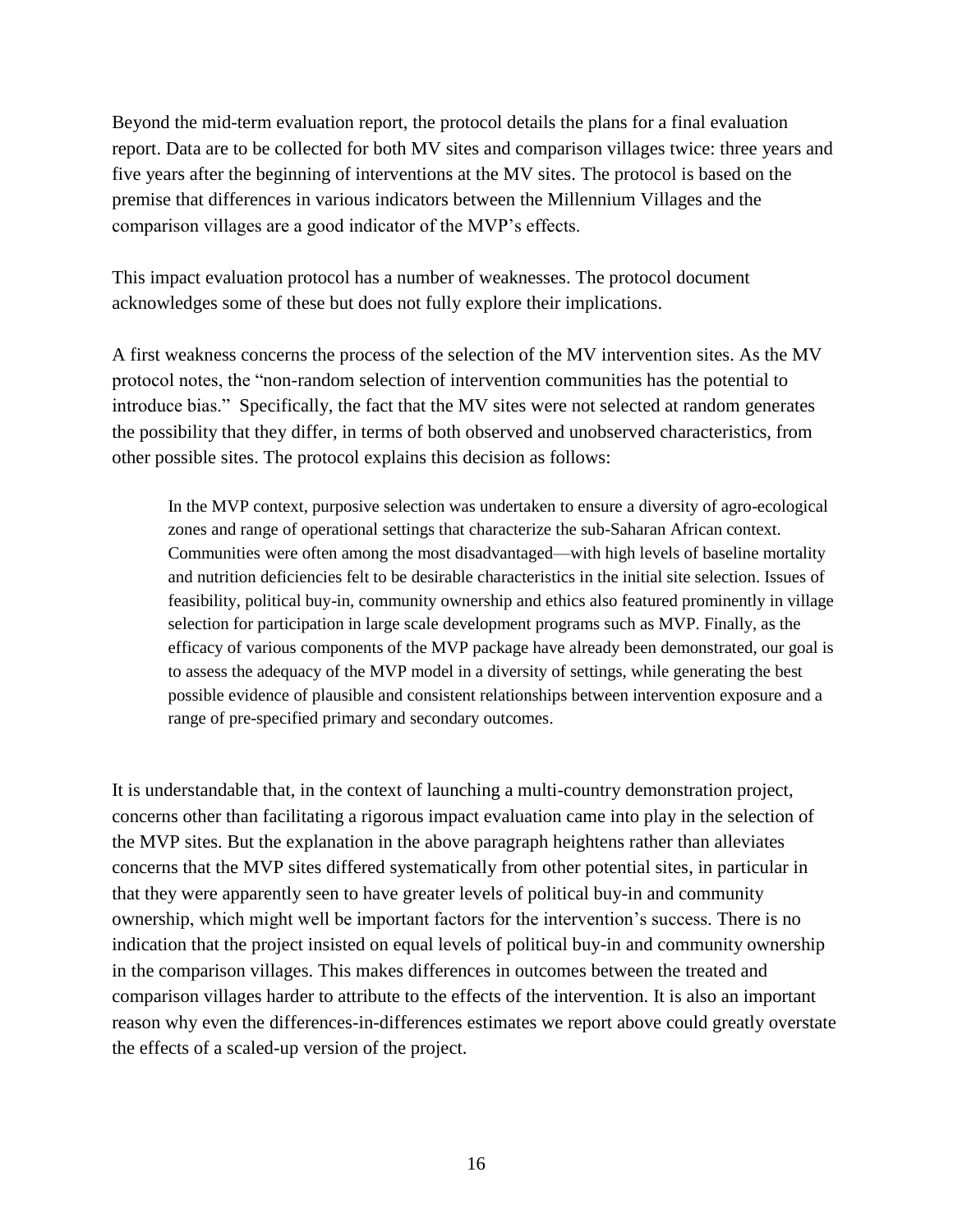A second weakness of the protocol concerns the process of selecting the comparison villages. The comparison village selection process is described as follows:

The choice of candidate villages for comparison was at random, and informed by both scientific and operational issues. Scientifically, a detailed matching process is undertaken to adequately characterize village attributes. DHS data are not sufficiently disaggregated to the degree of granularity such that potential local variations in levels child mortality between MV and comparison candidates are not known in advance. The matching process therefore involves collecting data on village-level parameters with the potential to influence child mortality and related MDG outcomes including: agro-ecological zone, accessibility (distance to tar roads and markets), principal livelihood strategies, crop types, levels of electrification, numbers of clinics and schools, and the presence of other development projects in the area. A full inventory of village matching criteria is detailed in Appendix 2. This inventory is collected both for the intervention and comparison villages and updated in parallel with each round of surveys. Operationally, comparison villages had to be logistically accessible to evaluation field teams, yet far enough away from the intervention site that 'spillover' from the MVP would be unlikely. The same field teams will conduct assessments in both intervention and comparison sites to ensure a standardize approach to the evaluation, as well as to minimize and evenly distribute potential bias.

This paragraph describes a process of selecting candidate comparison villages that permits considerable subjectivity. The "matching criteria" comprise a handful of village traits that will be considered during matching—such as size, distance to a paved road, and agro-ecological zone. But the protocol does not indicate how closely villages will need to match, what weights the different traits will have, or how it can be known that comparison villages were not chosen using additional criteria not that do not appear on the list. Other factors that could shape the effects of the intervention in the treatment villages include the level of community organization and willingness and ability of community leadership to work well with outside agencies. Thus even if the comparison villages were perfectly matched on the listed criteria, their usefulness as a rigorous comparison group would remain unclear.

The protocol continues to describe how comparison villages are chosen from among the matched villages:

Using these matching criteria, up to three comparison village candidates are assessed for potential inclusion in the study. Given the range of matching criteria being assessed, and the need for comparison villages to be contiguous and within the same agro-ecological zone and farming system as the intervention site, finding three potential matches was felt to be maximum logistically feasible. Among three comparison village candidates, one will be selected at random for inclusion.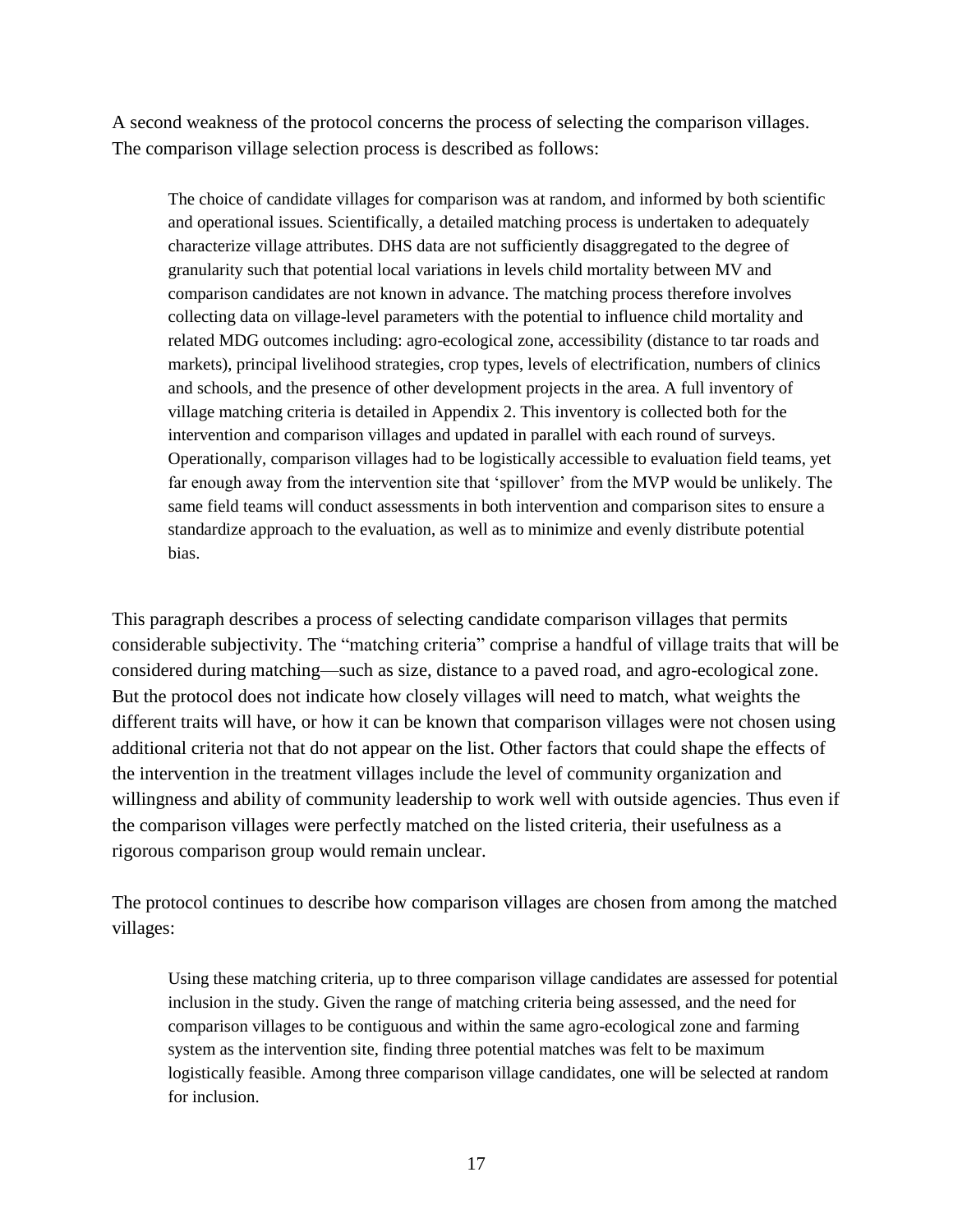Unfortunately, random selection among candidate villages selected in this way does not rectify the problems inherent in the selection method for the candidates. A random choice among three or fewer candidates, each of whose choice allows the possibility of subjectivity, still amounts to an overall choice that allows subjectivity. Without a clearly objective selection procedure, the credibility of the comparison villages will always be in doubt. Rigorous evaluation methods, including fully objective matching, policy discontinuities, and randomized treatment, among others—though often criticized as methods only of interest to academic purists—offer precisely this objectivity and clarity to practitioners.

A third weakness of the MVP protocol is the lack of baseline data on comparison villages.<sup>21</sup> Baseline data on comparison villages reduce the possibility that the comparison villages differed from the treated villages to begin with. For example, if a treated village has higher school enrollment than a comparison village in 2009, is this because the treated village advanced more rapidly than the comparison village between 2006 and 2009, or because the treated village already had higher school enrollment in 2006? This question is difficult to answer without data on both the treated village and the comparison village at baseline. For just a single indicator child mortality—it will be possible to generate baseline data using the data from the 3-year survey, since such data are inherently retrospective.

The MV protocol does acknowledge "that the absence of pure baseline data from comparison villages is a limitation.‖ But this is insufficient treatment of a very important issue. The lack of broad baseline data on comparison villages is one more reason why differences between treated and comparison villages cannot be scientifically attributed to the intervention.

The protocol describes the problem and asserts that "[f]or many indicators, in the absence of new interventions it would be unlikely that substantive year on year changes would be witnessed, such as malaria prevalence, institutional delivery rates or child nutrition." The implicit argument is that if we assume that little changes without interventions, data for the comparison villages from the three-year point can be interpreted as roughly equivalent to baseline data. The protocol also notes that the "presence of external interventions in comparison sites will be monitored throughout the evaluation to better understand the nature of secular changes taking place during the project period."

 $\overline{a}$ <sup>21</sup> The protocol states that the overall project evaluation will adhere to Transparent Reporting of Evaluations with Nonrandomized Designs (TREND) guidelines, which are detailed in Des Jarlais et al. (2004). Among the information that should be reported according to the TREND guidelines is "data on study group equivalence at baseline and statistical methods used to control for baseline differences." But the MVP protocol does not provide for the collection of baseline data on comparison villages.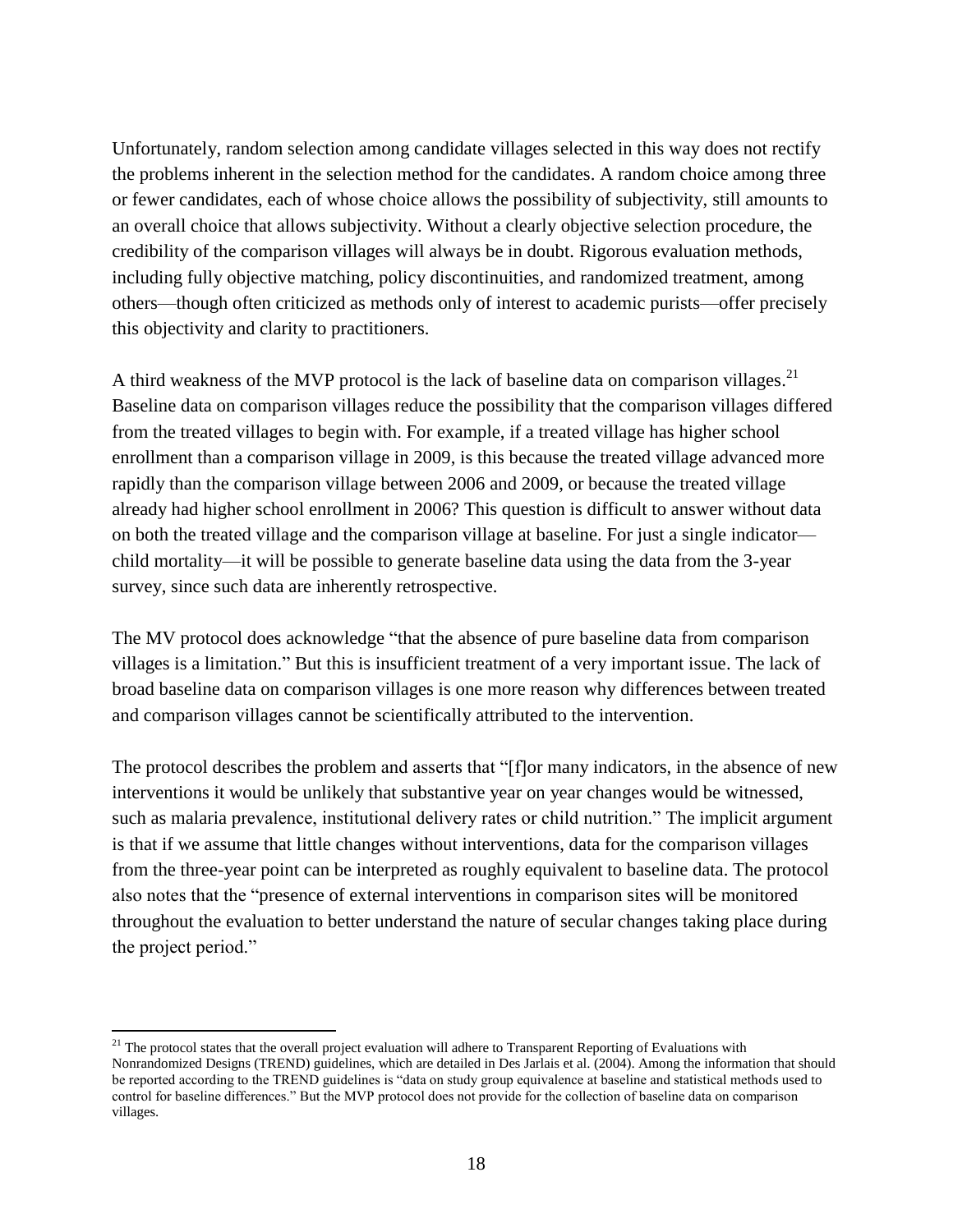There are a number of problems with this argument. First, changes may occur for hard-toidentify reasons that have nothing to do with local interventions. Economic growth, weather variation, changes in remittance flows, broad improvements in public administration, and national information campaigns are examples of factors that could change conditions in the comparison villages but not be identified as "external interventions" by the MVP monitoring teams. Second, while changes over a single year for many indicators may typically be negligible for many indicators, over the relevant period of three years changes are more likely to be substantial. Third, if the MVP monitoring did find identify interventions, it would not be possible to credibly adjust for them in the evaluation. Instead, the existence of external interventions which may have changed conditions in the comparison villages would only make it clearer why it is essential to have baseline data at those sites.<sup>22</sup>

A fourth weakness is the small sample size in the evaluation. There is only one comparison village cluster for each of the 10 treated village clusters being evaluated. Although 300 households in each cluster are to be surveyed, households within the same village cluster are likely to be similar to each other in many observable and unobservable ways and do not constitute independent observations of outcomes under treatment or non-treatment. Consequently, as the MVP protocol makes clear, the current evaluation will not produce reliable estimates of the effects at the level of any single intervention site. At best the MVP protocol aims to produce an estimate of the mean impact across all 10 sites.<sup>23</sup> The protocol outlines power calculations based on detecting changes in child mortality, noting that the planned sample size will only be able to reliably detect a minimum drop of 40 percent at intervention sites.<sup>24</sup> Achieving such a large drop in five years requires the child mortality rate to fall at more than double the rate called for in the already-ambitious Millennium Development Goals.<sup>25</sup> Any smaller changes could not reliably be detected in a way that would allow investigators to reliably distinguish them from zero. Similarly large drops would be needed in other indicators measured as proportion (such as school attendance and access to sanitation) for them to be detected by the evaluation. In the next section using more modest assumptions of the impact, we estimate that somewhere around 20 matched pairs would be required to confidently conduct statistical inference on the project's effects in the absence of baseline data for the comparison villages.

 $22$  In describing the details of how outcomes at the MV sites will be compared to those from the comparison villages, the protocol says that an "[f]or variables where no data on baseline status exist, rural sub-national data will be imputed." It is not clear how this imputation will work, and imputed baseline figures cannot substitute for true baseline data.

 $23$  Comparing 300 treated households at one site that are very similar to each other against 300 nontreated households at a comparison site that are very similar to each other is closer to being a study in which  $N = 2$  than one in which  $N = 600$ . A measurement with very low N has a very large statistical confidence interval.

<sup>&</sup>lt;sup>24</sup> Here, "reliably detectable" means that with a probability of 80%, the difference will be detectable at the 5% level of statistical significance.

<sup>&</sup>lt;sup>25</sup> Millennium Development Goal number five calls for a drop of  $2/3$  in child mortality between 1990 and 2015. This equals an annual decline of  $1-(1-(2/3))^{1/25} = 4.3%$  per year. A drop of 40% in five years, the minimum change reliably detectable by the sample size in the current MV evaluation protocol, equals an annual decline of  $1 - (1 - (0.4))^{1/5} = 9.7\%$  per year.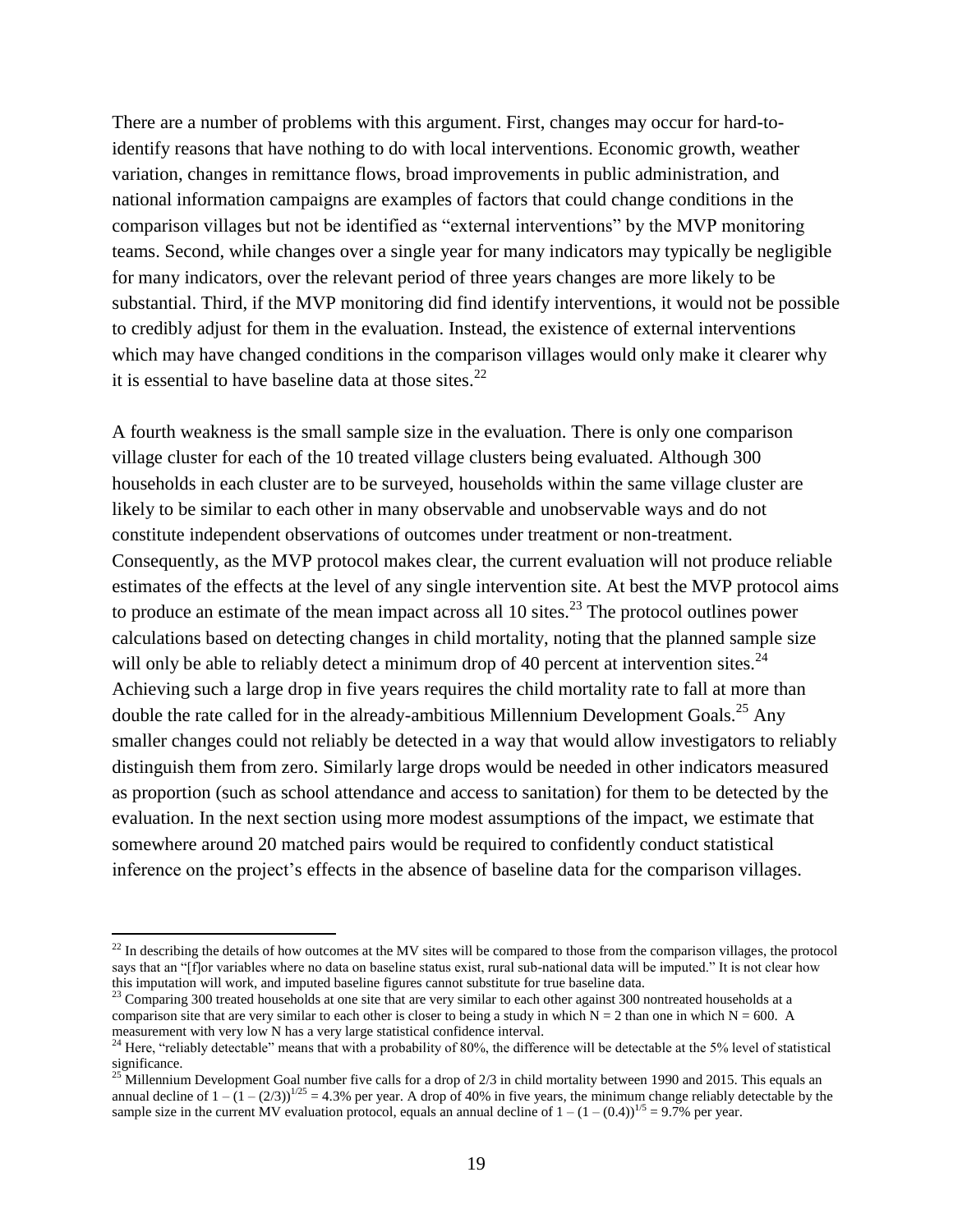A fifth important weakness is the short time horizon of the evaluation. The MVP (2009) evaluation protocol states that, though the project is intended to include two five-year phases, the "evaluation is for the first five year project period" only. This is inadequate, for three reasons. First, the most important goal of the project is long-term: to lastingly break the villages free from poverty traps and "achieve self-sustaining economic growth" (MVP 2010a). Only a long-term evaluation, conducted several years after the intervention has ended, can assess whether its effects are self-sustaining. Second, earlier village-level package interventions of this type have had impacts that faded just five years after the intensive intervention ended (Chen, Mu, and Ravallion 2009; World Bank 1990). Third, even if the stated plan for short-term evaluation is just the first phase of a longer-term evaluation to be described in future public statements, it is still problematic. The project has stated that it intends "the model's expansion throughout Africa" and that this is already happening in several countries (MVP 2010f). The fact that scaleup is beginning at a time when the only stated evaluation horizon is five years means that it will not be possible to determine if the intervention is capable of doing what it claims before it is scaled up.

A further, minor weakness in the evaluation plan is the choice of primary indicator. In contrast to the program's stated goals of reducing extreme poverty and sparking "sustained economic development," the protocol emphasizes under-five child mortality, and is subtitled "Assessing" the impact on child survival in sub-Saharan Africa.‖ However, as the protocol specifies, the MVP child mortality calculations require five years of retrospective data. Consequently, it was not possible to calculate child mortality rates for a pure period of MVP interventions for the midterm evaluation, which is based on data collected three years after the start of the MVP. It will not be possible to make any estimate of the project's effects on child mortality—the protocol's primary indicator—until more than five years after the initiation of the project at each site.

#### **6 How the True Effects of the Millennium Village Project Could Be Measured**

The analysis presented in Section 4 does not constitute a rigorous impact evaluation of the effects of the Millennium Village intervention. Due to the design of the project's initial phase, a rigorous impact evaluation cannot be performed. The calculations above serve only to concretely illustrate how important the choice of evaluation method can be.

It is too late to apply rigorous impact evaluation methods to the first phase of the MVP because of how it was set up, as Esther Duflo, a leading proponent of careful evaluation in development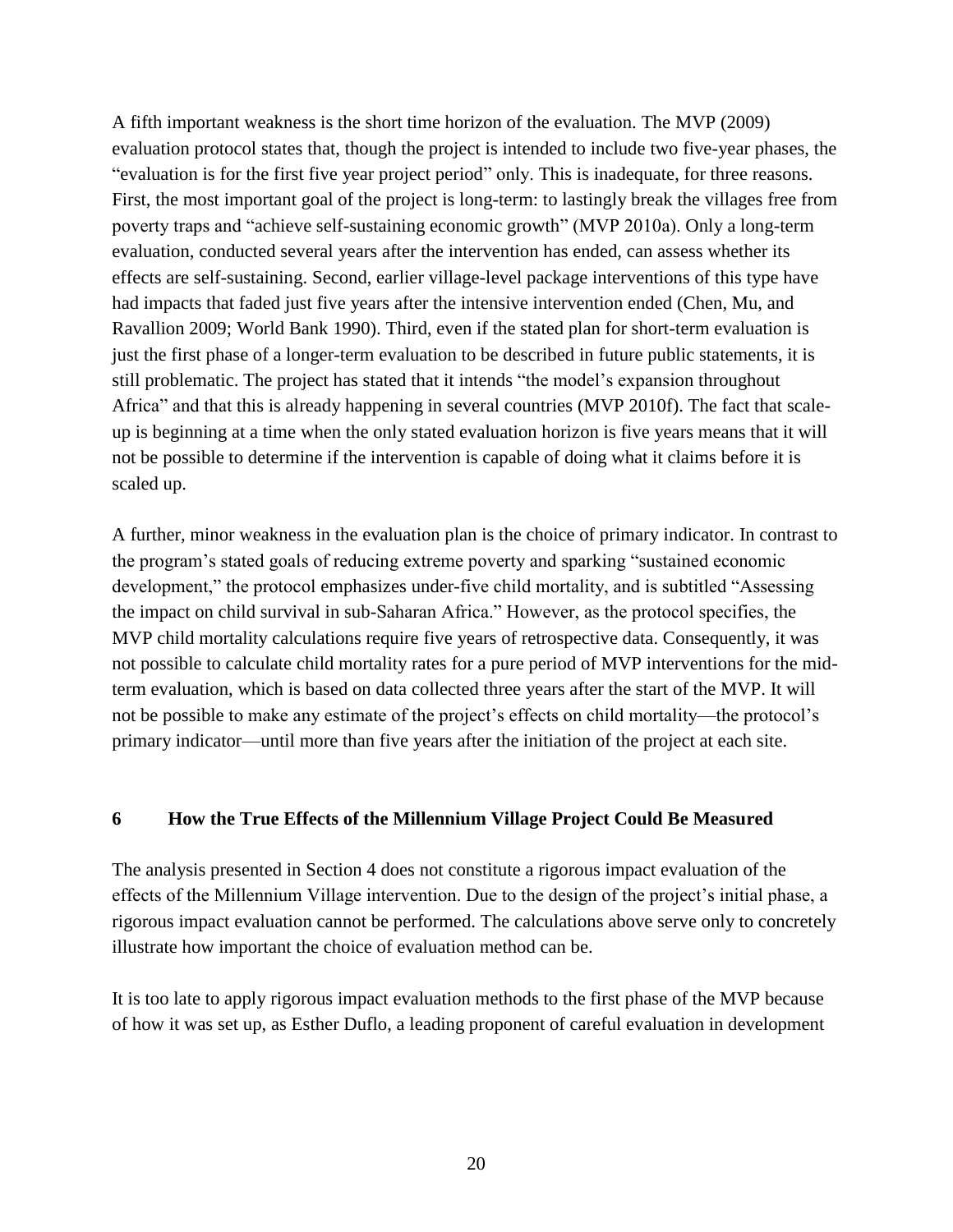interventions, has observed.<sup>26</sup> But the effects of any future expansion of the project can be rigorously evaluated—at relatively low cost.

#### *One Way to Rigorously Measure the Impacts of the MVP*

 $\overline{a}$ 

A rigorous impact evaluation of the Millennium Villages can be conducted in the future. One good way to do this is to randomize treatment between members of several matched pairs of village clusters. First, several pairs of village clusters would be chosen using a systematic matching procedure to resemble each other on a number of observable traits—such as population, average education, and a wealth index. This could be based on existing climate and population data, without additional surveys.<sup>27</sup> Second, only one cluster per pair of clusters would be selected—at random—to receive the package intervention. This eliminates the possibility of subjectivity in the choice of untreated comparison villages. Third, surveys of various development indicators would be performed for all the treated and untreated clusters, at multiple time points such as 0, 5, 10, and 15 years after the intervention began. Differences between the treated and untreated clusters would be scientifically attributable to the intervention. These differences could be measured for all of the indicators in Section 4 above, plus household income, consumption, and assets.

This design would address the weaknesses of the current evaluation protocol we discussed above. It would allow measurement of short- and medium-run indicators of various kinds, make the choice of treated villages clear and objective, make the choice of comparison villages clear and objective, and allow for complete baseline data on both groups. This would allow a rigorous measurement of the overall impact of the entire package, across all treatment sites, relative to no intervention.

There are several interesting questions that the design we propose cannot answer. Two of these follow, both of which also cannot be answered by the current MVP evaluation protocol, which likewise has one comparison village per treatment site. First, the design we propose would not allow evaluation of the relative effects of different components of the package. If a rigorous design using randomized treatment of village pairs revealed that the MVP reduced the child mortality rate five years after the intervention ended, for example, it would not be possible with

 $^{26}$  Esther Duflo is a professor of economics at the Massachusetts Institute of Technology. Parker (2010) paraphrases an email sent by Duflo to MVP creator and Columbia University professor Jeffrey Sachs in 2009 stating that in her opinion it was "too late" to use rigorous evaluation methods on the existing program, though "the methods could be used in any later expansion."

 $^{27}$  This could be done using widely-available rainfall data plus rich information contained in the most recent census. Recent censuses are available for many countries, including Ethiopia (1994, 2007), Ghana (2000), Kenya (1999, 2009), Malawi (1998, 2008), Mali (1998, 2008), Nigeria (1991, 2006), Rwanda (2002), Senegal (2002), Tanzania (2002), and Uganda (2002). Access policies for the census microdata vary by country. For many countries that do not make their microdata publicly available, given the extremely high profile of the MVP, we believe that it is likely that access to the data sufficient to conduct the procedure we describe could be negotiated.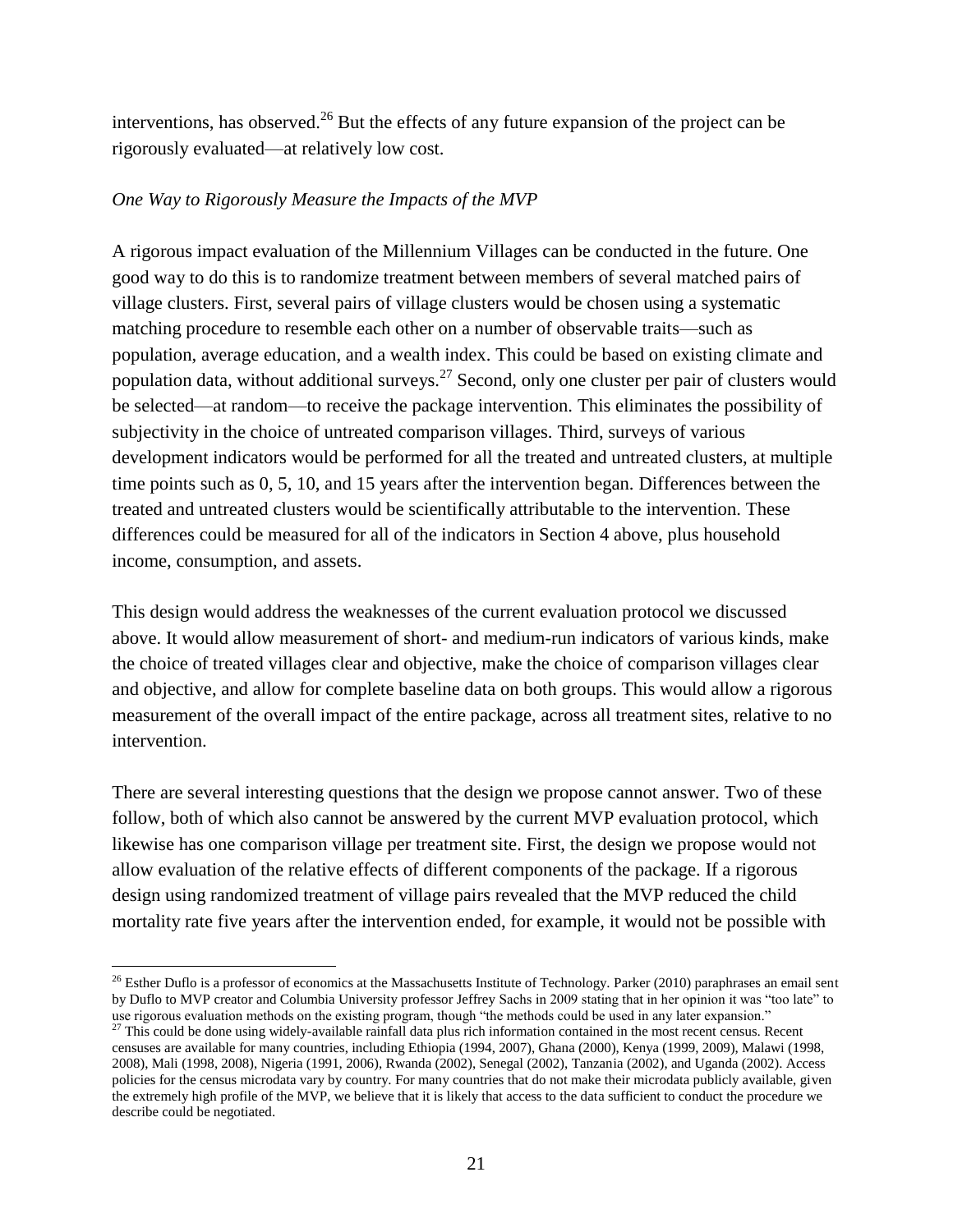this design to attribute the effect to any particular component of the package, such as improved sanitation. Second, the design we propose would not allow measurement of the impact of the intervention at any single site. There would only be a single pair of village clusters for each site, which would be insufficient to measure the impact at that site alone. Like the existing MVP protocol, our proposed design would aim to measure only the average effects across all of the intervention sites.

The design we propose could answer the most fundamental question about the project: whether a package intervention in a model village—across a range of intervention sites on average—truly is capable of sparking "sustained economic development," the project's stated goal. While the protocol (MVP 2009) notes that "the efficacy of various components of the MVP package [has] already been demonstrated," their efficacy in unleashing sustained economic development following an intensive combined package intervention has not. One reason we choose a 15-year time horizon for the evaluation is that it is a stated goal of the MVP (2007a) to provide "immediate evidence" that "people in the poorest regions of rural Africa can ... meet the Millennium Development Goals." Those goals are quantitative levels of indicators of human well-being to be achieved 15 years after the goals were set.

#### *Cost Effectiveness of Rigorous Impact Evaluation*

A common objection to rigorous impact evaluation is that the additional information provided by rigorous methods does not justify their additional cost. This can be true in many evaluation settings. In others, however, scrutiny reveals that the direct cost of making impact evaluation rigorous is quite low. This is true in the case of the Millennium Villages for a number of reasons.

First, the costs of rigorous impact evaluation would have been similar to the costs of the evaluation the project is already doing. The changes needed to make the evaluation rigorous per treated village—would have been mostly free. The project is already carrying out baseline surveys and multiple follow-up surveys in the treated villages, and a number of surveys (though no baseline survey) in the nonrandom comparison villages. The only additional costs involved in making the impact evaluation design rigorous would be 1) the very low cost of identifying the matched pairs within which to randomize treatment, using rainfall and census data, and 2) the additional cost of a baseline survey in the randomized comparison villages, which would only add one round of surveys, in half the villages, to the multiple rounds of surveys the project is already planning. These additional costs would only represent a small percentage increase in the project's existing evaluation budget per treated village.

Second, the overall cost of any impact evaluation, even a rigorous one, would represent only a small percentage of the project's costs. This is important because it is not too late to rigorously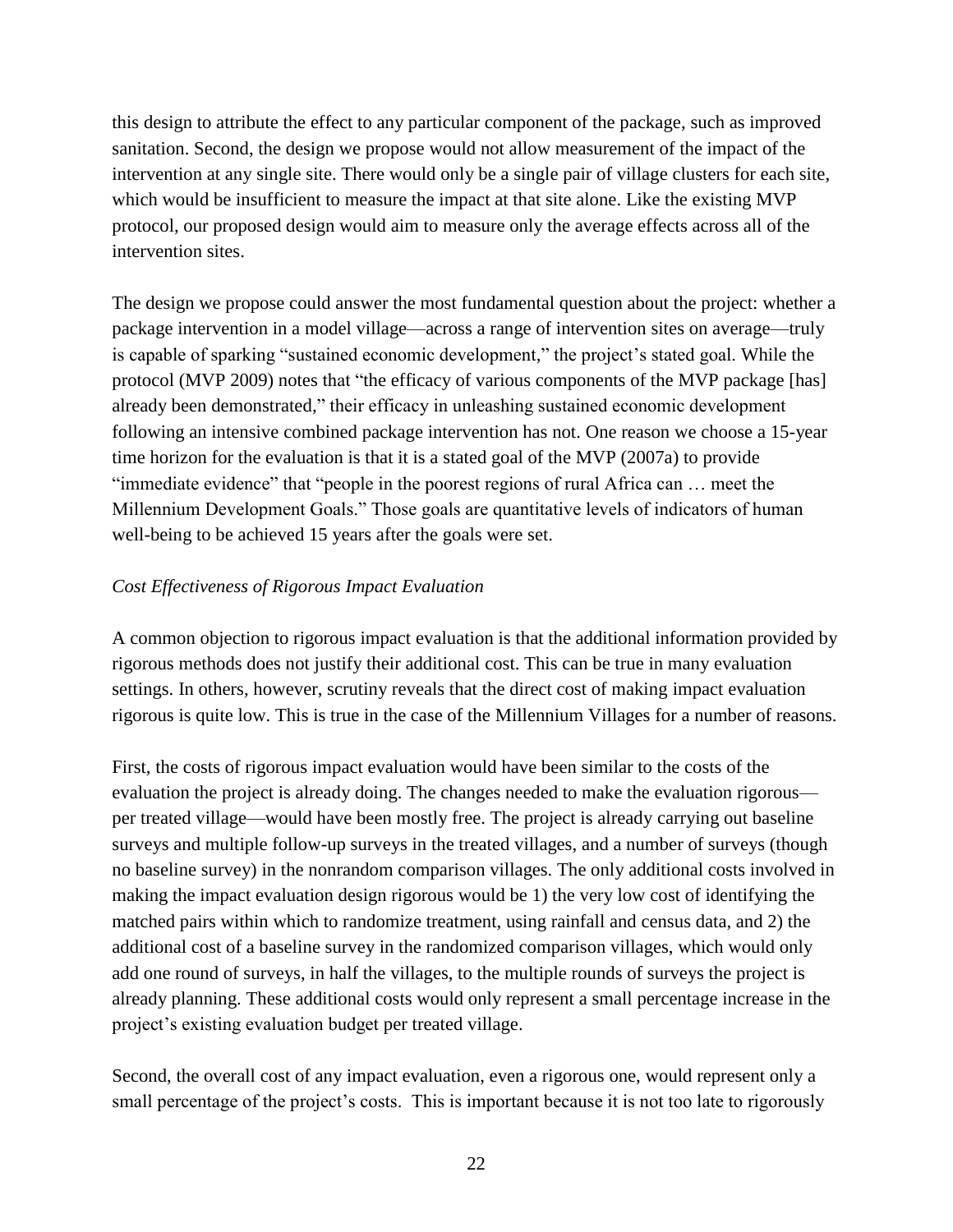evaluate the effects of future expansion of the Millennium Villages. For example, it would only take about 20 matched pairs of village clusters, or fewer, to allow high confidence of detecting a treatment effect of about ten percentage points in some indicator of proportion.<sup>28</sup> That is, if the intervention had about a ten percentage-point effect on the proportion of children in each household attending school or receiving vaccinations, this could be reliably detected with only 20 matched pairs of village clusters or fewer. Conservatively overestimating that it would cost US\$100 per household per survey round to survey 300 households per cluster, four rounds of surveys in one pair of village clusters (0, 5, 10, and 15 years from start) would cost US\$240,000. This is the cost per treated village. Even this conservatively high estimate is only 16% of the \$1.5 million total intervention cost for each treated village (MVP 2010e). This direct cost is small compared to the indirect cost of the large waste that would occur if the project were to be ineffective but were massively expanded without discovering the ineffectiveness early.

Third, researchers outside the MVP with access to the intervention sites might well be willing to conduct the impact evaluation rigorously from their own research budgets, providing the results free to the MVP. Interest in the MVP has been high among development researchers and policymakers. Thus it is not obvious that any funds raised for the MVP intervention itself would need to be dedicated to a rigorous impact evaluation.

We recognize that fundraising is difficult and it can be easier to raise donations for interventions than for evaluation (Savedoff, Levine, and Birdsall 2006). But the MVP has already shown that it can raise funds for evaluation, and the additional costs of making evaluation rigorous are low in the MVP setting. It is worth making a strong case to donors for the critical importance of learning, objectivity, and careful impact evaluation.

#### *Other Common Objections to Rigorous Evaluation*

 $\overline{a}$ 

Project implementers frequently object to rigorous evaluation designs for reasons beyond cost. One common objection is that it is unethical to monitor people in untreated villages who are undergoing hardship. But the Millennium Village Project does not have anywhere near the resources to intervene in every village in Africa. Thus it is literally impossible for there to be no untreated villages, and it cannot be unethical to observe what happens in untreated villages

 $^{28}$  Standard power calculations imply that it would require 23 pairs of village clusters to detect a change in the proportion of people in each household meeting some criterion (such as measles vaccination or school enrollment) from 0.5 to 0.6, with 80% probability, at the 5% level of statistical significance. This figure assumes 300 households sampled per cluster (MVP 2009: 21), *without* baseline data, and assumes a plausible value for the coefficient of variation of the proportion within matched cluster pairs of 0.3 (Hayes and Bennett 1999). This could be diminished with better matching, thus lowering the required number of clusters (Bruhn and McKenzie 2009). Even this is a conservative upper bound on the number of pairs required, because the collection of baseline data would allow it to be substantially smaller; exactly how much smaller would depend on assumptions about the correlation between baseline and follow-up measurements.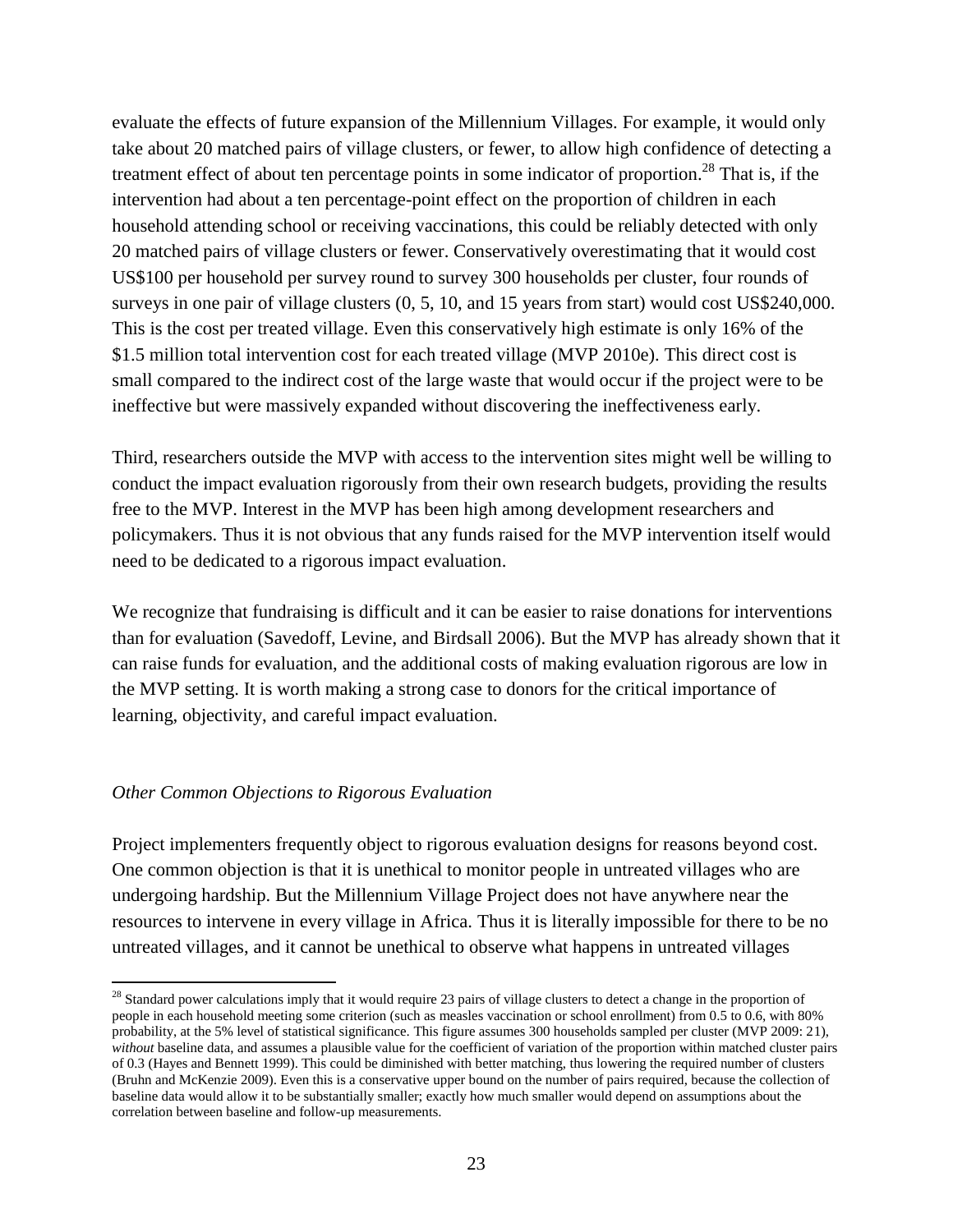whose existence is obligatory. In the present case, at any rate, this objection is inapplicable; though the MVP has stated in the past that it is unethical to have comparison villages at all (Sanchez et al. 2007), its revised evaluation design already includes untreated comparison villages.

Other common objections are that rigorous designs like the one we propose do not allow measurement of heterogeneous effects, focus attention on easily measurable outcomes, fail to capture long-run general equilibrium effects, and take too long to yield useful information to implementers.

But none of these objections bite in the Millennium Village setting. The project's stated goal is to unleash sustained economic development with an intensive package intervention. While it would be of interest to know exactly why some villages might respond more or less to such an intervention, it is also of paramount interest simply to know whether or not the package is effective on average over a broad range of villages, as it claims. It is true that the indicators reported capture only that which is easily measured and quantified, but it would be very difficult to argue that "sustained economic development" is occurring in villages where none of the above quantitative indicators lastingly improve. It is true that the design we discuss cannot measure the average effect of the project in long-run equilibrium if every village in Africa were treated, but that point is a very long way off, and the marginal effect of treating additional villages for the foreseeable future is of great interest. Of course the design we discuss above could easily be used to evaluate medium- and long-run effects as well, simply by surveying treated and untreated villages at later points in time. That said, the project has asserted from the beginning that it can break villages free of poverty traps in five years' time, so the short-run impacts are of interest also.

Finally, there is certainly time for proper impact evaluation before the Millennium Village intervention is scaled up. Many Africans have pressing needs, but they have needs for interventions that are effective, unlike so many of the wasteful and disappointing model village interventions that have recurred over the past half-century. Taking 5–15 years to acquire scientific understanding of a large intervention's effects before enormous scale-up is an appropriate investment.

#### **7 Conclusion**

Earlier we offered six criteria for the benefits of rigorous impact evaluation to exceed its costs. We have shown that evaluation methods make a big difference in how the effects of the MVP are assessed. In the case of the MVP, all six of our criteria for rigorous impact evaluation are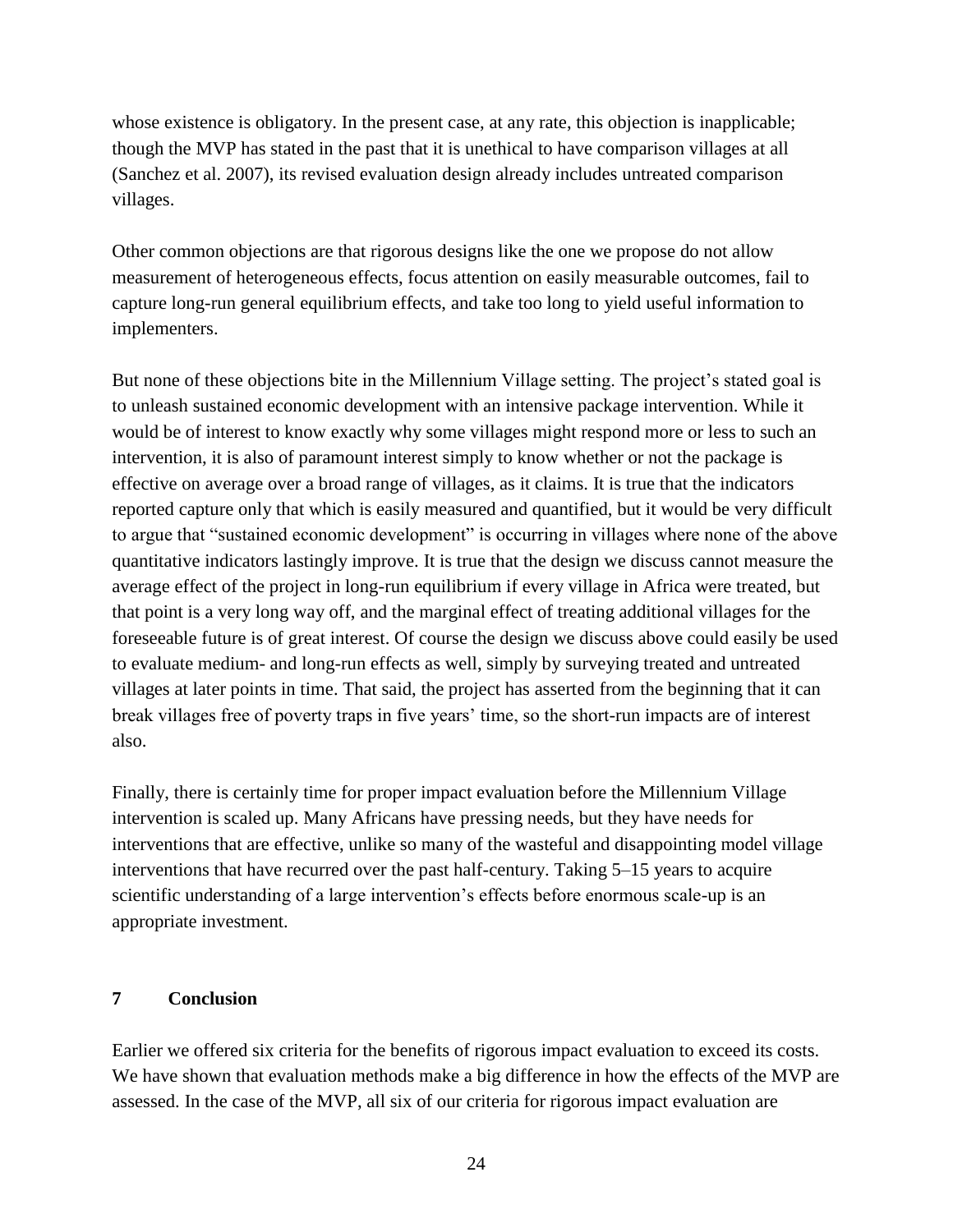satisfied: 1) the cost of rigorous impact evaluation is relatively low, 2) the policy decision of massive scale-up can and should wait until clear information about the project's effects is available, 3) the consequences of scaling up an unproven and expensive intervention across an entire continent are high, 4) resource constraints make it impossible for all but a few villages to receive the intervention at first, 5) strong interests inside and outside the Millennium Village Project raise the importance of clear and objective criteria to assess the project's real effects, and 6) the evaluation setting is highly similar to the setting in which a scaled-up version of the MVP would occur. Despite this, the initial round of the Millennium Villages has been designed in such a way that truly rigorous impact evaluation cannot be done.

Without baseline data for the comparison villages, the MVP evaluation design implicitly relies on the assumption that no changes would have occurred without the MVP interventions. This assumption is clearly not compatible with the evidence we have presented. During the period of the MVP interventions, large changes were taking place in the countries where the MV sites are located—at the national level, in rural areas overall, and in rural areas of the province/region where the MV sites are located, outside the intervention sites. Kenya achieved marked gains in improved drinking water sources, improved sanitation facilities, measles vaccination, births delivered by skilled personnel, HIV testing, ITN usage, mobile phone ownership, and child mortality rates. The incomplete evidence also suggests that across Kenya, maize yields are on a sharply upward trend and that rates of malaria have dropped. Ghana as a whole experienced improvement in drinking water and sanitation, measles vaccination, births delivered by skilled personnel, ITN usage, child malnutrition, school enrollment, mobile phone ownership, and child mortality rates. Finally, across broad areas of Nigeria, there have been notable improvements in access to improved drinking water and sanitation facilities, rates of measles vaccination, mobile phone ownership, and child mortality.

These findings may be at odds with perceptions that all of Africa is permanently mired in poverty. The trends captured in our snapshots of trends in three countries match the broader findings of Radelet (2010), who demonstrates that the experiences of sub-Saharan African countries have been diverse and that many countries in the region have experienced steady economic growth, improved governance, and decreased poverty since the mid-1990s. Pinpointing the likely drivers of the broad changes in our limited set of indicators is beyond the scope of this paper, but we can hazard an informed guess that they are broadly the result of a combination of economic growth and improvements in public service delivery, unconnected to the MVP $^{29}$ 

<sup>&</sup>lt;sup>29</sup> Radelet (2010) argues that five fundamental changes have driven the broader turnaround in the "emerging African countries" that he profiles: 1) more democratic and accountable governments, 2) more sensible economic policies, 3) the end of the debt crisis and major changes in relationships with the international community, 4) new technologies that are creating new opportunities for business and political accountability, and 5) a new generation of policymakers, activists, and business leaders.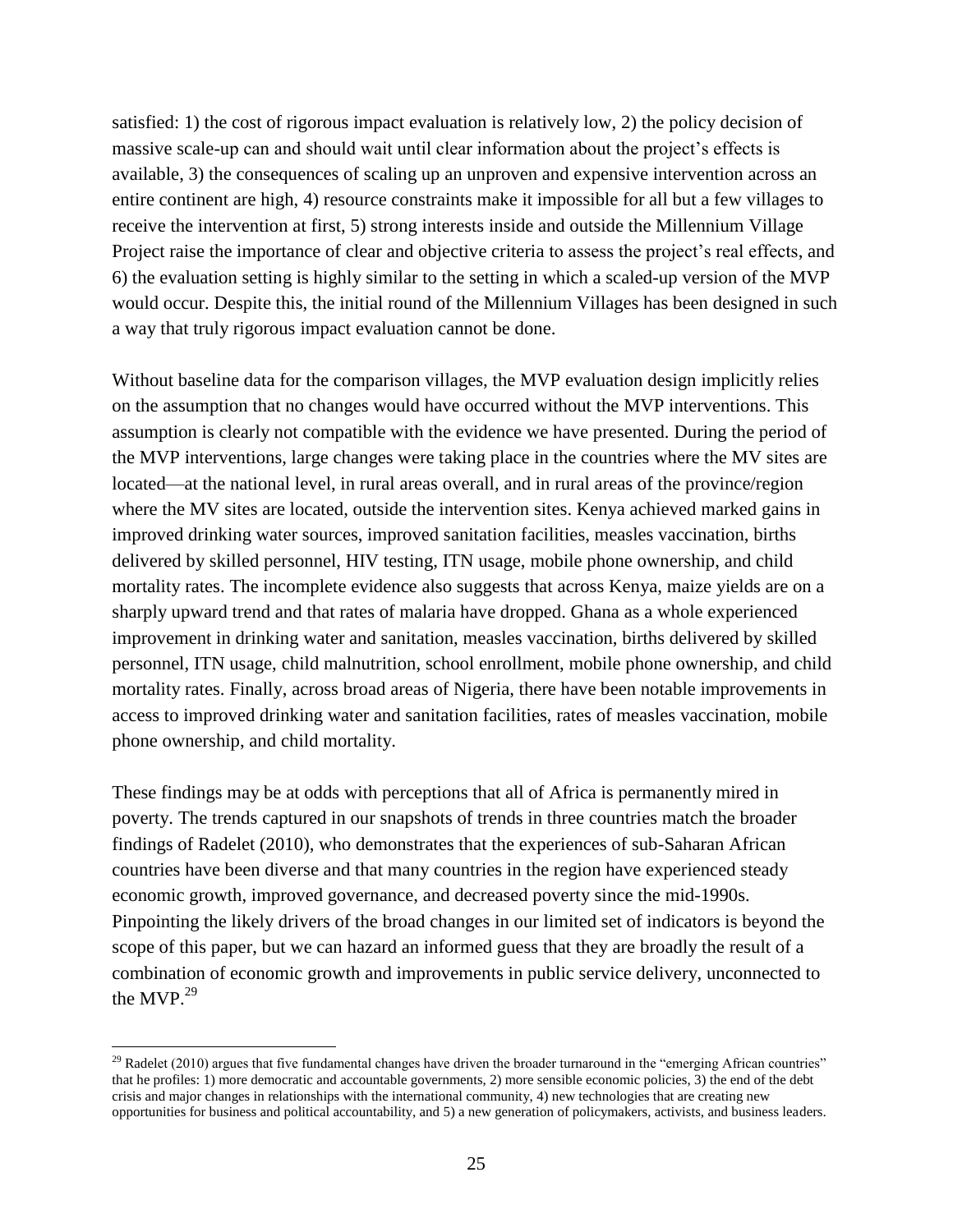Unfortunately, the information available currently and in the near future to evaluate the effects of the MVP will not allow even approximate measure of the project's impact with care. The beforeand-after estimates in MVP (2010c), we have shown, can be extremely poor indicators of the impact of the project. And future evaluation work the MVP has planned, comparing selectivelychosen treated villages against opaquely-chosen comparison villages, is also unlikely to yield reliable information on the impact of the intervention.

One important reason for this is that the treated villages were chosen to be places with political buy-in and community ownership while the comparison villages were not. Schlesinger (2007) reports that Sauri, Kenya had 15 years of extensive involvement with international aid groups before the MVP arrived. And there may be other, unobserved reasons why the selection of treated villages differed from the selection of comparison villages. A second reason is that the process of choosing the comparison villages allowed for considerable subjectivity. A third reason is the lack of baseline data on the comparison villages. This means that it will be impossible to control for even the *observable* portion of differences that arise from selection of treated and comparison villages, rather than from the true effects of the project, to say nothing of other differences less easily observed and measured. A fourth reason is the small sample size of the currently-planned evaluation. Though it will measure outcomes in a large number of households, the fact that those households will be clustered together makes it fairly likely that statistically reliable statements about the overall effects of the project on various development indicators would be impossible even if none of the other weaknesses were present. A fifth reason is the short time horizon of the current evaluation protocol, which will make it impossible to assess crucial claims about the long-term effects of the intervention before the project's large planned scale-up across Africa.

Rigorous impact evaluation is essential in the MVP setting. The project costs large amounts of money—\$1.5 million per village, in very poor areas, spent annually at a rate that exceeds the size of the entire local economy. Very large and lasting effects of such a sizeable intervention could be commensurate with this level of expense; more modest effects would call into question its cost-effectiveness. Unfortunately, questions of this kind will be difficult to answer for the foreseeable future.

But it is not at all too late for the design of the MVP to be changed to allow for clear and rigorous evaluation of its short- and medium-term effects. So far there are only 14 intervention sites, and the publications of the project discuss the possibility of hundreds or even many thousands of intervention sites in the future. Effects of the intervention at the next 20 or so sites could easily be rigorously evaluated—by the method of randomized treatment among matched pairs that we suggest above or by another equally rigorous method—at relatively low cost. The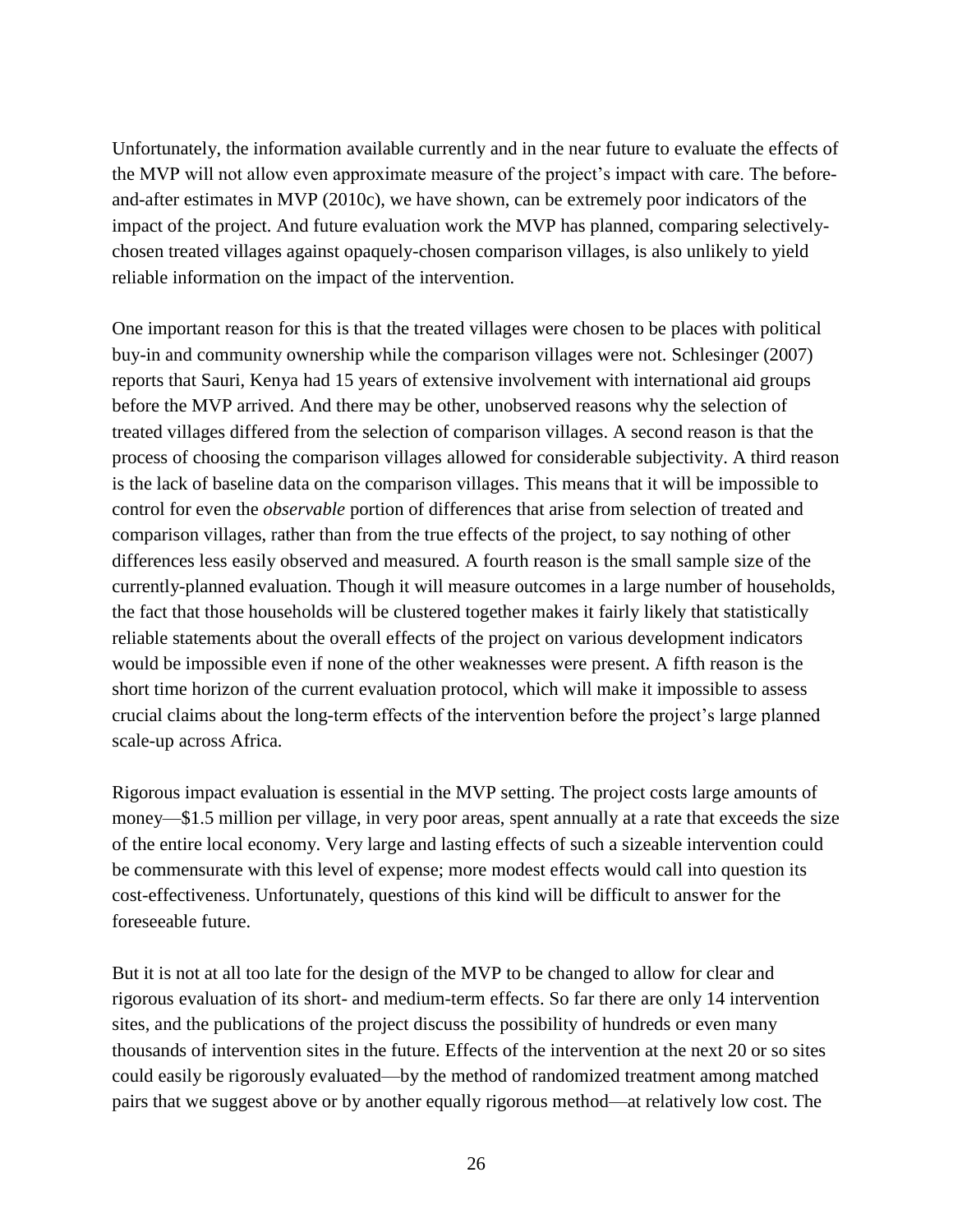Millennium Villages offer an opportunity to learn what does and does not work in development interventions, an opportunity that will be lost if impact evaluation ceases after the first few intervention sites or simply recurs in its current form.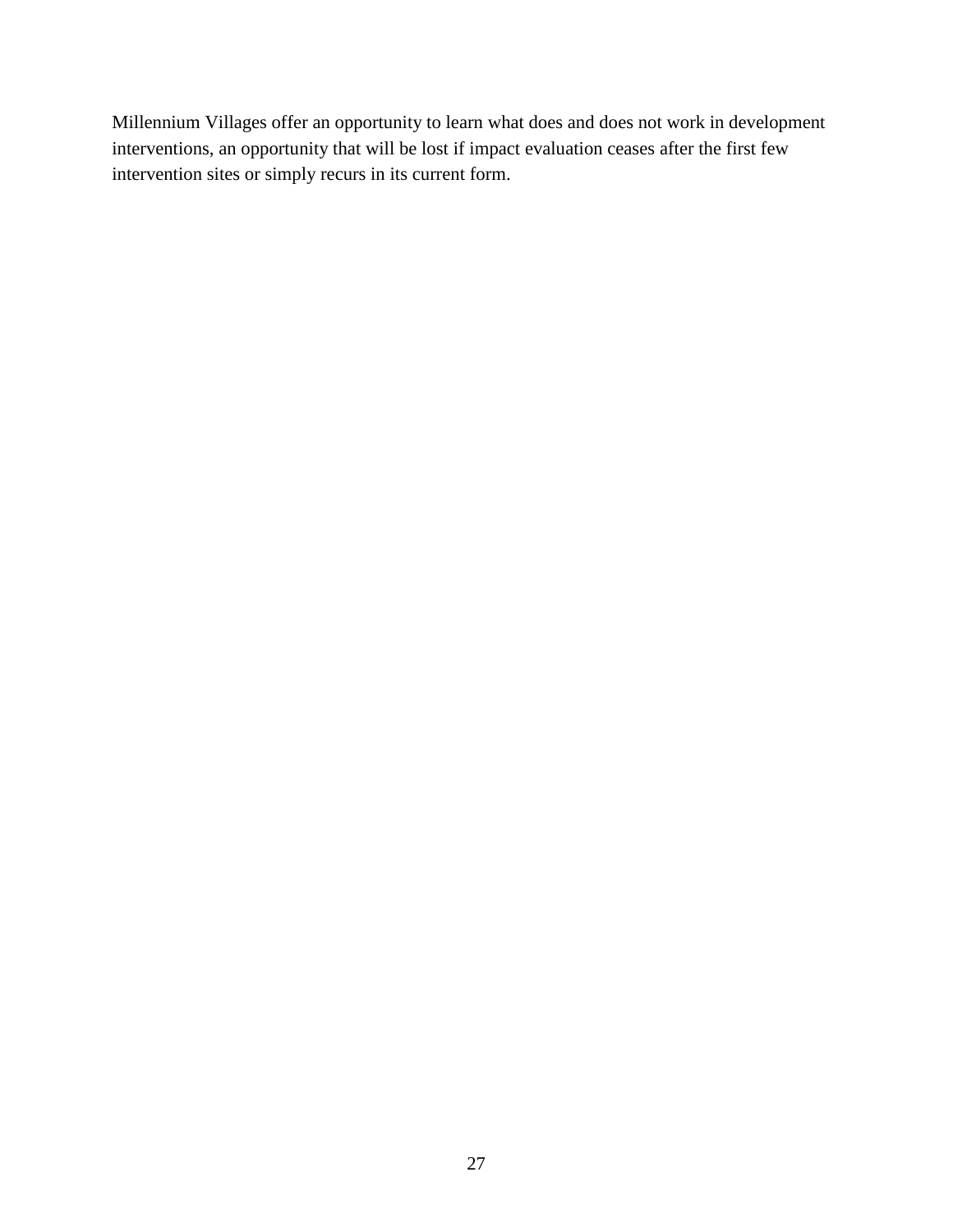#### **References**

- Acemoğlu, Daron (2010), "Theory, General Equilibrium, and Political Economy in Development Economics,‖ *Journal of Economic Perspectives* 24 (3): 17–32.
- Angrist, Joshua A. and Jörn-Steffen Pischke (2009), *Mostly Harmless Econometrics: An Empiricist's Companion* (Princeton: Princeton University Press).
- Angrist, Joshua A. and Jörn-Steffen Pischke (2010), "The Credibility Revolution in Empirical Economics: How Better Research Design is Taking the Con out of Econometrics," *Journal of Economic Perspectives* 24 (2): 3–30.
- Ashraf, Nava, Günther Fink, and David N. Weil (2010), "Evaluating the Effects of Large Scale Health Interventions in Developing Countries: The Zambian Malaria Initiative", Working Paper 16069 (Cambridge, MA: National Bureau of Economic Research), <http://www.nber.org/papers/w16069>
- Barker, Randolph and Robert W. Herdt (1985), *The Rice Economy of Asia* (Washington, DC: Resources for the Future).
- Boyd, Graham, Chigozie Cyril Asiabuka, Aderemi Medupin, and Alfred Babutunde Osunsanya (2009), "Mid-term Assessment of the Millennium Villages Project in Nigeria at Ikaram/Ibaram in Ondo State and at Pampaida in Kaduna State," Draft Final Report for the African Millennium Villages Initiative, [http://erc.undp.org/evaluationadmin/downloaddocument.html?docid=3611,](http://erc.undp.org/evaluationadmin/downloaddocument.html?docid=3611) accessed August 31, 2010.
- Bruhn, Miriam, and David McKenzie (2009), "In Pursuit of Balance: Randomization in Practice in Development Field Experiments," American Economic Journal: Applied Economics, 1 (4): 200–232.
- Cabral, Lídia, John Farrington and Eva Ludi (2006), "The Millennium Villages Project a new approach to ending rural poverty in Africa?" *Natural Resource Perspectives* 101, August (London: Overseas Development Institute).
- Carr, Edward R. (2008), "The millennium village project and African development: problems and potentials‖, *Progress in Development Studies* 8 (4): 333–344.
- Chen, Shaohua, Ren Mu, and Martin Ravallion (2009), "Are there lasting impacts of aid to poor areas?‖ *Journal of Public Economics* 93 (3–4): 512–528.
- Darley, Gillian (2007), *Villages of Vision: A Study of Strange Utopias*, 2<sup>nd</sup> revised ed. (Nottingham: Five Leaves Publications).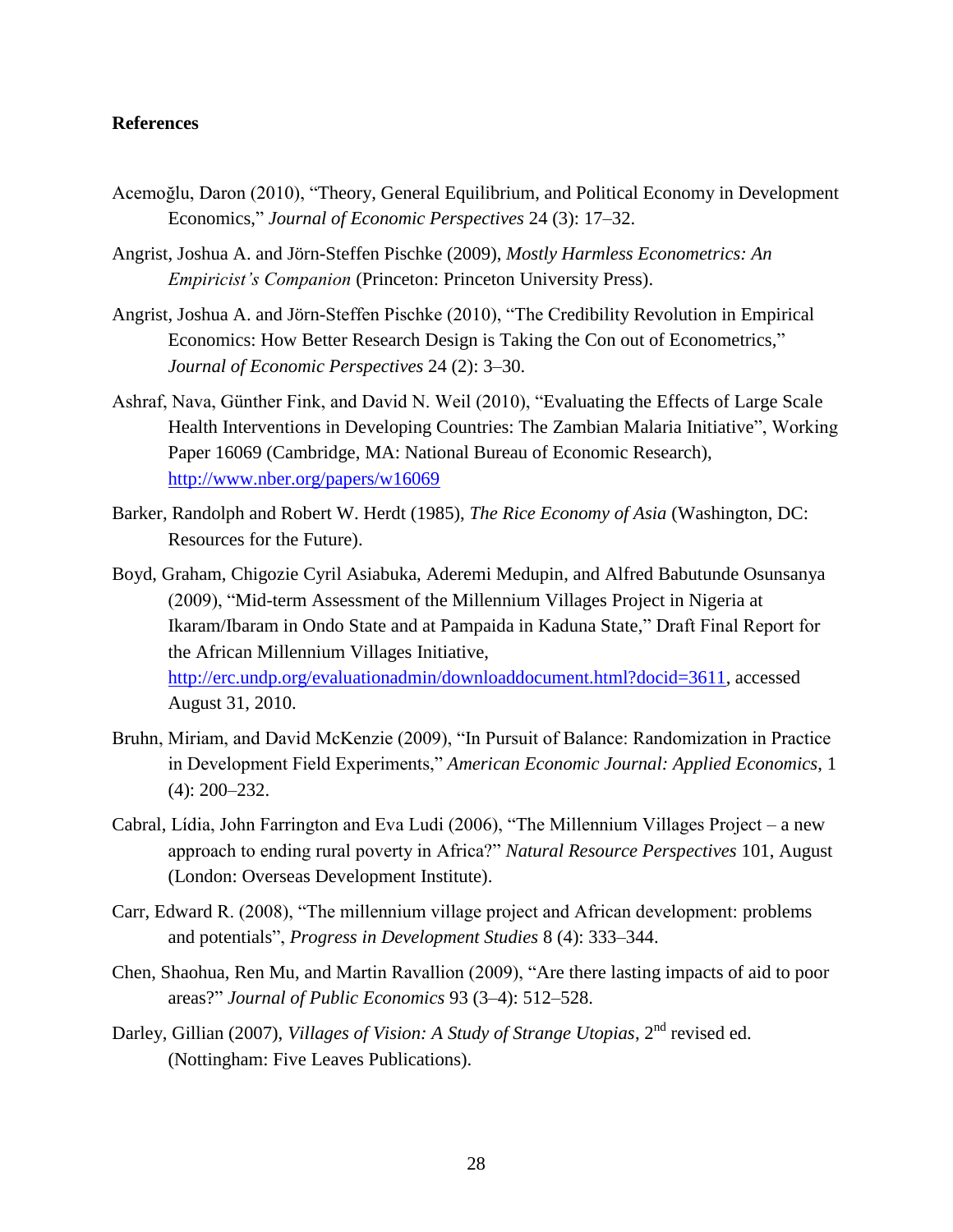- Des Jarlais, Don C, CCynthia Lyles, and Nicole Crepaz, (2004). "Improving the reporting quality of nonrandomized evaluations of behavioral and public health interventions: the TREND statement." *American Journal of Public Health* 94 (3): 361.
- de Janvry, Alain, Rinku Murgai, and Elisabeth Sadoulet (2002), "Rural Development and Rural Policy," in *Handbook of Agricultural Economics*, Vol. 2, Part 1 (Amsterdam: Elsevier).
- Deaton, Angus (2010), "Instruments, randomization, and learning about development," *Journal of Economic Literature* 48 (2): 424–455.
- Diamond, Norma (1983), "Model villages and village realities," *Modern China* 9 (2): 163–181.
- Duflo, Esther, Rachel Glennerster, and Michael Kremer (2008), "Using Randomization in Development Economics Research: A Toolkit" in T. Paul Schultz and John Strauss, eds., *Handbook of Development Economics*, Vol. 4 (Amsterdam: Elsevier).
- Fisman, Raymond and Edward Miguel (2008), *Economic Gangsters: Corruption, Violence, and the Poverty of Nations* (Princeton, NJ: Princeton University Press).
- Hayes, R. J. and S. Bennett (1999), "Simple sample size calculation for cluster randomized trials," *International Journal of Epidemiology*, 28 (2): 319-326.
- Heilmann, Sebastian (2008). "From Local Experiments to National Policy: The origins of China's distinctive policy process," *China Journal* 59: 1–30.
- Imbens, Guido W. (2010), "Better LATE than nothing: Some comments on Deaton (2009) and Heckman and Urzua (2009)," *Journal of Economic Literature* 48 (2): 399-423.
- Kibaara, Betty, Joshua Ariga, John Olwande, and T.S. Jayne (2008), "Trends in Kenyan Agricultural Productivity: 1997–2007," Working Paper 31/2008, Tegemeo Institute of Agricultural Policy and Development (Nairobi: Egerton University).
- Millennium Promise (2007), "Millennium Villages: A Revolution is Possible," [www.un.org/esa/coordination/Alliance/MPBooklet.pdf,](http://www.un.org/esa/coordination/Alliance/MPBooklet.pdf) accessed August 31, 2010.
- MVP (2007a), "Millennium Villages: Overview," [http://www.millenniumvillages.org/docs/MVInfokit\\_rev16.pdf](http://www.millenniumvillages.org/docs/MVInfokit_rev16.pdf), accessed April 6, 2010.
- MVP (2007b), "Millennium Promise: Cluster Reports, Organization Highlights. Quarter 3, 2007" (New York: Millennium Promise).
- MVP (2008a), *The Millennium Villages Project Annual Report: January 1 to December 31, 2008* (New York: The Earth Institute at Columbia University).
- MVP (2008b), "Response by John W. McArthur and Jeffrey D. Sachs on behalf of the Millennium Village Project to Buse, K., E. Ludi, M. Vigneri. (2008). Beyond the village: The transition from rural investments to national plans to reach the MDGs. Sustaining and scaling up the Millennium Villages. Synthesis Report of a formative review of the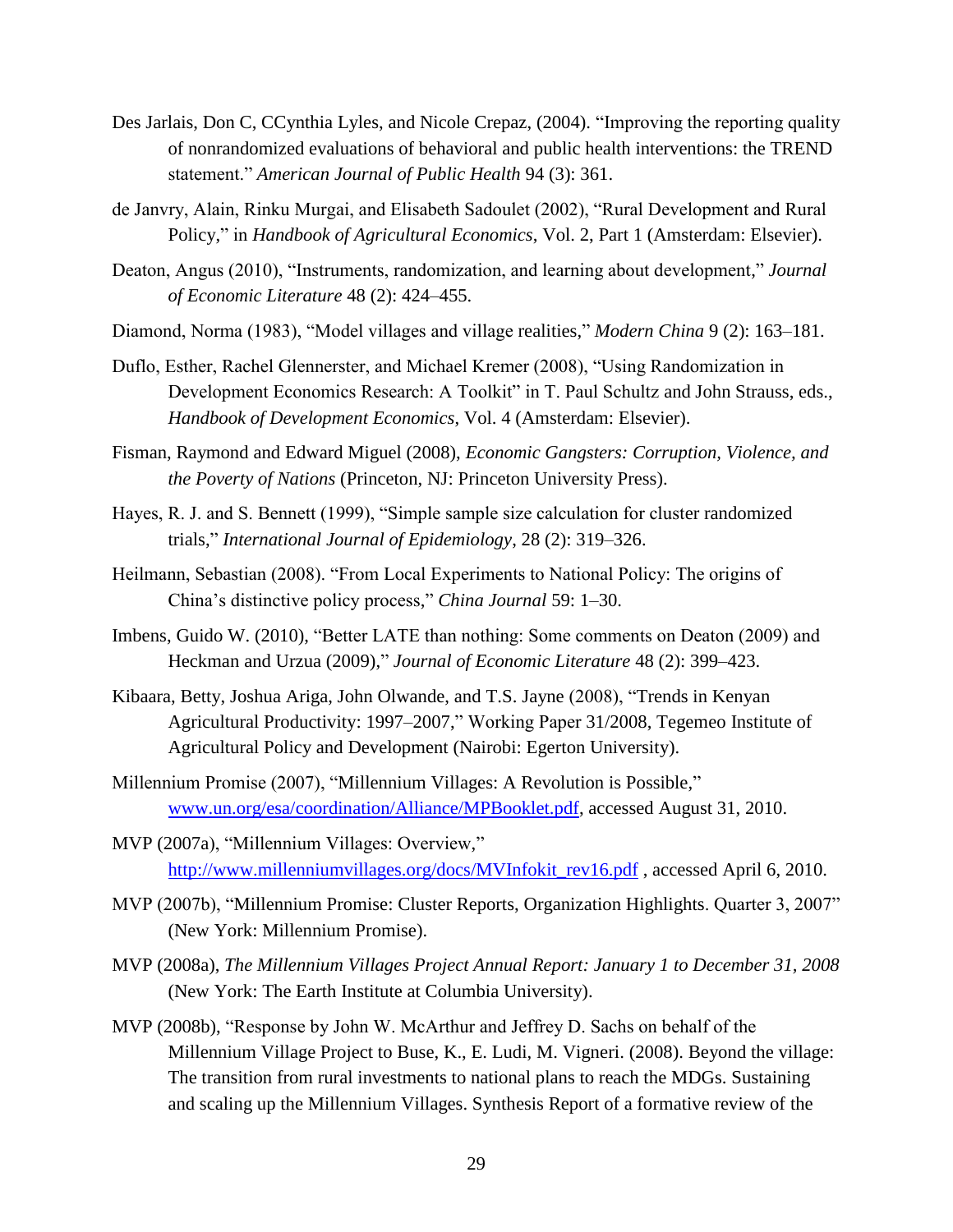Millennium Villages Project," (London: Overseas Development Institute), [http://www.odi.org.uk/resources/download/2494.pdf,](http://www.odi.org.uk/resources/download/2494.pdf) accessed October 4, 2010.

- MVP (2009), "Study Protocol, Integrating the delivery of health and development interventions: Assessing the impact on child survival in sub-Saharan Africa," [https://ciesin.columbia.edu/confluence/download/attachments/91488269/MVP+Evaluatio](https://ciesin.columbia.edu/confluence/download/attachments/91488269/MVP+Evaluation+Protocol.pdf) [n+Protocol.pdf](https://ciesin.columbia.edu/confluence/download/attachments/91488269/MVP+Evaluation+Protocol.pdf), dated August 2009, accessed August 15, 2010.
- MVP (2010a), "Background and History," Millennium Village Project website, [http://www.millenniumvillages.org/aboutmv/index.htm,](http://www.millenniumvillages.org/aboutmv/index.htm) accessed March 18, 2010.
- $MVP$  (2010xb), "Key Activities," http://www.millenniumvillages.org/aboutmv/keyactivities.htm, Accessed September 30, 2010.
- MVP (2010c), *Harvests of Development: The Millennium Villages After Three Years* (New York: The Earth Institute at Columbia University).
- MVP (2010d), "Achieving the Goals, Progress to Date," [http://www.millenniumvillages.org/progress/index.html,](http://www.millenniumvillages.org/progress/index.html) Accessed September 20, 2010.
- MVP (2010e), "Sustainability and Cost," [http://www.millenniumvillages.org/aboutmv/mv\\_3.htm,](http://www.millenniumvillages.org/aboutmv/mv_3.htm) Accessed August 31, 2010.
- MVP (2010f), "Scaling up", [http://www.millenniumvillages.org/progress/index.htm,](http://www.millenniumvillages.org/progress/index.htm) Accessed September 26, 2010.
- Okiro, Emelda A., Simon I. Hay, Priscilla W. Gikandi, Shahnaaz K. Sharif, Abdisalan M. Noor, Norbert Peshu, Kevin Marsh, and Robert W. Snow (2007), "The decline in paediatric malaria admissions on the coast of Kenya," *Malaria Journal* 6: 151.
- O'Meara, Wendy P., Phillip Bejon, Tabitha W. Mwangi, Emelda A. Okiro, Norbert Peshu, Robert W. Snow, Charles R. J. C. Newton, and Kevin Marsh (2008), "Effect of a fall in malaria transmission on morbidity and mortality in Kilifi, Kenya,‖ *The Lancet* 372 (9649): 1555–1562.
- Parker, Ian (2010), "The Poverty Lab: Transforming development economics, one experiment at a time," *New Yorker*, May 17, pp. 79–89.
- Radelet, Steven (2010), *Emerging Africa: How 17 Countries Are Leading the Way.* (Washington, D.C.: Center for Global Development.)
- Sachs, Jeffrey D. (2005), *The End of Poverty: Economic Possibilities for Our Time* (New York: The Penguin Press).
- Sanchez, Pedro, Cheryl Palm, Jeffrey Sachs, Glenn Denning, Rafael Flor, Rebbie Harawa, Bashir Jama, Tsegazeab Kiflemariam, Bronwen Konecky, Raffaela Kozar, Eliud Lelerai,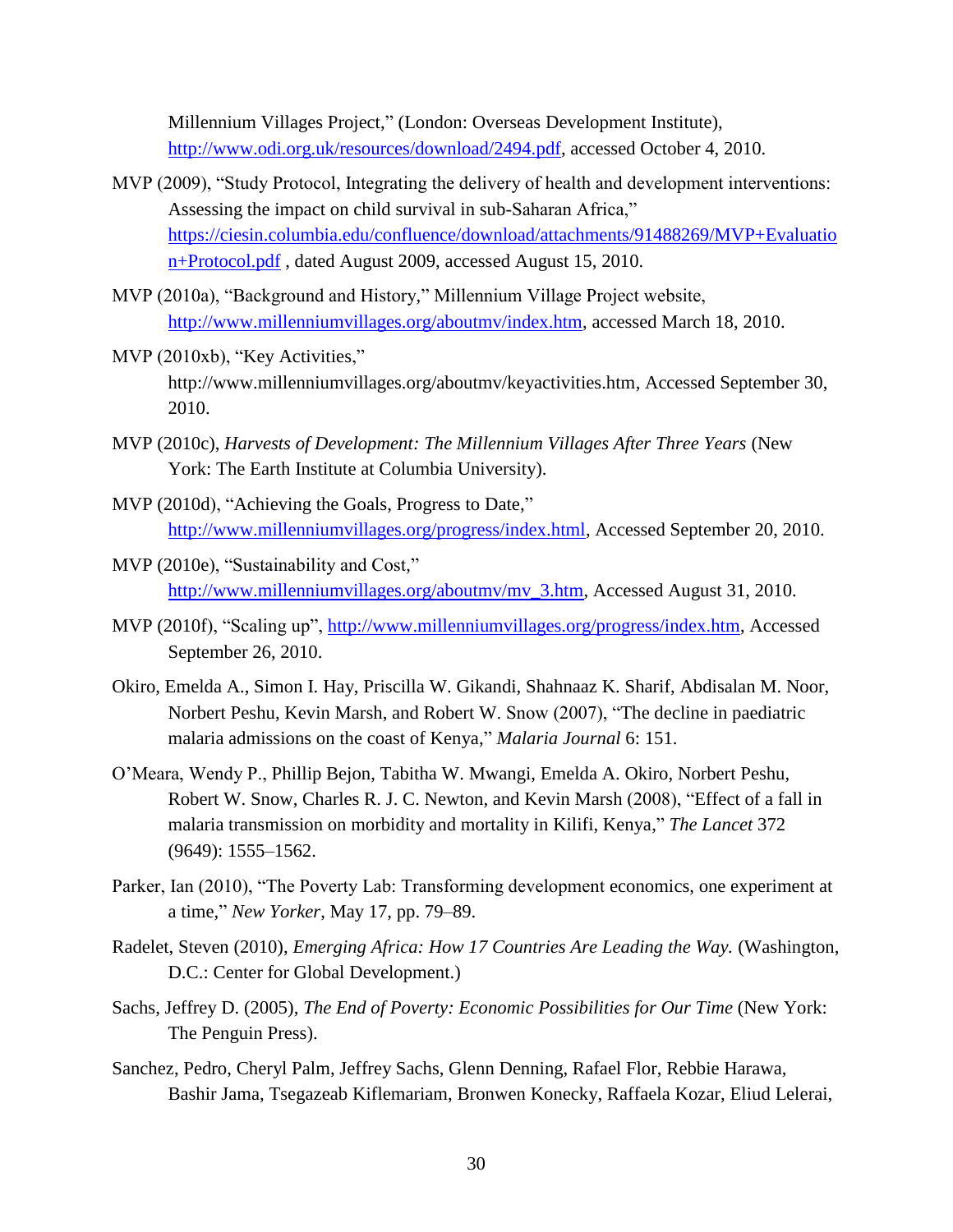Alia Malik, Vijay Modi, Patrick Mutuo, Amadou Niang, Herine Okoth, Frank Place, Sonia Ehrlich Sachs, Amir Said, David Siriri, Awash Teklehaimanot, Karen Wang, Justine Wangila, and Colleen Zamba (2007), "The African Millennium Villages," *Proceedings of the National Academy of Sciences* 104 (43): 16775–16780.

- Savedoff, William, Ruth Levine, and Nancy Birdsall (2006), *When Will We Ever Learn? Improving Lives Through Impact Evaluation* (Washington, DC: Center for Global Development).
- Schlesinger, Victoria (2007), "The continuation of poverty: Rebranding foreign aid in Kenya," *Harper's Magazine,* May: 58-66.
- Sutton, Keith (1984), "Algeria's Socialist Villages: A reassessment", *Journal of Modern African Studies* 22 (2): 223–248.
- Unger, Corinna R. (2007), "Modernization à la Mode: West German and American Development Plans for the Third World," *GHI Bulletin* 40: 143–159.
- Woolcock, Michael (2009), "Toward a Plurality of Methods in Project Evaluation: A Contextualized Approach to Understanding Impact Trajectories and Efficacy," Journal of *Development Effectiveness* 1 (1): 1–14
- World Bank (1990), "Project Completion Report. Kenya. Second Integrated Agricultural Development Project (Credit 959-KE/IFAD loan 25-KE)," May 11 (Washington, DC: World Bank Africa Regional Office).

#### **Annex 1: The size of the MVP intervention relative to the size of the local economy**

The Millennium Village intervention costs roughly US\$150 per resident of the Millennium Village clusters, in 2009 dollars (MVP 2008: 57). This is roughly the annual average income per capita of residents of those clusters, which means that the MVP intervention is roughly as large as the entire local economy of the intervened sites. Here we show this with a rough calculation using one of the Millennium Villages for which publicly-available data allow the calculation: Mwandama, Malawi.

In Mwandama, income per capita is somewhere between US\$100 and US\$150 (exchange rate dollars), and probably closer to US\$100. We estimate this with two different methods:

1. About 90% of people in the Mwandama cluster live in extreme poverty [\(http://www.millenniumvillages.org/aboutmv/mv\\_mwandama.htm\)](http://www.millenniumvillages.org/aboutmv/mv_mwandama.htm). The World Bank's PovCalNet figures for Malawi in 2004 indicate that 74% of the national population lives below PPP\$38/month, the World Bank's criterion for "extreme poverty"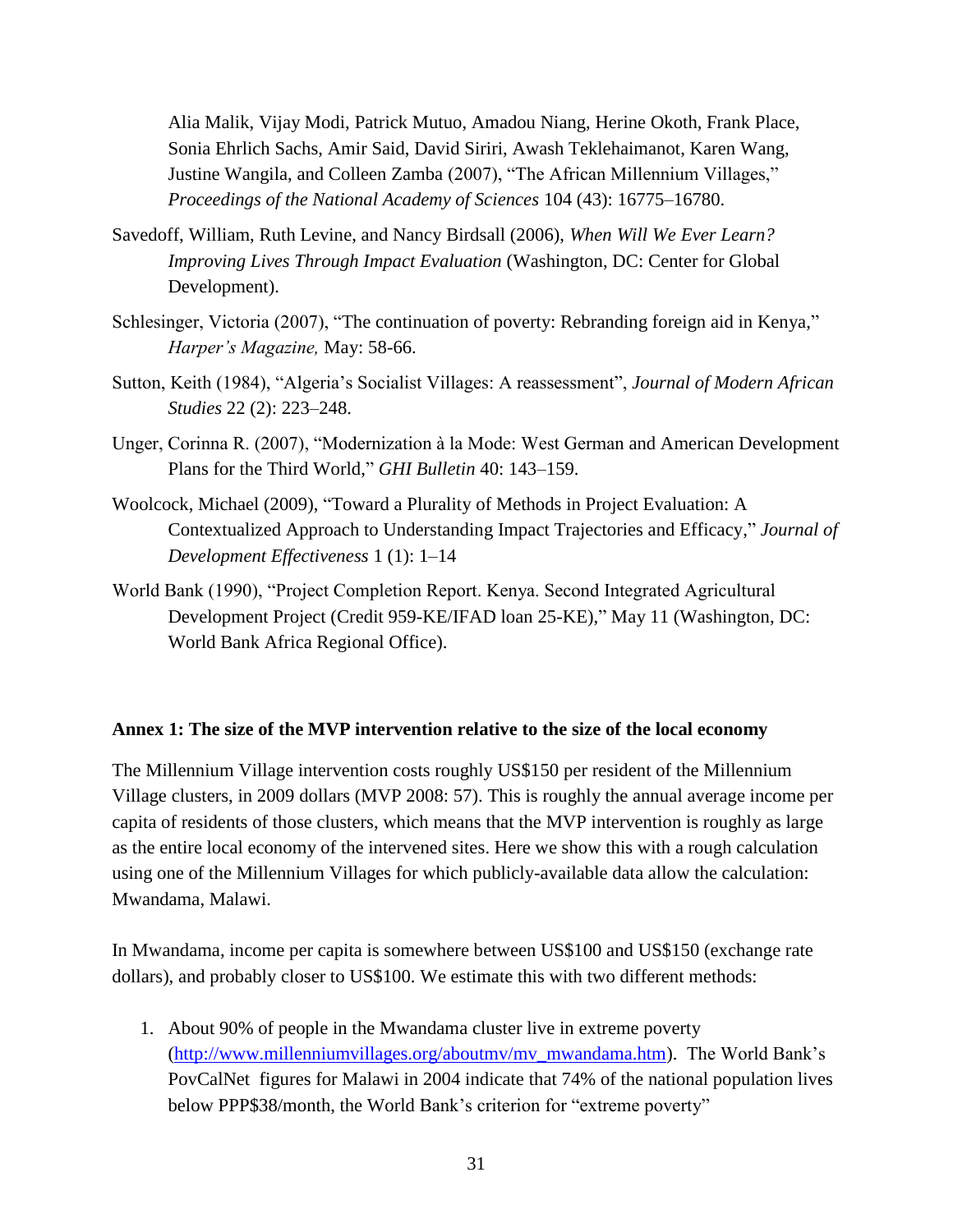[\(http://go.worldbank.org/NT2A1XUWP0\)](http://go.worldbank.org/NT2A1XUWP0), where PPP indicates measurement in Purchasing Power Parity dollars—the dollars necessary to purchase the same standard of living at U.S. prices. If the poverty line referenced by the MV website is similar to that used by the World Bank, then given that the Mwandama headcount rate is higher than the national rate, this suggests that PPP\$38/month (PPP\$456/year) is a reasonable upper bound on the typical income of someone living there. According to the price data collected by the International Comparison Program, the Purchasing Power Parity ("PPP") conversion factor to market exchange rate ratio for Malawi in the most recent year available (2006) is 0.333. Therefore US\$152, converted into Kwacha at market exchange rates, will give roughly the same living standard at Malawian prices as US\$456 would give at US prices. So the typical Kwacha income per capita of a Mwandama resident could be purchased with less than US\$152 in cash, perhaps substantially less because the income figure is an upper bound.

2. Unskilled wages in Mwandama are around US\$0.50/day, that is US\$156/year with a sixday workweek (MVP 2007: 20), and of course per capita income would include many non-wage-earning dependents, suggesting that average income per capita is closer to US\$100 or less. This realistically assumes that few in Mwandama are high-skill workers.

Thus the US\$150 per year spent on the MVP per resident of the Mwandama cluster could purchase an amount of Kwacha on the order of 100% of typical local income per capita, and possibly more. Should we exclude administrative costs from this figure? The MVP's 2008 *Annual Report* states that about 1/6 of the project cost is spent on "logistical and operational costs associated with implementation, community training, and monitoring and evaluation." So even if we exclude that amount, the big story is the same. And it is not clear that items like "community training" should be excluded from the amount if the goal is to compare the size of the intervention to the size of the local economy.

#### **Annex 2: Data and Definitions**

This annex describes the precise definition of variables used in our analysis of the DHS and compares them to the definitions in MV(2010c). For some variables, there are slight differences in the definitions. In each of those cases, it is likely that the variable described by the MV definition is highly correlated with the variable described by the DHS definition. Consequently, although there may be resulting differences in the levels of the two variables, it is likely that the trends—the principal focus of the analysis in this paper—are very similar. Because in the microdata analysis the definitions were designed to maximize comparability to the MV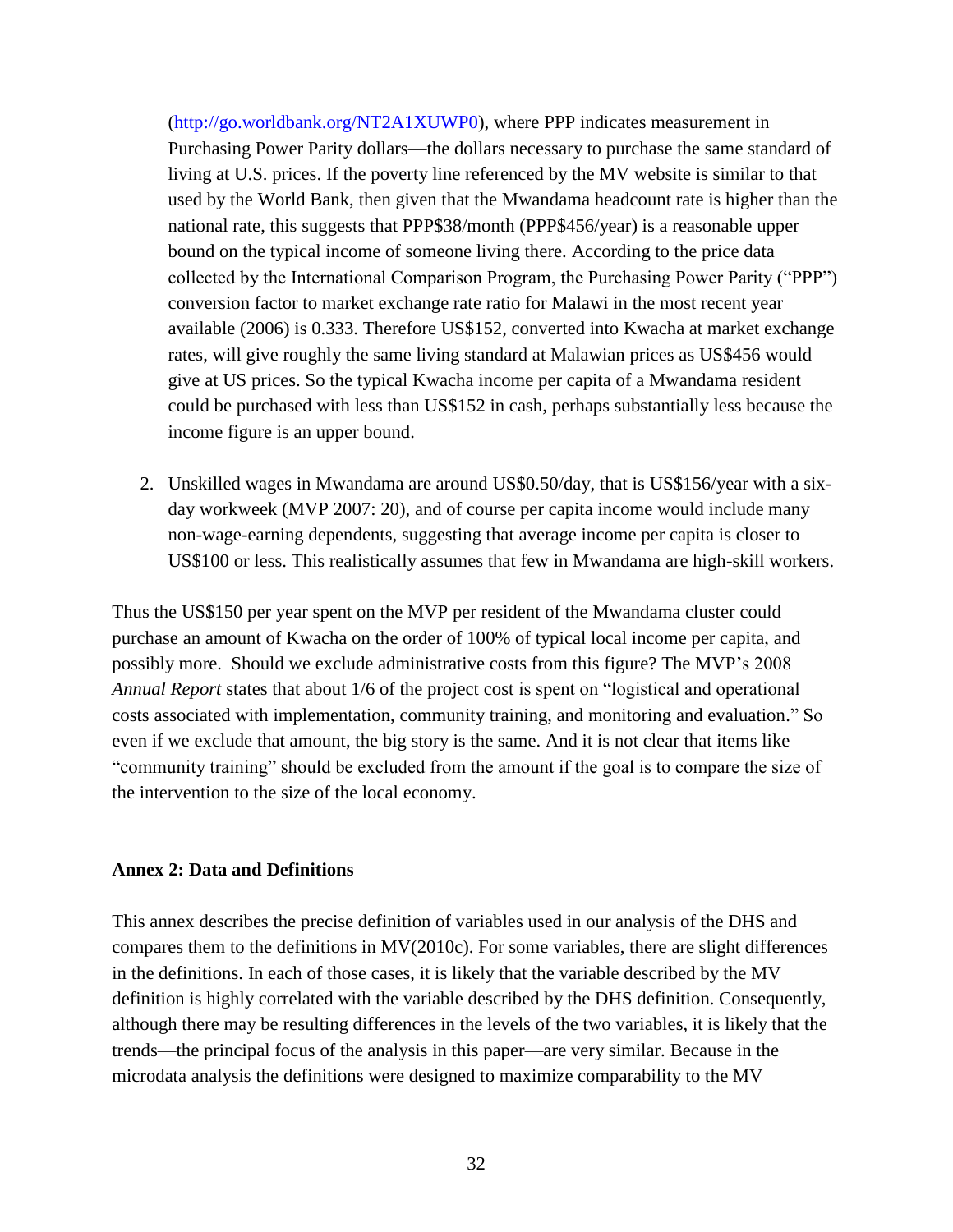measures, in some cases the DHS definitions differ from those of variables for which figures are published in DHS reports. These cases are noted below.

Access to improved drinking water sources. *MV definition*: The fraction of households using improved drinking water sources, such as borehole or protected spring, that protects water from outside contamination. *DHS definition*: The fraction of households using improved drinking water sources. In the 2008/09 surveys these are piped water into dwelling, piped water into yard/plot, public tap/standpipe, tube well or borehole, protected well, protected spring, and rainwater. In the 2003 surveys these are piped water into dwelling, piped water into compound/plot, public tap, covered well in compound/plot, covered public well, and rainwater. The 2003 survey data do not distinguish between protected spring (improved) and unprotected springs (unimproved). We assume that the increase in access to springs consisted entirely of unprotected springs. This definition is conservative in that it is likely to understate the increase in access to improved drinking water in the DHS figures.

Access to improved sanitation. *MV definition*: The fraction of households who use improved sanitation facilities, such as pit latrine with concrete slab, that hygienically separates human excreta from human contact. *DHS definition*: The fraction of households who use improved sanitation facilities. In the 2008/09 surveys these are a flush toilet, ventilated improved latrine, and pit latrine with slab. In the 2003 surveys these are a flush toilet or ventilated improved latrine. The 2003 survey does not distinguish between pit latrines with and without slab. We assume that the increase in pit latrines use consisted entirely of pit latrines without slab, which are classified as "unimproved". This definition is conservative in that it is likely to understate the increase in access to improved sanitation in the DHS figures.

Measles immunization. *MV definition*: Fraction of children under one year of age who have received at least one dose of a measles vaccine. *DHS definition*: Fraction of children aged 12-23 months who received a dose of a measles vaccine at any time before the survey. The World Health Organization recommends measles vaccination at the age of 9 months or later [\(http://www.emro.who.int/vpi/measles\)](http://www.emro.who.int/vpi/measles).

Births delivered by skilled personnel. *MV definition*: The fraction of births among children under two years of age who were attended by doctors, nurses, or midwives. *DHS definition*: Identical. Note: Published figures in the DHS reports are for live births during the five years previous to the survey.

HIV testing. *MV definition*: The fraction of women and men ages 15–49 who received a Human Immunodeficiency Virus (HIV) test within the past year. *DHS definition*: Identical. Note: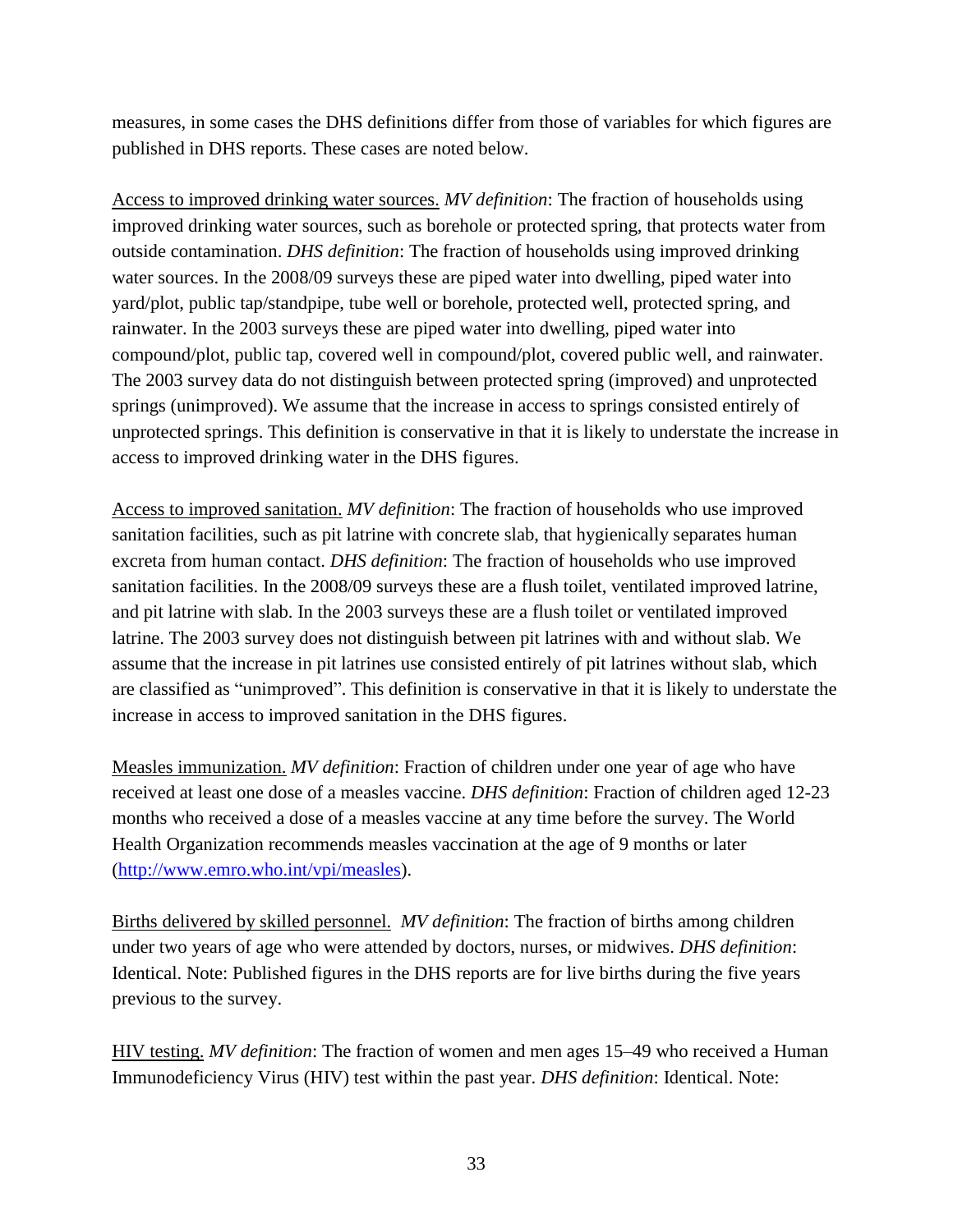Published figures in the DHS reports are for fraction of women and men ages 15–49 who received *results* from a Human Immunodeficiency Virus (HIV) test within the past year.

Bednet usage. *MV definition*: Fraction of children aged 0–59 months who slept under an insecticide treated mosquito net the night prior to the survey. *DHS definition*: Identical. Note: Estimates using the 2003 microdata differ slightly from those in the corresponding DHS reports.

Chronic malnutrition. *MV definition*: Proportion of children under two years of age whose height for age is less than minus two standard deviations from the median for the international reference population ages 0–23 months. *DHS definition*: Identical, but possibly different reference population. Note: Figures shown in DHS reports are for children under 5 years of age. It is unclear whether the MV definition employs the NCHS or WHO reference populations. We employ the more recent WHO standard.

Gross primary school attendance. *MV definition*: The number of pupils attending primary school, regardless of age, expressed as a fraction of the population of official primary school age. *DHS definition*: Identical. Note: Figures published in DHS reports restrict the population counted in the numerator of this calculation to those age 6-24. Calculated figures using the 2003 microdata and for Nigeria differ slightly from those in the corresponding DHS reports.

Mobile phone ownership. *MV definition*: The fraction of households who own a mobile phone. *DHS definition*: The fraction of households who own a mobile phone (2008/09) or the fraction of households who own a mobile or landline phone (2003). Note: The DHS 2003 definition was determined by the question asked in the surveys that year. The effect of this difference is that our DHS figures understate the true growth rate of mobile phone ownership.

Under-five child mortality. *MV definition*: This is a synthetic measure calculated with five years of retrospective data, using a procedure detailed in MV(2010c). *DHS definition*: Identical.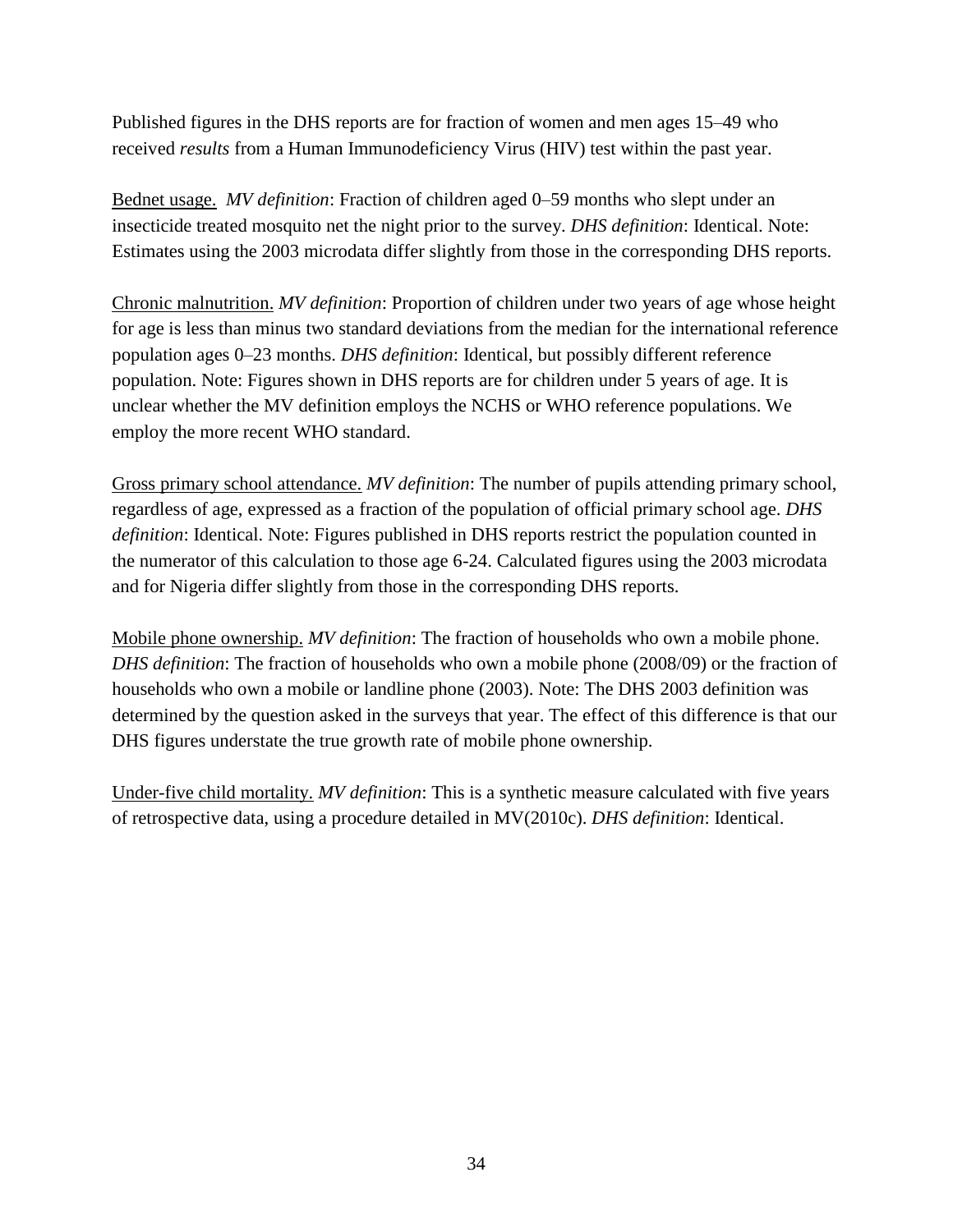#### Figure 1: **Fraction of households with access to improved sanitation facilities**







[Note MVP (2010c) does not report values for Sauri, Kenya on this indicator.]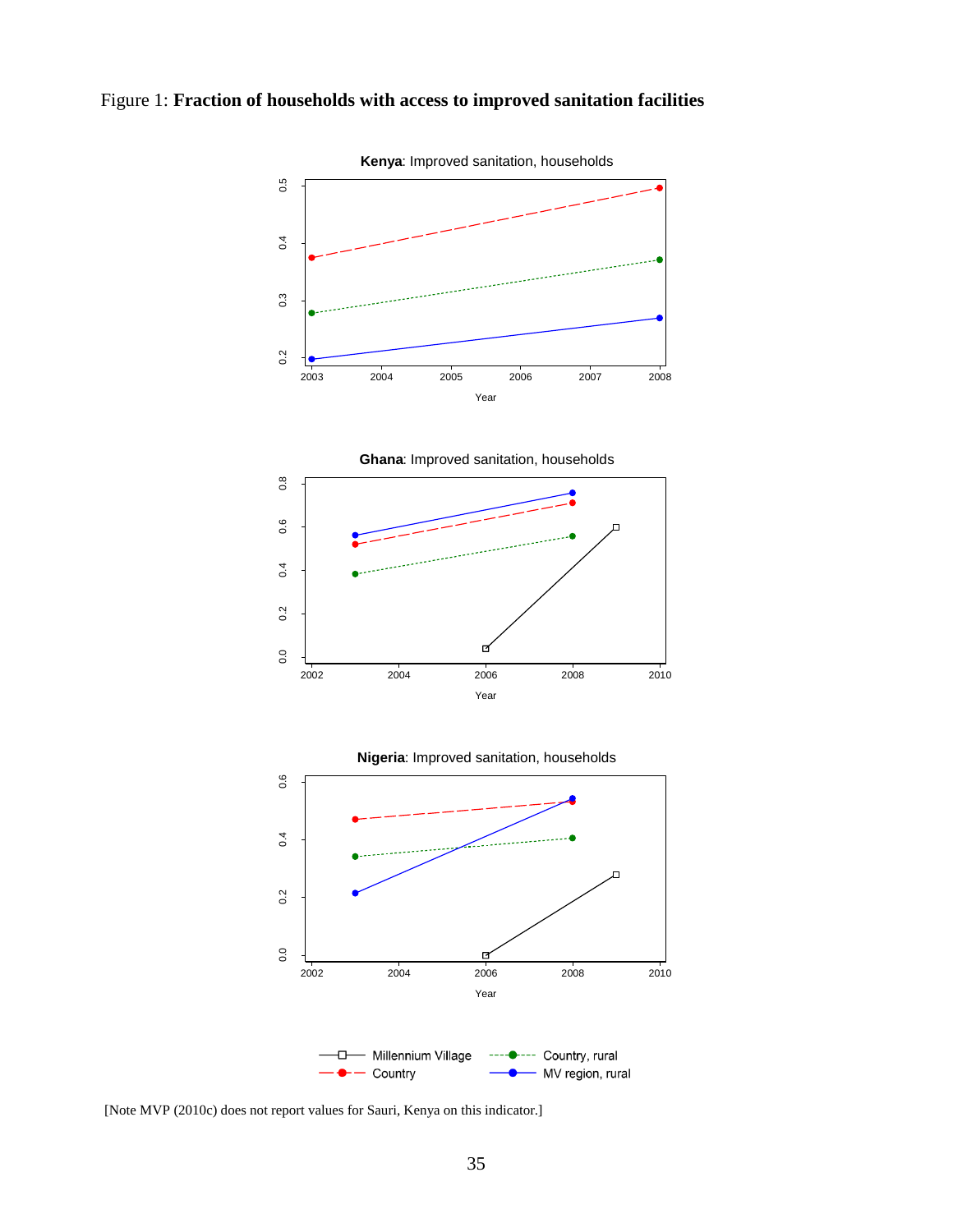







[Note MVP (2010c) does not report values for Sauri, Kenya on this indicator.]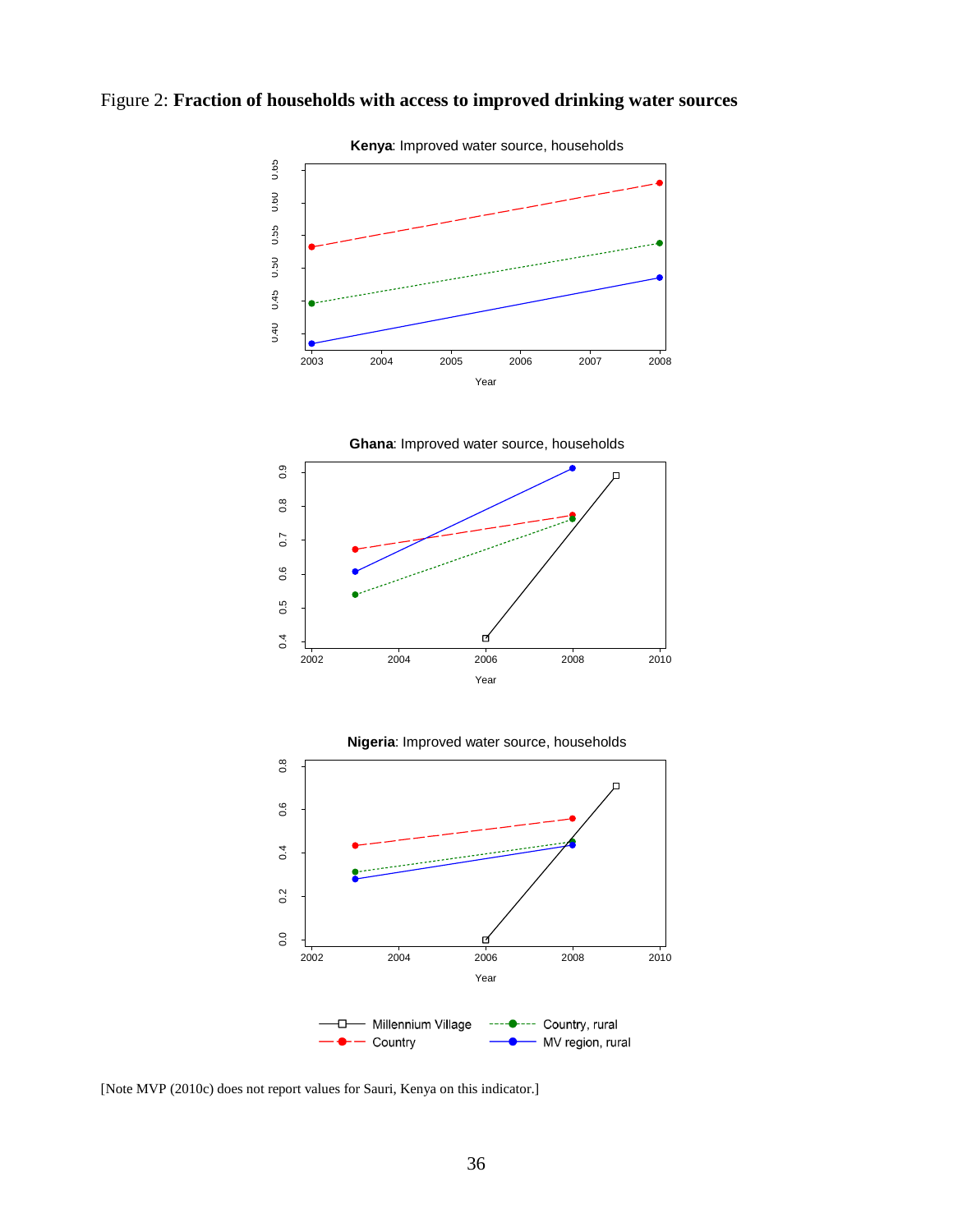





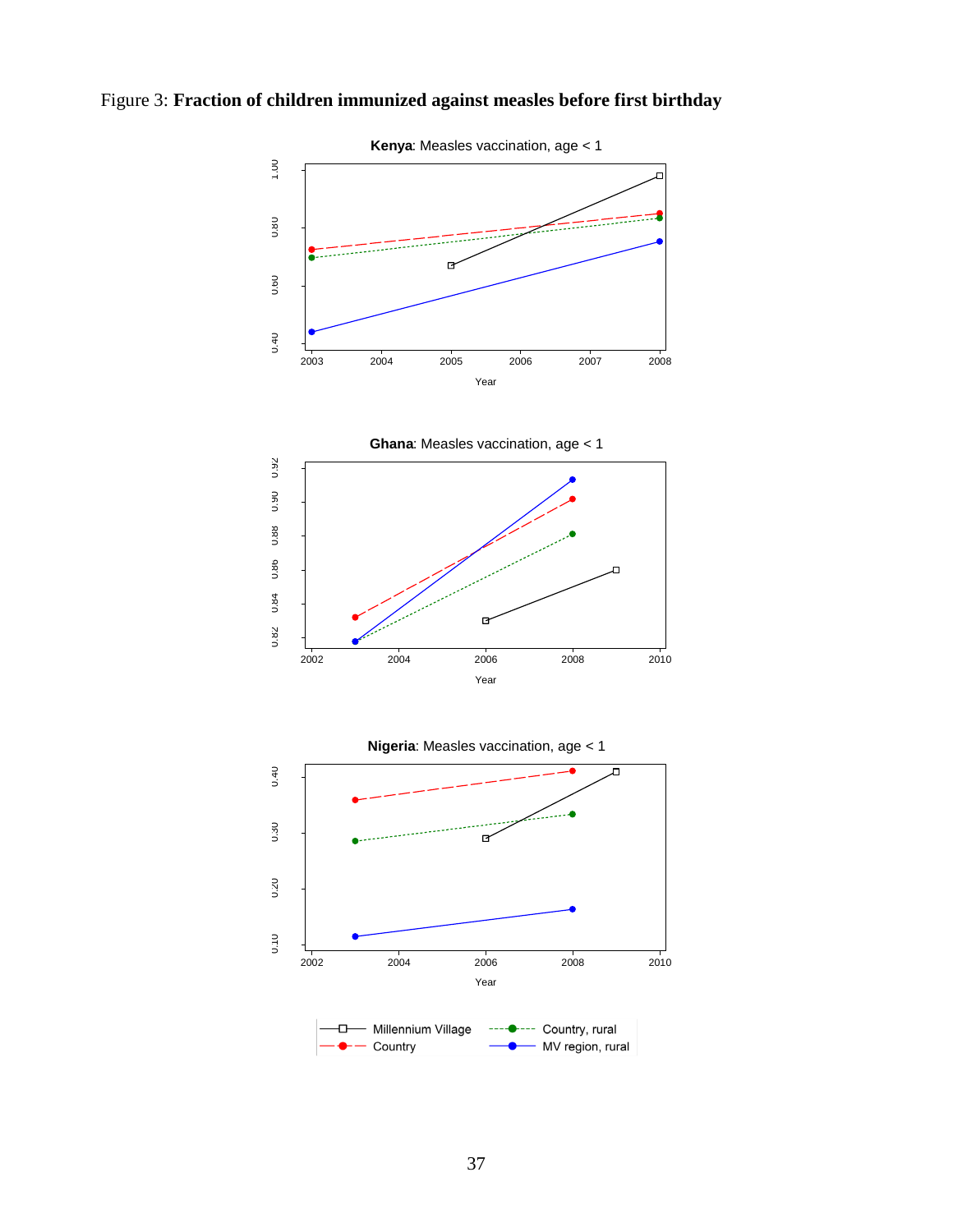





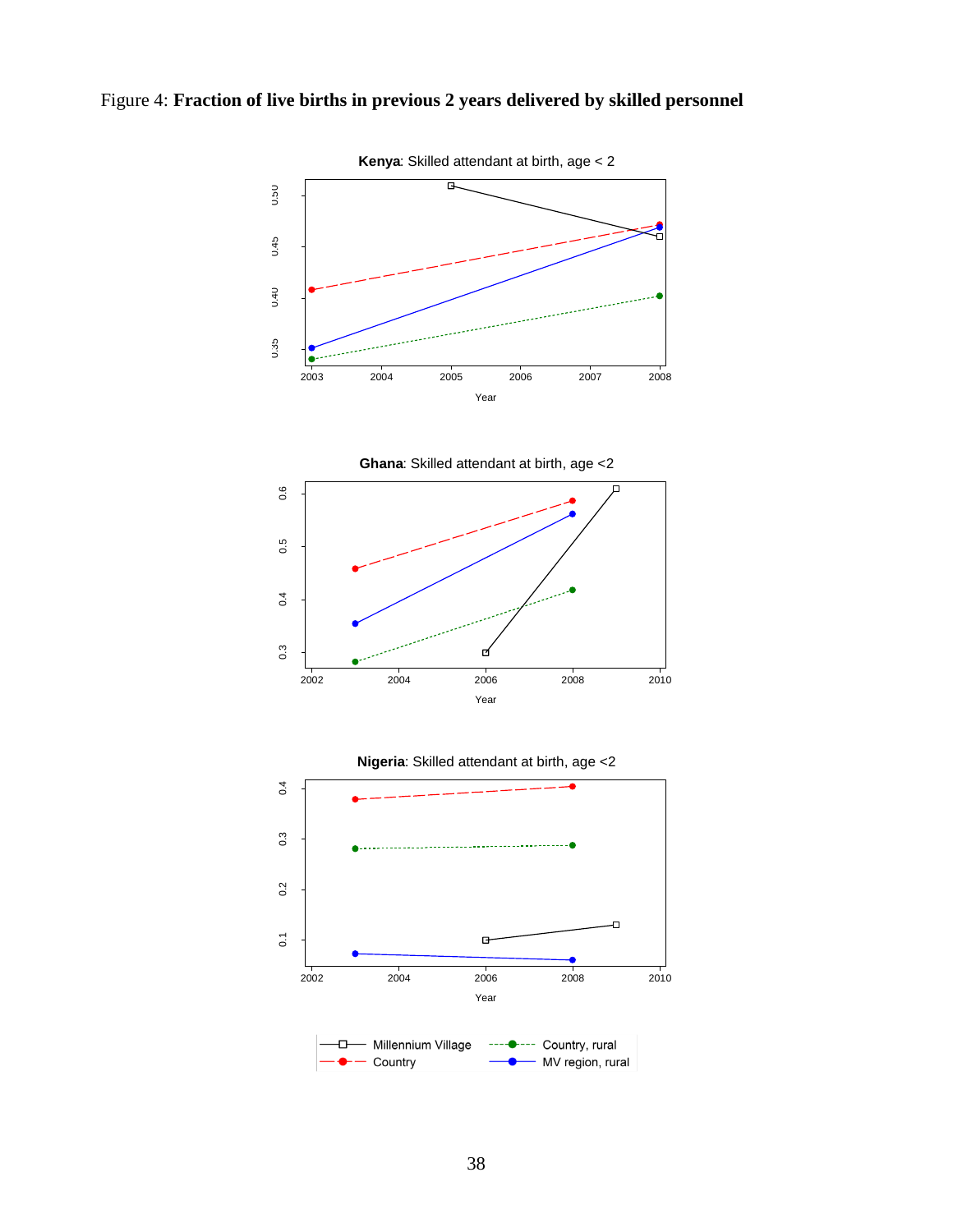





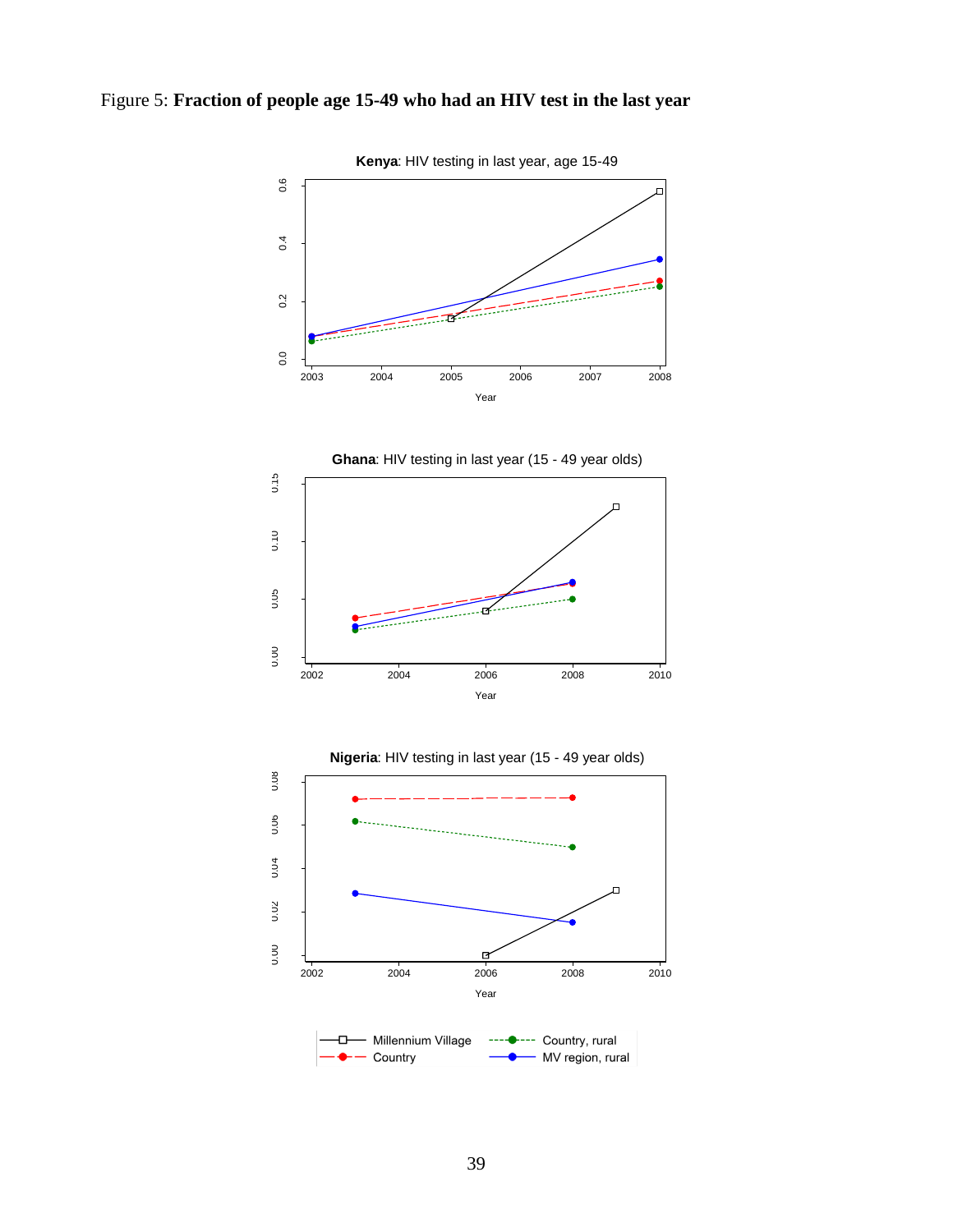





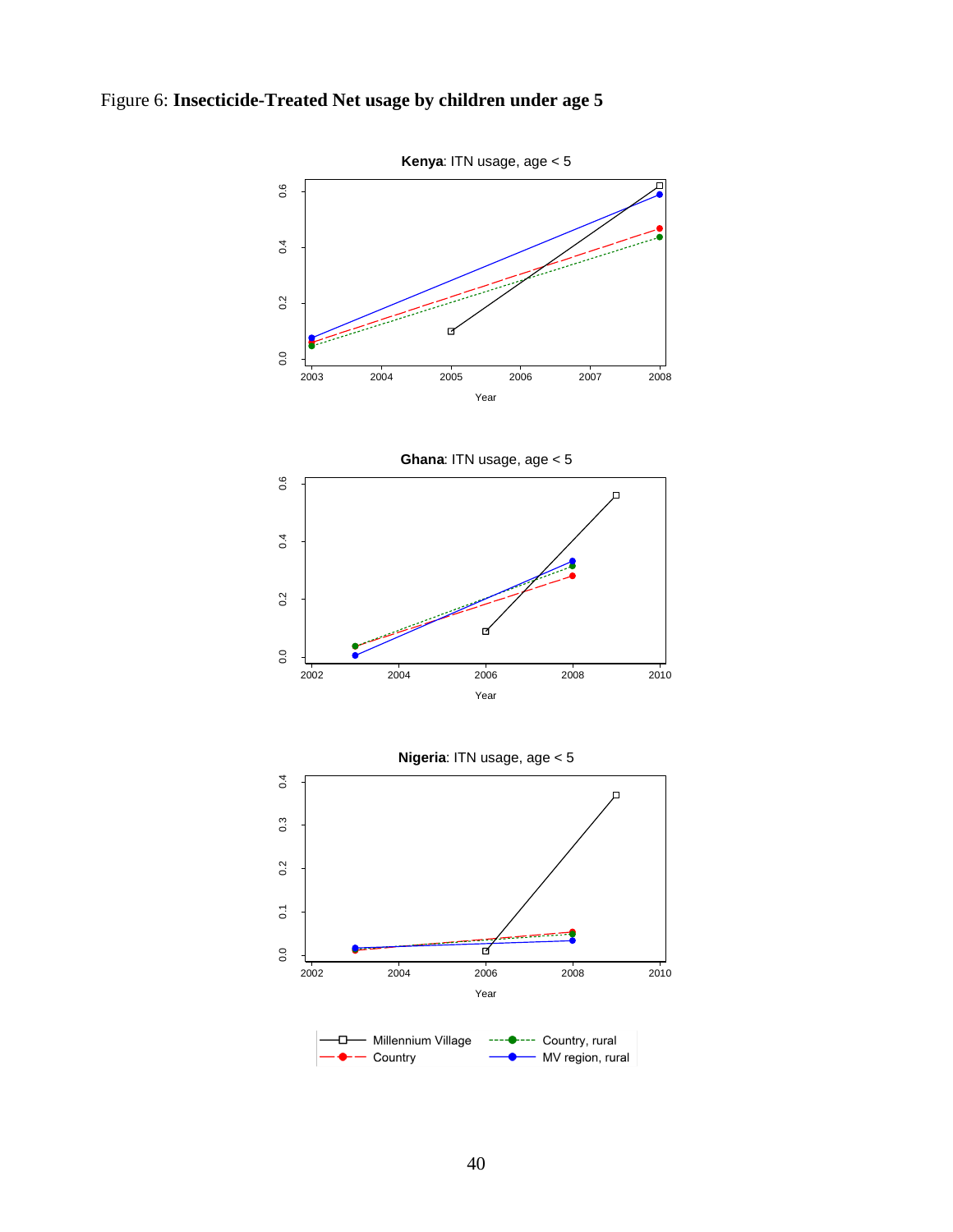

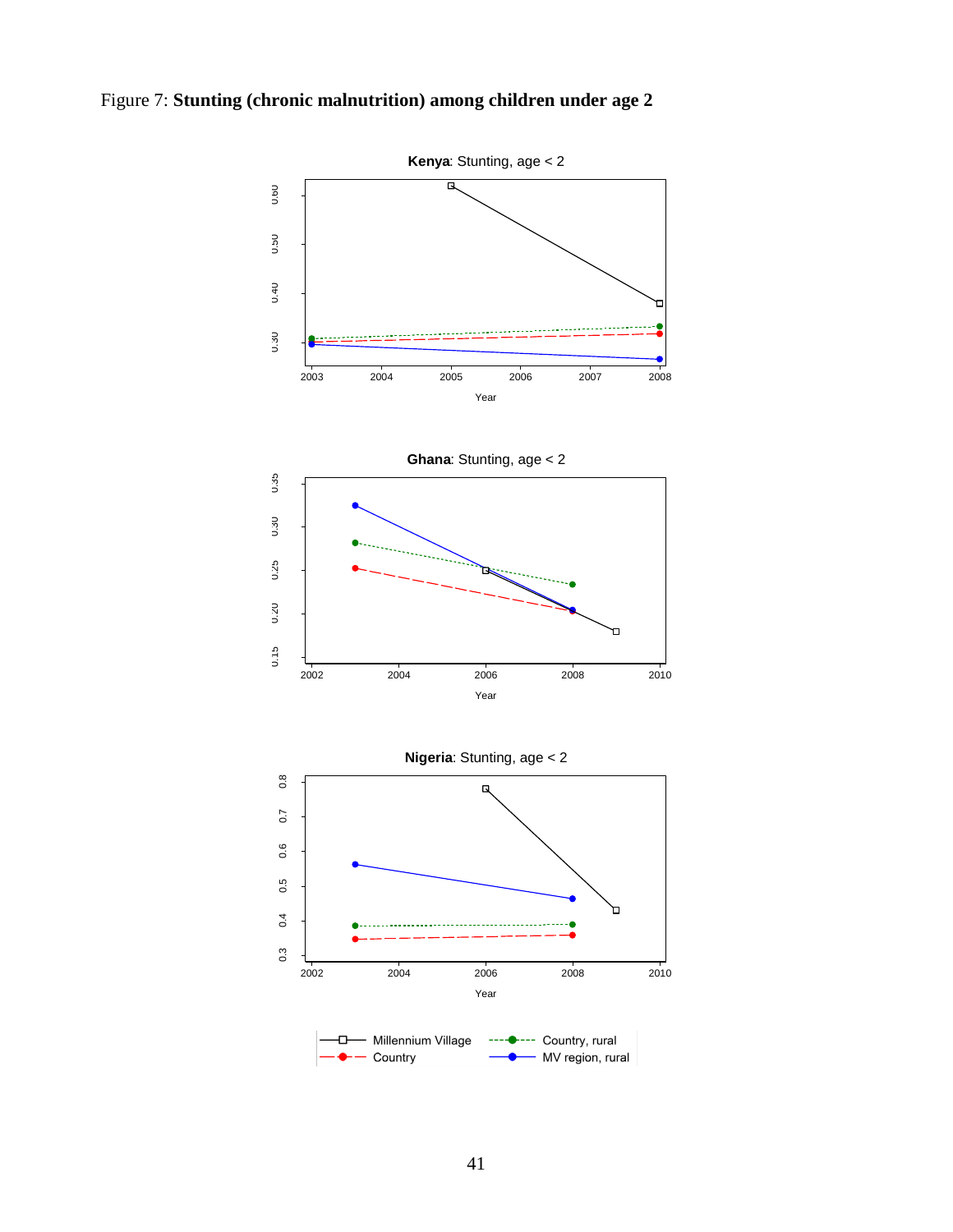#### Figure 8: **Gross primary school attendance ratio**





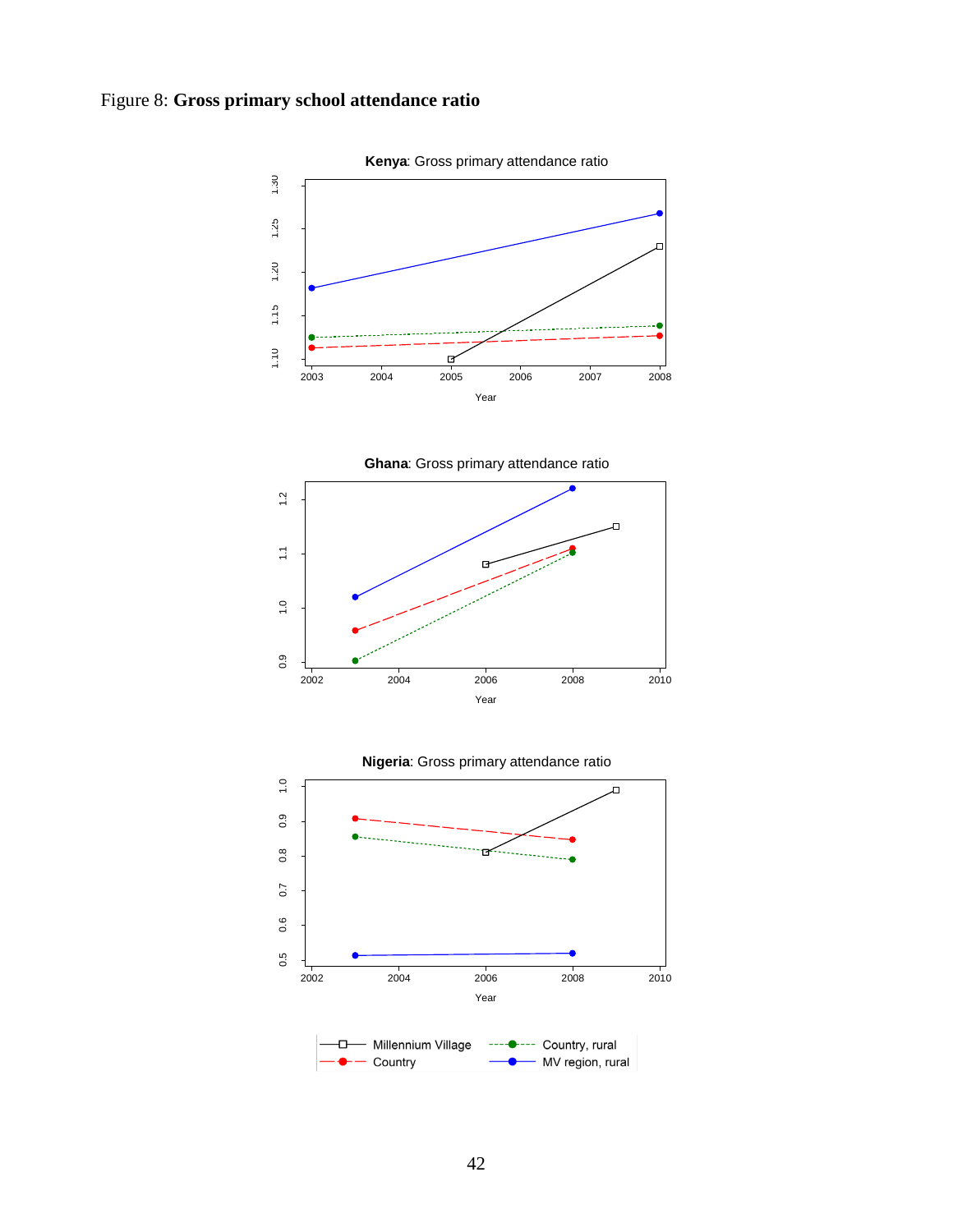#### Figure 9: **Fraction of households that own a mobile phone**



**Kenya**: Mobile phone ownership, households





[2003 numbers include both mobile and landline phones, and are thus an upper bound on mobile phone ownership. All other years are mobiles only.]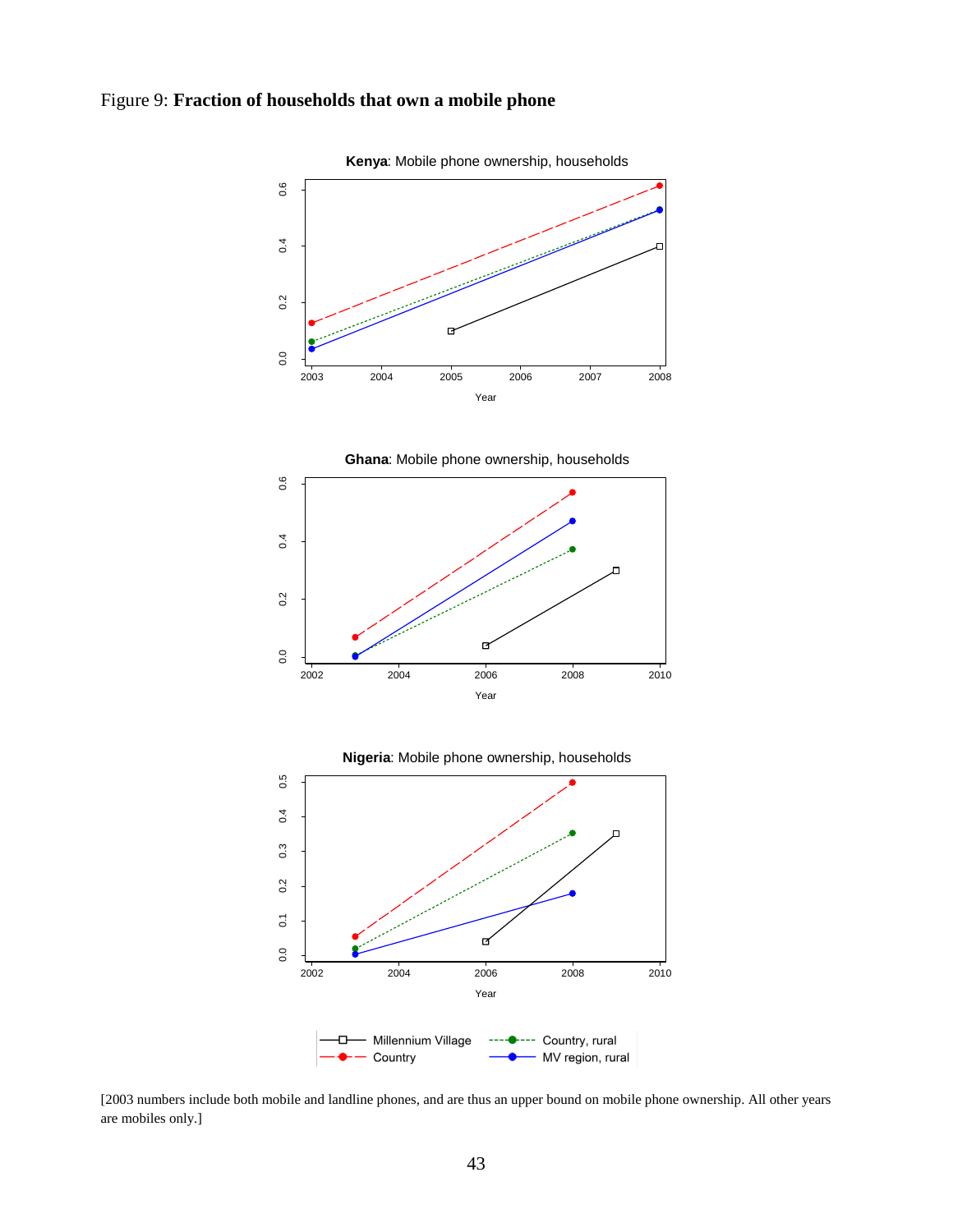**Figure 10: Summary comparison of trends within the Millennium Villages against the same trends relative to other rural households in the surrounding region** 



"Simple difference" is reported 3-year change within each Millennium Village (MV). "Difference-in-difference" is the change in the MV relative to the change in the same indicator for average rural households in the region where the MV is located during the same period.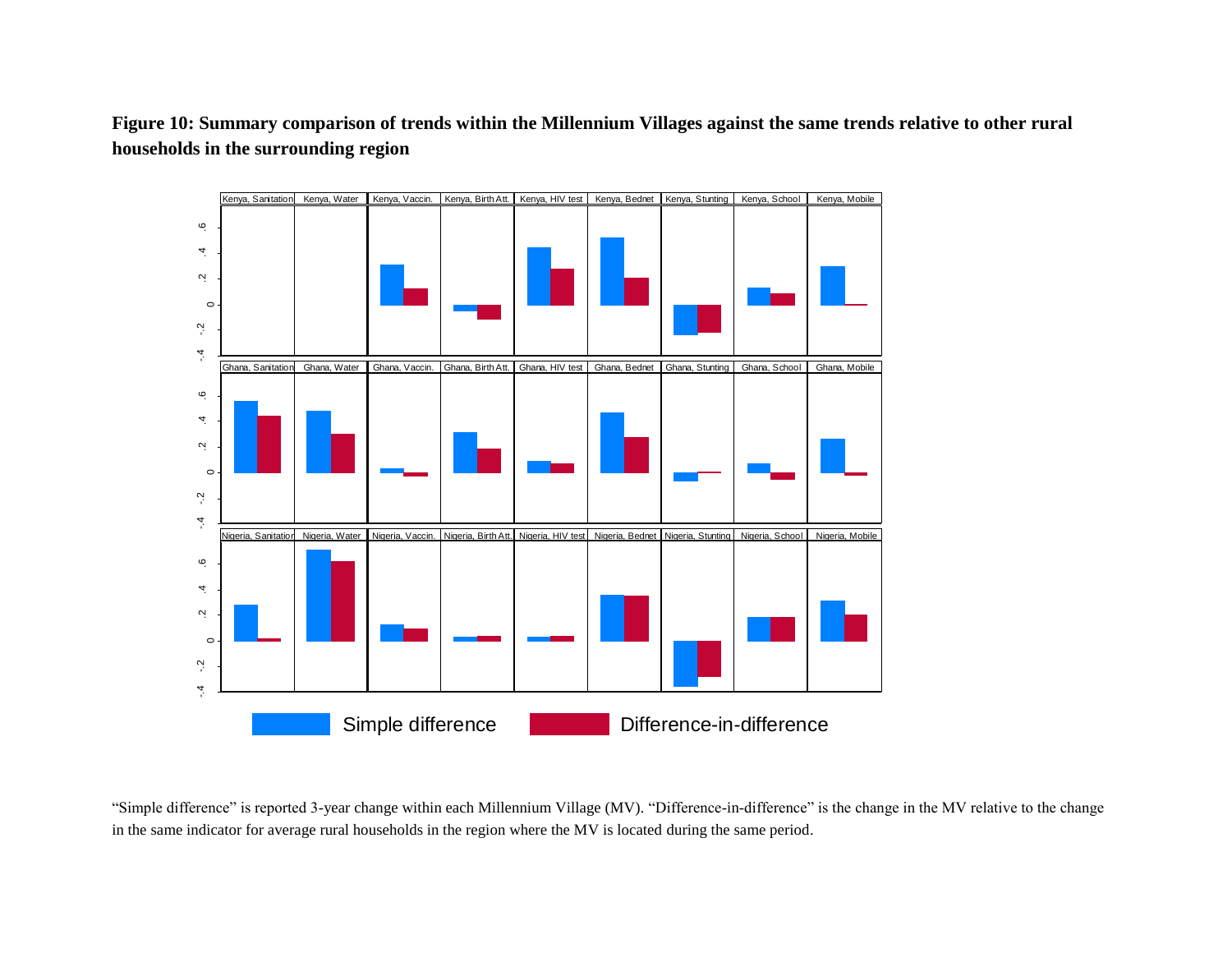#### Table 1: **Estimates and standard errors for Kenya**

| Indicator                                            | All Kenya |        | Rural Kenya |        | Millennium Village Region |        | <b>Millennium Village</b> |      | Simple difference<br>within Millennium | Difference-in- |
|------------------------------------------------------|-----------|--------|-------------|--------|---------------------------|--------|---------------------------|------|----------------------------------------|----------------|
|                                                      | 2003      | 2008   | 2003        | 2008   | 2003                      | 2008   | 2005                      | 2008 | Village                                | difference     |
| Percentage of households with access to improved     | 0.37      | 0.50   | 0.28        | 0.37   | 0.20                      | 0.27   |                           |      |                                        |                |
| sanitation facilities                                | (0.01)    | (0.02) | (0.01)      | (0.02) | (0.01)                    | (0.04) |                           |      |                                        |                |
| Percentage of households with access to an           | 0.53      | 0.63   | 0.45        | 0.54   | 0.38                      | 0.49   |                           |      |                                        |                |
| improved source of drinking water                    | (0.02)    | (0.02) | (0.02)      | (0.02) | (0.04)                    | (0.05) |                           |      |                                        |                |
| Percentage of children aged 1 who have received the  | 0.73      | 0.85   | 0.70        | 0.83   | 0.44                      | 0.75   | 0.67                      | 0.98 | 0.31                                   | 0.12           |
| measles vaccination prior to survey                  | (0.02)    | (0.02) | (0.02)      | (0.02) | (0.08)                    | (0.05) |                           |      |                                        |                |
| Percentage of births in the last two years for which | 0.41      | 0.47   | 0.34        | 0.40   | 0.35                      | 0.47   | 0.51                      | 0.46 | $-0.05$                                | $-0.12$        |
| a skilled attendant was present                      | (0.02)    | (0.02) | (0.02)      | (0.02) | (0.05)                    | (0.04) |                           |      |                                        |                |
| Percentage of men and women aged 15 - 49 who         | 0.08      | 0.27   | 0.06        | 0.25   | 0.08                      | 0.35   | 0.14                      | 0.58 | 0.44                                   | 0.28           |
| were tested for HIV in the last 12 months            | (0.00)    | (0.01) | (0.00)      | (0.01) | (0.01)                    | (0.02) |                           |      |                                        |                |
| Percentage of children under 5 who slept under an    | 0.06      | 0.47   | 0.05        | 0.44   | 0.08                      | 0.59   | 0.10                      | 0.62 | 0.52                                   | 0.21           |
| ITN bednet last night                                | (0.00)    | (0.02) | (0.01)      | (0.02) | (0.02)                    | (0.03) |                           |      |                                        |                |
| Percentage of children under 2 who are 2 standard    | 0.30      | 0.32   | 0.31        | 0.33   | 0.30                      | 0.27   | 0.62                      | 0.38 | $-0.24$                                | $-0.22$        |
| deviations below the median height for their age     | (0.01)    | (0.02) | (0.01)      | (0.02) | (0.04)                    | (0.02) |                           |      |                                        |                |
| <b>Gross Primary Attendance Ratio</b>                | 1.11      | 1.13   | 1.13        | 1.14   | 1.18                      | 1.27   | 1.10                      | 1.23 | 0.13                                   | 0.08           |
|                                                      | (0.01)    | (0.02) | (0.01)      | (0.02) | (0.02)                    | (0.02) |                           |      |                                        |                |
| Percentage of households with at least one mobile    | 0.13      | 0.61   | 0.06        | 0.53   | 0.04                      | 0.53   | 0.10                      | 0.40 | 0.30                                   | 0.00           |
| phone                                                | (0.01)    | (0.01) | (0.01)      | (0.01) | (0.01)                    | (0.03) |                           |      |                                        |                |

Diff-in-diff is the difference between two values: 1) the change between 2005 and 2008 in the Millennium Village, and 2) the change between 2005 and 2008 in the rural portion of the Millennium Village region, where the value for 2005 is linearly interpolated between the 2003 and 2008 values. MVP (2010c) does not report values for access to improved drinking water and improved sanitation in Sauri, Kenya. Standard errors account for two-stage cluster sampling in DHS. Standard errors for Gross Primary Attendance Ratio (only) are bootstrapped with 1,000 repetitions.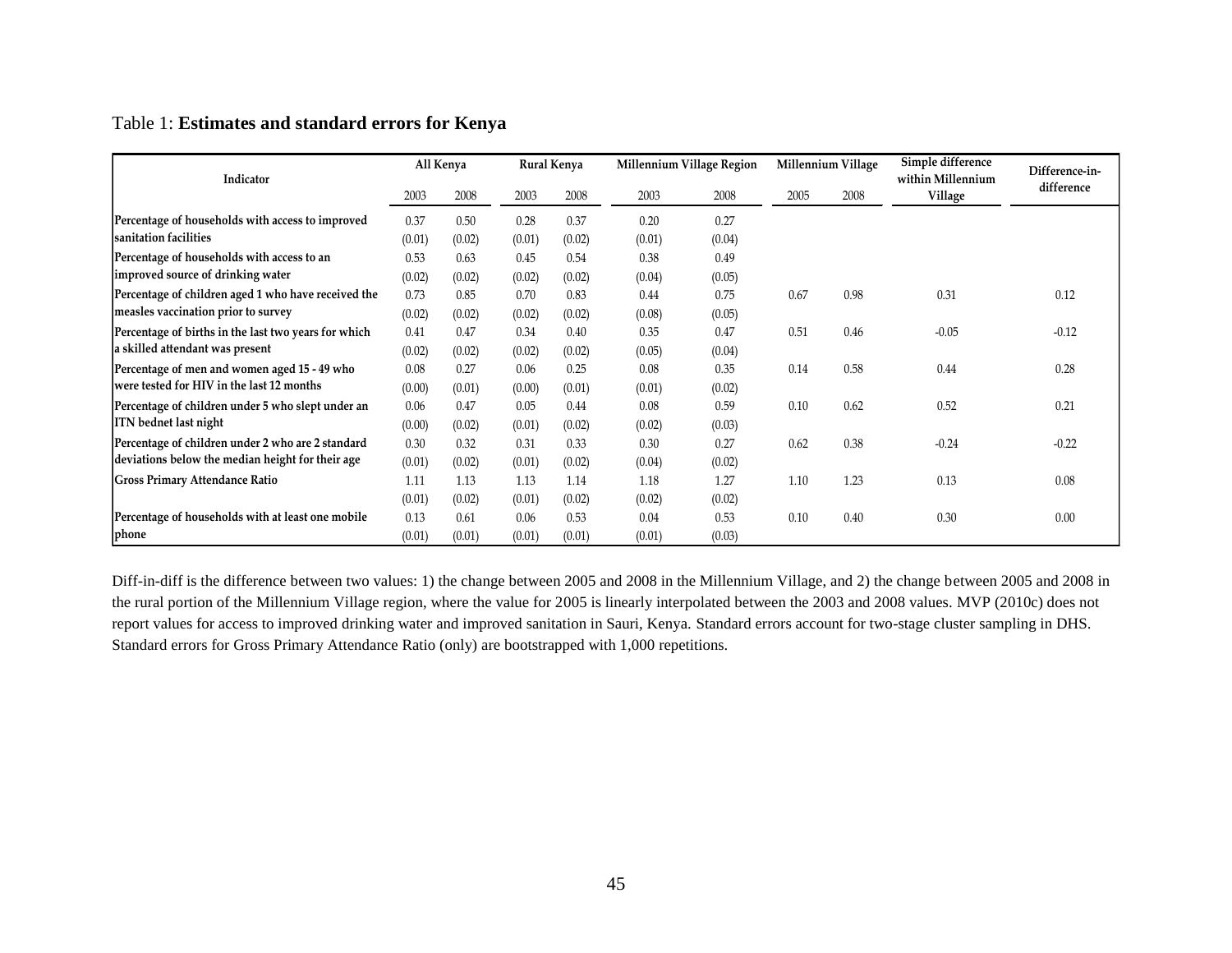#### Table 2: **Estimates and standard errors for Ghana**

| Indicator                                            | All Ghana |        | Rural Ghana |        | Millennium Village Region |        | Millennium Village |      | Simple difference<br>within Millennium | Difference-in- |
|------------------------------------------------------|-----------|--------|-------------|--------|---------------------------|--------|--------------------|------|----------------------------------------|----------------|
|                                                      | 2003      | 2008   | 2003        | 2008   | 2003                      | 2008   | 2006               | 2009 | Village                                | difference     |
| Percentage of households with access to improved     | 0.52      | 0.71   | 0.38        | 0.56   | 0.56                      | 0.76   | 0.04               | 0.60 | 0.56                                   | 0.44           |
| sanitation facilities                                | (0.01)    | (0.01) | (0.02)      | (0.02) | (0.04)                    | (0.05) |                    |      |                                        |                |
| Percentage of households with access to an           | 0.67      | 0.77   | 0.54        | 0.76   | 0.61                      | 0.91   | 0.41               | 0.89 | 0.48                                   | 0.30           |
| improved source of drinking water                    | (0.02)    | (0.01) | (0.03)      | (0.02) | (0.07)                    | (0.04) |                    |      |                                        |                |
| Percentage of children aged 1 who have received the  | 0.83      | 0.90   | 0.82        | 0.88   | 0.82                      | 0.91   | 0.83               | 0.86 | 0.03                                   | $-0.03$        |
| measles vaccination prior to survey                  | (0.02)    | (0.01) | (0.02)      | (0.02) | (0.05)                    | (0.04) |                    |      |                                        |                |
| Percentage of births in the last two years for which | 0.46      | 0.59   | 0.28        | 0.42   | 0.35                      | 0.56   | 0.30               | 0.61 | 0.31                                   | 0.19           |
| a skilled attendant was present                      | (0.02)    | (0.02) | (0.02)      | (0.02) | (0.06)                    | (0.07) |                    |      |                                        |                |
| Percentage of men and women aged 15 - 49 who         | 0.03      | 0.06   | 0.02        | 0.05   | 0.03                      | 0.06   | 0.04               | 0.13 | 0.09                                   | 0.07           |
| were tested for HIV in the last 12 months            | (0.00)    | (0.00) | (0.00)      | (0.00) | (0.01)                    | (0.01) |                    |      |                                        |                |
| Percentage of children under 5 who slept under an    | 0.04      | 0.28   | 0.04        | 0.32   | 0.01                      | 0.33   | 0.09               | 0.56 | 0.47                                   | 0.27           |
| ITN bednet last night                                | (0.00)    | (0.01) | (0.01)      | (0.02) | (0.01)                    | (0.05) |                    |      |                                        |                |
| Percentage of children under 2 who are 2 standard    | 0.25      | 0.20   | 0.28        | 0.23   | 0.33                      | 0.20   | 0.25               | 0.18 | $-0.07$                                | 0.00           |
| deviations below the median height for their age     | (0.01)    | (0.01) | (0.01)      | (0.02) | (0.04)                    | (0.04) |                    |      |                                        |                |
| <b>Gross Primary Attendance Ratio</b>                | 0.96      | 1.11   | 0.90        | 1.10   | 1.02                      | 1.22   | 1.08               | 1.15 | 0.07                                   | $-0.05$        |
|                                                      | (0.01)    | (0.02) | (0.02)      | (0.02) | (0.04)                    | (0.04) |                    |      |                                        |                |
| Percentage of households with at least one mobile    | 0.07      | 0.57   | 0.01        | 0.37   | 0.00                      | 0.47   | 0.04               | 0.30 | 0.26                                   | $-0.02$        |
| phone                                                | (0.01)    | (0.01) | (0.00)      | (0.01) | (0.00)                    | (0.04) |                    |      |                                        |                |

Diff-in-diff is the difference between two values: 1) the change between 2006 and 2009 in the Millennium Village, and 2) the change between 2006 and 2009 in the rural portion of the Millennium Village region, where the value for 2006 is linearly interpolated between the 2003 and 2008 values, and the value for 2009 is linearly extrapolated from the 2003 and 2008 values. Standard errors in parentheses account for two-stage cluster sampling in DHS. Standard errors for Gross Primary Attendance Ratio (only) are bootstrapped with 1,000 repetitions.